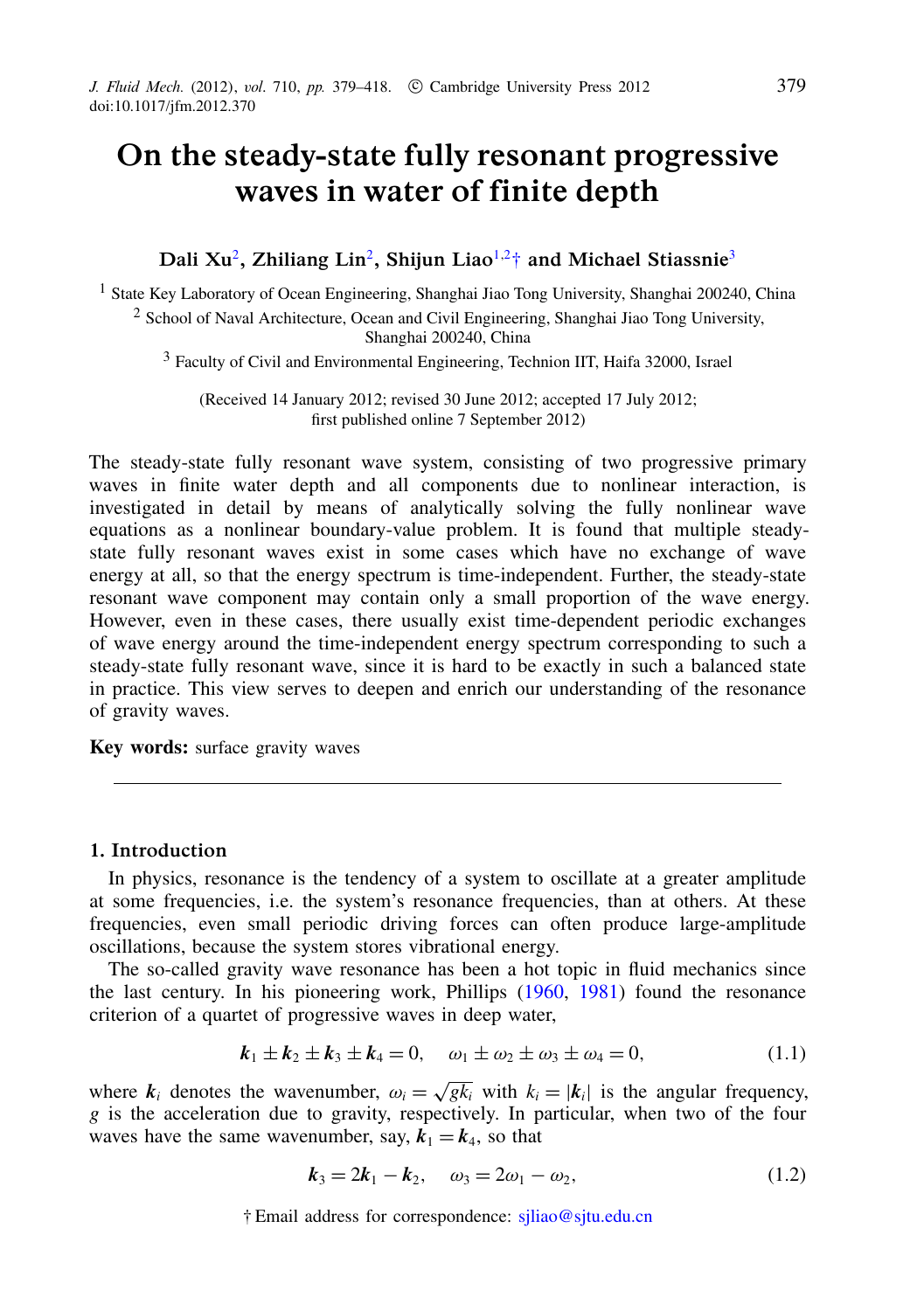the corresponding resonance criterion leads to

$$
(2\omega_1 - \omega_2)^2 = g|2k_1 - k_2|,\tag{1.3}
$$

which comes from the dispersion relation  $\omega_3^2 = g k_3$  given by the linear wave theory. In this special case, Phillips (1960) found that the amplitude of the resonant wave component, if it is zero initially, grows linearly with time. This conclusion for small times was verified later by Longuet-Higgins (1962) using perturbation methods. Meanwhile, in order to find the physical mechanism of wave resonance, Benney (1962) established the evolution equations of wave mode amplitudes, and demonstrated the well-known time-dependent periodic exchange of wave energy governed by Jacobian elliptic functions, when Phillips' resonance criterion is fully or nearly satisfied. Following Benney's excellent work, Bretherton (1964) solved the evolution equations of the oscillation amplitudes over a characteristic time.

To check the theoretical results some experiments were done. Longuet-Higgins  $\&$ Smith (1966) and McGoldrick *et al.* (1966) experimentally studied the interaction of two mutually orthogonal primary wave trains generated in a wave tank, and identified the resonant wave whose amplitude grows with the interaction distance. It was found that the resonant wave does not appear when Phillips' resonant condition is not satisfied. This experiment demonstrated wave resonance for the first time.

The above-mentioned studies were on resonant waves in deep water. In the shallow water case, Phillips (1960) pointed out that any pair of parallel gravity waves would interact resonantly with each other, because they have no dispersive property. Recently, based on the quadratic Boussinesq equations, Onorato *et al.* (2009) studied the energy transfer of shallow water waves, and found that the four-wave resonant interactions are included naturally. Katsardi & Swan  $(2011)$  studied numerically the evolution of waves propagating unidirectionally in intermediate and shallow water, and found that the third-order resonant term is the dominant influence as the water depth reduces.

Following the pioneering work of Phillips (1960), most researchers have focused on the evolution of resonant waves whose amplitude is zero at  $t = 0$ . Obviously, Phillips' result for a linearly growing resonant wave amplitude is valid only for short times, otherwise the resonant wave would contain all the wave energy, which is, however, physically impossible. Physically speaking, if the viscosity of the fluid is neglected, the wave system should be in some kind of stable balanced state if the time is sufficiently long. As discovered by Benney (1962), one such balanced state corresponds to the time-dependent periodic exchange of wave energy between different wave components. Does there exist some form of balanced state for which there is no exchange of wave energy at all when Phillips' resonance criterion is fully satisfied?

Liao (2011) investigated this kind of steady state for the nonlinear interaction of two trains of propagating waves in deep water. Here, the steady state means that there is no exchange at all of wave energy between different wave components, that is, all amplitudes of wave components are independent of time. By means of the so-called homotopy analysis method (HAM) developed by Liao (1992, 1999, 2003, 2010, 2012), a powerful analytic method for highly nonlinear problems, the exact nonlinear wave equations were solved and the convergent series solutions were obtained in both resonant and non-resonant cases. Liao (2011) found, for the first time, that this kind of steady-state wave system has three different solutions when Phillips' resonance criterion is satisfied! In particular, it is found that, although the amplitude of the resonant wave component is of the same order as that of the two primary waves,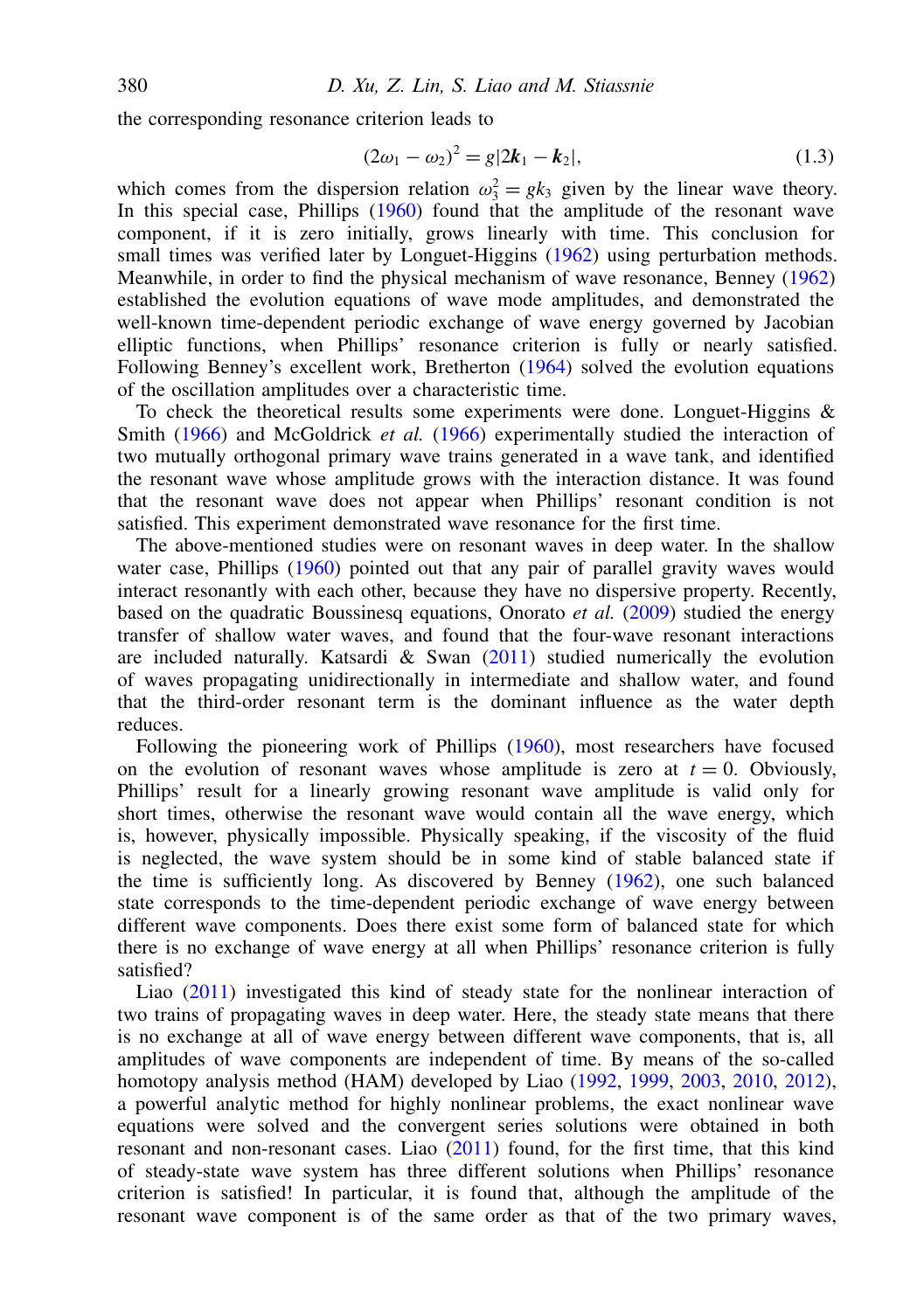it is not always the largest one. In some cases, the amplitude of the resonant wave component is much smaller than the primary ones, i.e. the resonant wave components can contain only a small proportion of the total wave energy.

In this article, in order to confirm the above conclusions of Liao (2011) in general cases, we further investigate this kind of steady-state system for the nonlinear interaction of two trains of waves propagating in water of finite depth, when Phillips' resonance condition is exactly satisfied. This steady-state wave system, if it does indeed exist, has steady wavenumber, frequency and amplitude for each wave component, which are independent of time. Using the HAM in a similar way, we obtain six different steady-state resonant waves, three more than those given by Liao (2011). Further, it is found once again that the amplitude of the resonant component is not always dominant: it can be much smaller than that of the primary ones in some cases. This confirms that Liao's conclusions (2011) concerning steady-state resonant waves in deep water also hold for steady-state resonant waves in finite water depth and thus have general application. Furthermore, the effect of the water depth on steady-state resonant waves is investigated for the first time. All of this will help to deepen and enrich our understanding of the resonance for gravity waves.

This paper is organized as follows. The mathematical description of the physical problem is given in § 2. The basic idea of the solution procedure in the HAM context is described in  $\S 3$ . The multiple solutions of the steady-state resonant waves for a particular case are given in  $\S 4$ . The multiple solutions of steady-state resonant waves for some other cases are presented in  $\S 5$ . Concluding remarks and discussions follow in  $§ 6$ . The detailed mathematical formulas related to the HAM are given in appendix A. Our main conclusions are confirmed by means of Zakharov's equation, as described briefly in appendix B.

## 2. The mathematical description

# 2.1. *The original initial/boundary-value problem*

Let us consider the nonlinear interactions of two trains of progressive gravity waves with small amplitudes, propagating in water of finite depth *d*. We assume that the fluid is inviscid and incompressible, the flow is irrotational, and the surface tension is neglected. The coordinate system  $(x, y, z)$  is set on the free surface, with *z*-axis positive vertically from the free surface. The governing equation of the velocity potential  $\phi(x, y, z, t)$  is given by

$$
\nabla^2 \phi = 0, \quad -d < z < \eta(x, y, t), \tag{2.1}
$$

subject to the two boundary conditions on the unknown free surface  $z = \eta(x, y, t)$ ,

$$
\frac{\partial^2 \phi}{\partial t^2} + g \frac{\partial \phi}{\partial z} + \frac{\partial |\nabla \phi|^2}{\partial t} + \nabla \phi \cdot \nabla \left(\frac{1}{2} |\nabla \phi|^2\right) = 0,
$$
\n(2.2)

$$
g\eta + \frac{\partial \phi}{\partial t} + \frac{1}{2} |\nabla \phi|^2 = 0,
$$
\n(2.3)

and the bottom boundary condition

$$
\frac{\partial \phi}{\partial z} = 0 \quad \text{at } z = -d,\tag{2.4}
$$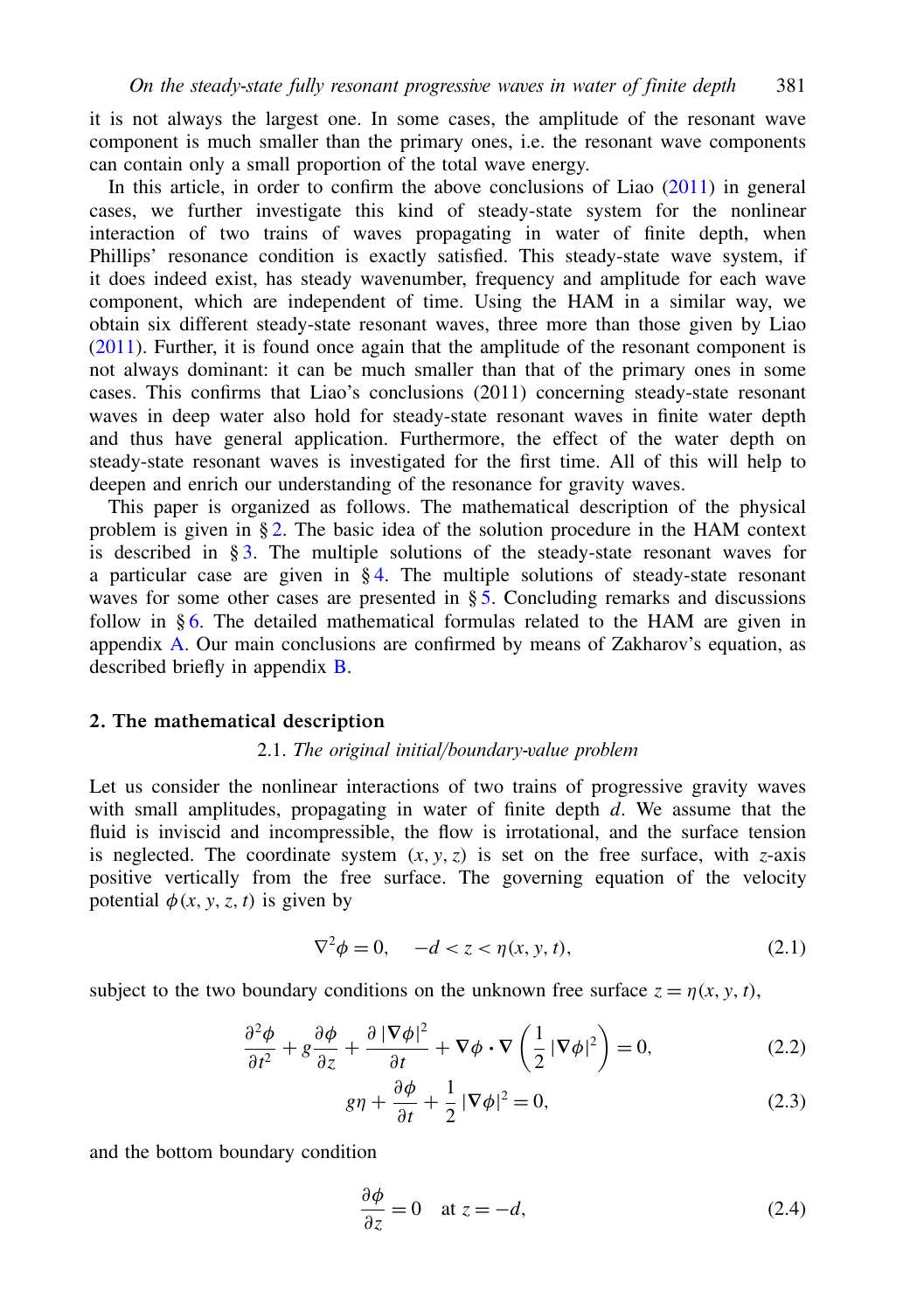where

$$
\nabla = \mathbf{i}\frac{\partial}{\partial x} + \mathbf{j}\frac{\partial}{\partial y} + \mathbf{k}\frac{\partial}{\partial z}
$$
 (2.5)

is a linear operator, with  $\mathbf{i} \cdot \mathbf{i} \cdot \mathbf{k}$  denoting unit vectors in the *x*, *y*, *z* directions, respectively. Here all variables are dimensional.

#### 2.2. *Solution formulas*

Although the governing equation  $(2.1)$  and the bottom boundary condition  $(2.4)$  are linear, the two nonlinear boundary conditions  $(2.2)$  and  $(2.3)$  are satisfied on the unknown free surface  $\eta(x, y, t)$ . Such nonlinear partial differential equations (PDEs) are difficult to solve in general, often with rather complicated solutions. However, when the so-called steady-state wave system with time-independent wavenumber, frequency and amplitude for each component does indeed exist, the corresponding velocity potential  $\phi(x, y, z, t)$  and the wave elevation  $\eta(x, y, t)$  have rather simple expressions, as shown below. Our goal is to discover such steady-state resonant waves when they do indeed exist.

By means of perturbation methods, Benney (1962) and Bretherton (1964) assumed that, when there are *l* primary waves, the wave elevation has the form

$$
\eta = \sum_{l} \left\{ A_{l}(\tau) \exp[i(\boldsymbol{k}_{l} \cdot \boldsymbol{r} - \omega_{l} t)] + A_{-l}(\tau) \exp[-i(\boldsymbol{k}_{l} \cdot \boldsymbol{r} - \omega_{l} t)] \right\}, \quad l = 1, 2, \ldots, \quad (2.6)
$$

where  $i = \sqrt{-1}$ ,  $\tau = \varepsilon t$ ,  $A_{-l}(\tau)$  is the complex conjugate of  $A_l(\tau)$ ,  $\varepsilon$  is a small parameter that makes  $A_l(\tau)$  a slowly varying function,  $k_l$  is the wavenumber of the *l*th primary wave and  $\omega_i^2 = g|k_i|$  corresponds to the classical linear theory, and  $r = x\hat{i} + y\hat{j}$ is a spatial vector for  $(x, y)$ , respectively. Similar expressions can also be found in the monograph by Craik (1988). Benney (1962) and Bretherton (1964) gave the evolution equations of  $A_l(\tau)$  and found that  $A_l(\tau)$  can be expressed in terms of elliptic functions.

Assume that steady-state resonant waves exist, so that the corresponding wave elevation can be expressed by

$$
\eta(x, y, t) = \sum_{l=1}^{+\infty} \overline{A}_l \cos(k_l \cdot r - \sigma_l t), \qquad (2.7)
$$

where  $\overline{A}_l$  is a constant and  $\sigma_l$  is the actual frequency. Note that, due to weakly nonlinear effects, the actual frequencies of waves,  $\sigma_1$  and  $\sigma_2$ , are often slightly different from the linear dispersion relation  $\omega_l = \sqrt{g k_l \tanh(k_l d)}$  and also depend on the wave amplitudes. The above formula provides the solution for the wave elevation.

Note that the existence of steady-state resonant waves is merely assumed here. Our strategy is first to make this assumption and then to prove that the corresponding steady-state resonant waves do indeed exist in some cases, if they satisfy the fully nonlinear wave equation  $(2.1)$ – $(2.4)$ . If no such steady-state solutions can be found, it indicates that the assumption is wrong, that is, no steady-state resonant waves can exist. In this way, we can investigate the existence of steady-state resonant waves in detail.

For simplicity, let us consider a steady-state resonant wave system consisting of two primary progressive waves with wavenumbers  $k_1$  and  $k_2$ . According to the elevation expression  $(2.7)$ , we define the two variables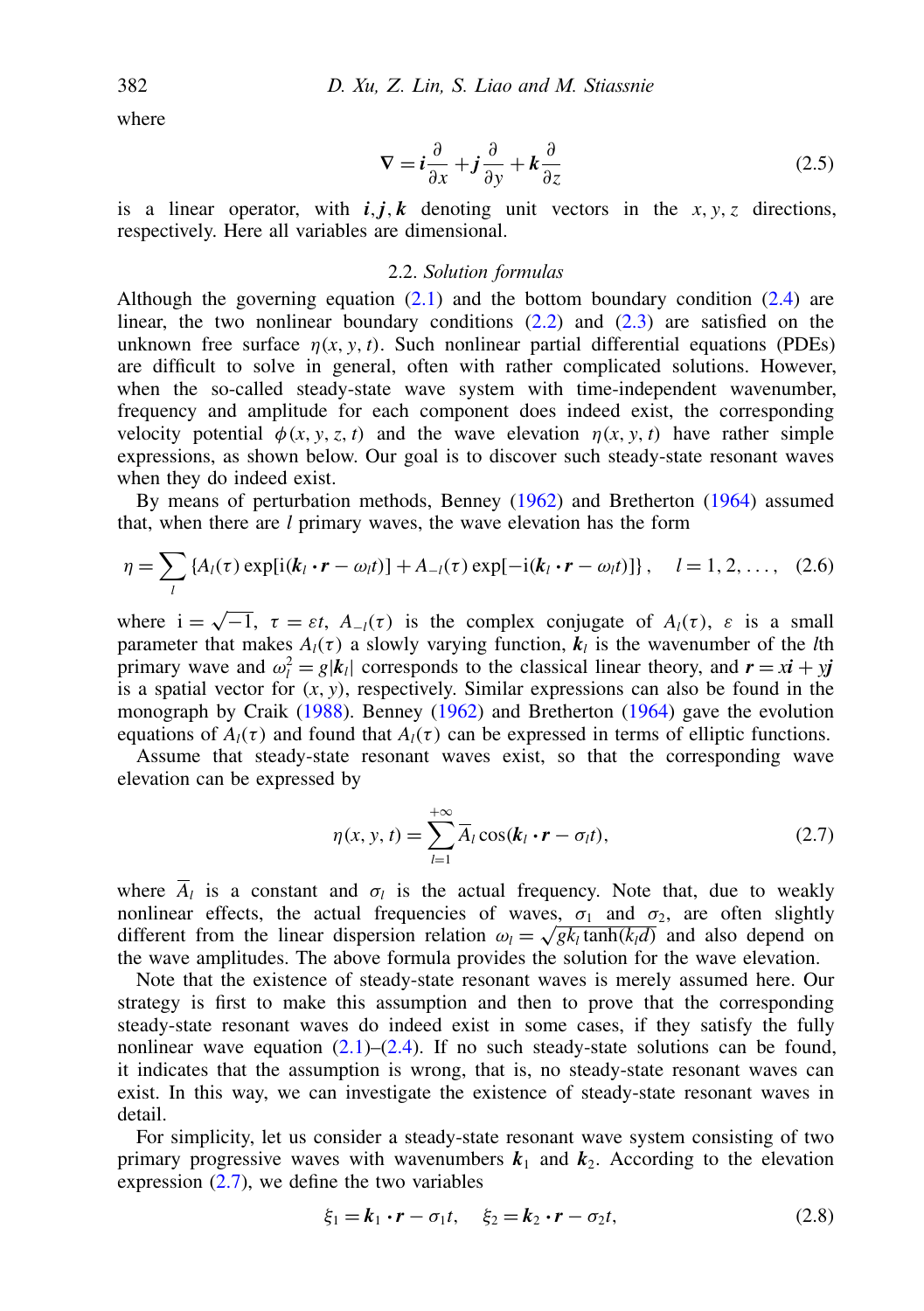related to the two primary waves, with the definitions

$$
r = x\mathbf{i} + y\mathbf{j},\tag{2.9}
$$

$$
\boldsymbol{k}_1 = k_1(\cos \alpha_1 \boldsymbol{i} + \sin \alpha_1 \boldsymbol{j}), \qquad (2.10)
$$

$$
k_2 = k_2(\cos \alpha_2 \mathbf{i} + \sin \alpha_2 \mathbf{j}), \qquad (2.11)
$$

where  $k_l = |\mathbf{k}_l|$  and  $\alpha_l$  ( $l = 1, 2$ ) is the angle between the *x*-axis and the wavenumber vector  $k_l$ ,  $\sigma_l$  is the wave angular frequency of the *l*th primary wave, respectively. Using the new variables  $\xi_1$ ,  $\xi_2$  and the solution expression (2.7), the wave elevation  $\eta(x, y, t)$ of a steady-state resonant wave system is expressed by

$$
\eta(\xi_1, \xi_2) = \sum_{m=0}^{+\infty} \sum_{n=-\infty}^{+\infty} a_{m,n} \cos(m\xi_1 + n\xi_2), \qquad (2.12)
$$

where  $a_{m,n}$  is a constant to be determined later. Note that the time *t* does not appear in the above expression. Accordingly, the velocity potential  $\phi$  is dependent only upon  $\xi_1$ ,  $\xi_2$  and *z*. Then, using the above definitions, the governing equation (2.1) becomes

$$
k_1^2 \frac{\partial^2 \phi}{\partial \xi_1^2} + 2\mathbf{k}_1 \cdot \mathbf{k}_2 \frac{\partial^2 \phi}{\partial \xi_1 \partial \xi_2} + k_2^2 \frac{\partial^2 \phi}{\partial \xi_2^2} + \frac{\partial^2 \phi}{\partial z^2} = 0, \quad -d < z < \eta(\xi_1, \xi_2), \tag{2.13}
$$

subject to the boundary conditions on the unknown free surface  $z = \eta(\xi_1, \xi_2)$ ,

$$
\sigma_1^2 \frac{\partial^2 \phi}{\partial \xi_1^2} + 2\sigma_1 \sigma_2 \frac{\partial^2 \phi}{\partial \xi_1 \partial \xi_2} + \sigma_2^2 \frac{\partial^2 \phi}{\partial \xi_2^2} + g \frac{\partial \phi}{\partial z} - 2\left(\sigma_1 \frac{\partial f}{\partial \xi_1} + \sigma_2 \frac{\partial f}{\partial \xi_2}\right) + \hat{\nabla} \phi \cdot \hat{\nabla} f = 0, (2.14)
$$

$$
\eta = \frac{1}{g} \left(\sigma_1 \frac{\partial \phi}{\partial \xi_1} + \sigma_2 \frac{\partial \phi}{\partial \xi_2} - f\right), \qquad (2.15)
$$

and the bottom condition

$$
\frac{\partial \phi}{\partial z} = 0 \quad \text{at } z = -d,\tag{2.16}
$$

where

$$
\hat{\nabla} = k_1 \frac{\partial}{\partial \xi_1} + k_2 \frac{\partial}{\partial \xi_2} + k \frac{\partial}{\partial z},
$$
\n(2.17)

and

$$
f = \frac{1}{2} \left[ k_1^2 \left( \frac{\partial \phi}{\partial \xi_1} \right)^2 + 2k_1 \cdot k_2 \frac{\partial \phi}{\partial \xi_1} \frac{\partial \phi}{\partial \xi_2} + k_2^2 \left( \frac{\partial \phi}{\partial \xi_2} \right)^2 + \left( \frac{\partial \phi}{\partial z} \right)^2 \right].
$$
 (2.18)

Note that the time *t* disappears in all the above equations. In this way, the original initial/boundary-value problem  $(2.1)$ – $(2.4)$  becomes a nonlinear boundary-value one, mainly because we are only interested in the steady-state resonant waves but completely neglect the corresponding initial conditions for them.

According to the linear governing equation (2.13) and the bottom boundary condition (2.16), the velocity potential  $\phi(\xi_1, \xi_2, z)$  should be in the form

$$
\phi(\xi_1, \xi_2, z) = \sum_{m=0}^{+\infty} \sum_{n=-\infty}^{+\infty} b_{m,n} \Psi_{m,n}(\xi_1, \xi_2, z)
$$
\n(2.19)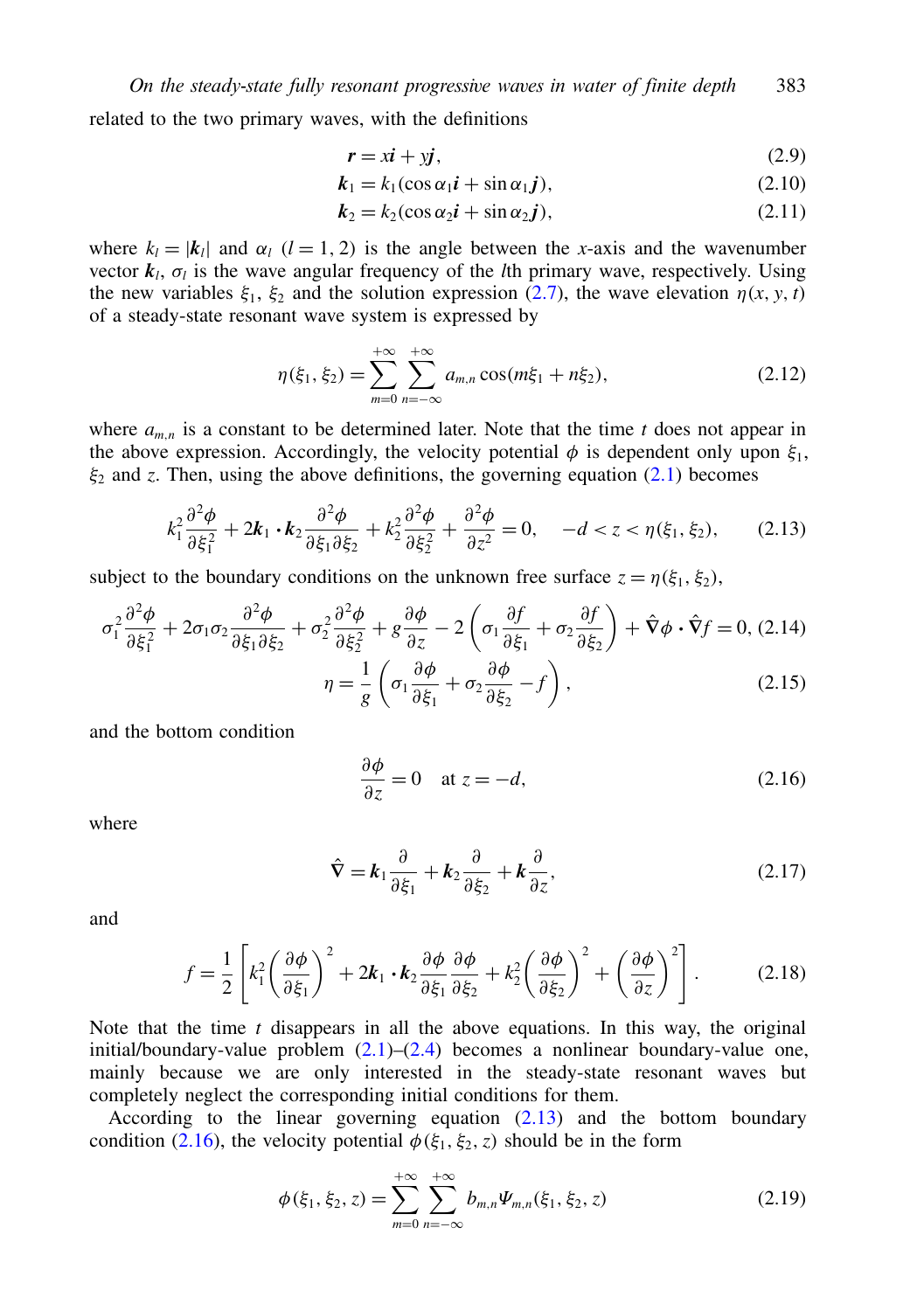with the definition

$$
\Psi_{m,n} = \sin(m\xi_1 + n\xi_2) \frac{\cosh[|mk_1 + nk_2|(z+d)]}{\cosh[|mk_1 + nk_2|d]},
$$
\n(2.20)

where  $b_{m,n}$  is a constant to be determined. Note that (2.19) automatically satisfies the linear governing equation  $(2.13)$  and the bottom boundary condition  $(2.16)$ . From a mathematical viewpoint, our aim is to find the velocity potential  $\phi(\xi_1, \xi_2, z)$  and the elevation  $\eta(\xi_1, \xi_2)$  in the form of (2.12) and (2.19), respectively, which satisfy the two nonlinear boundary conditions (2.14) and (2.15) on the free surface  $z = \eta(\xi_1, \xi_2)$ .

### 3. Analytic approach based on the homotopy analysis method

In this section, the nonlinear boundary-value problem governed by the PDEs  $(2.13)$ – $(2.16)$  is solved by means of the homotopy analysis method.

Traditionally, perturbation methods have been widely applied to solve nonlinear problems related to gravity waves. It is well known that perturbation methods are strongly dependent upon small physical parameters, i.e. the so-called perturbation quantities. To overcome the restrictions of perturbation methods and some traditional non-perturbation techniques, Liao (1992, 1999, 2003, 2010, 2012) developed an analytic technique for highly nonlinear problems, namely the homotopy analysis method (HAM). Unlike perturbation techniques, the HAM is entirely independent of small physical parameters. Further, being based on the homotopy concept in topology, the HAM gives us great freedom in the choice of the initial guess, the equation type of linear subproblems and the basis functions of solution. In particular, unlike all other analytic techniques, the HAM provides a simple way to guarantee the convergence of approximations and is thus valid for highly nonlinear problems in general. For example, unlike asymptotic/perturbation formulas, which are often valid only a couple of days or weeks prior to expiry, the optimal exercise boundary of an American put option given by Liao (2012) (see chapter 13) using the HAM may be valid for a couple of dozen years or even half a century. For details on the HAM, refer to the two books by Liao (2003, 2012).

# 3.1. *Continuous variation*

Let  $\phi_0(\xi_1, \xi_2, z)$ ,  $\eta_0(\xi_1, \xi_2)$  denote the initial guesses of the steady-state velocity potential  $\phi(\xi_1, \xi_2, z)$  and wave elevation  $\eta(\xi_1, \xi_2)$ , respectively. For simplicity, we choose  $\eta_0(\xi_1, \xi_2) = 0$ . Let  $q \in [0, 1]$  denote an embedding parameter and let  $c_0 \neq 0$  be the so-called convergence-control parameter. Here, both *q* and  $c_0$  are auxiliary parameters without physical meaning. Instead of solving the nonlinear PDEs  $(2.13)$ – $(2.16)$  directly, we first construct a family (with respect to *q*) of PDEs about two continuous variations  $\dot{\phi}(\xi_1, \xi_2, z; q)$  and  $\ddot{\eta}(\xi_1, \xi_2; q)$ , governed by the so-called zeroth-order deformation equations,

$$
\hat{\nabla}^2 \check{\phi}(\xi_1, \xi_2, z; q) = 0, \quad -d < z < \check{\eta}(\xi_1, \xi_2; q), \tag{3.1}
$$

subject to the two boundary conditions on the unknown free surface  $z = \eta(\xi_1, \xi_2; q)$ ,

$$
(1-q)\mathcal{L}[\dot{\phi}(\xi_1, \xi_2, z; q) - \phi_0(\xi_1, \xi_2, z)] = qc_0\mathcal{N}_1[\dot{\phi}(\xi_1, \xi_2, z; q)],\tag{3.2}
$$

$$
(1-q)\check{\eta}(\xi_1,\xi_2;q) = qc_0\mathscr{N}_2[\check{\eta}(\xi_1,\xi_2;q),\check{\phi}(\xi_1,\xi_2,z;q)],\tag{3.3}
$$

and the bottom condition

$$
\frac{\partial \dot{\phi}(\xi_1, \xi_2, z; q)}{\partial z} = 0 \quad \text{at } z = -d,
$$
\n(3.4)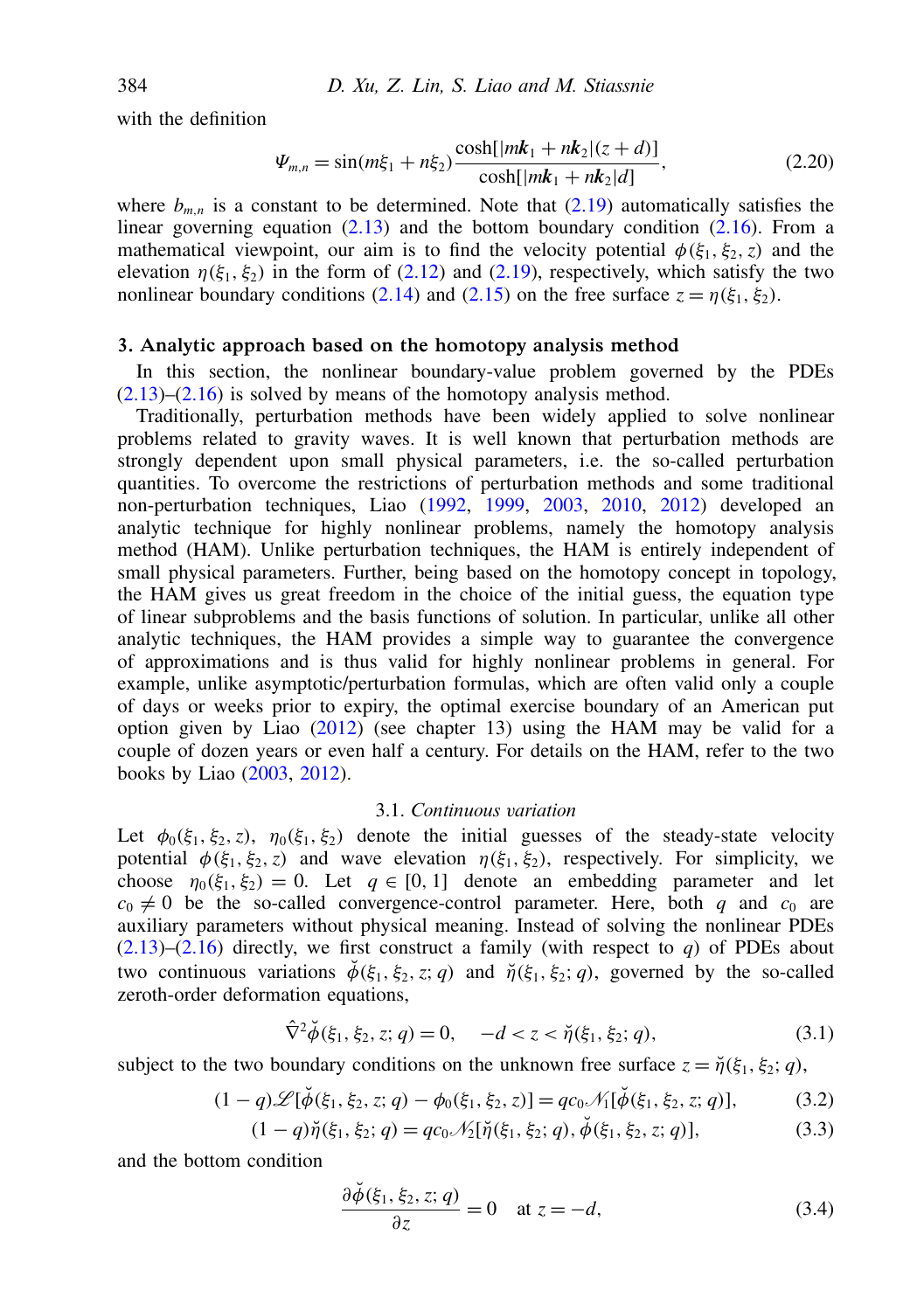where L is an auxiliary linear operator with the property  $\mathscr{L}(0) = 0$ ,  $\mathscr{N}_1$  and  $\mathscr{N}_2$  are nonlinear differential operators defined by

$$
\mathcal{N}_1[\check{\phi}] = \sigma_1^2 \frac{\partial^2 \check{\phi}}{\partial \xi_1^2} + 2\sigma_1 \sigma_2 \frac{\partial^2 \check{\phi}}{\partial \xi_1 \partial \xi_2} + \sigma_2^2 \frac{\partial^2 \check{\phi}}{\partial \xi_2^2} + g \frac{\partial \check{\phi}}{\partial z} - 2 \left( \sigma_1 \frac{\partial \check{f}}{\partial \xi_1} + \sigma_2 \frac{\partial \check{f}}{\partial \xi_2} \right) + \hat{\nabla} \check{\phi} \cdot \hat{\nabla} \check{f},
$$
(3.5)

$$
\mathcal{N}_2[\check{\eta}, \check{\phi}] = \check{\eta}(\xi_1, \xi_2; q) - \frac{1}{g} \left[ \sigma_1 \frac{\partial \check{\phi}(\xi_1, \xi_2, z; q)}{\partial \xi_1} + \sigma_2 \frac{\partial \check{\phi}(\xi_1, \xi_2, z; q)}{\partial \xi_2} - \check{f} \right], \quad (3.6)
$$

with the definition

$$
\check{f} = \frac{1}{2}\hat{\nabla}\check{\phi}\cdot\hat{\nabla}\check{\phi}.\tag{3.7}
$$

Note that the definitions of  $\mathcal{N}_1$  and  $\mathcal{N}_2$  are based on the two boundary conditions  $(2.14)$  and  $(2.15)$ , respectively.

When  $q = 0$ , the zeroth-order deformation equations  $(3.1)$ – $(3.4)$  have the solution

$$
\dot{\phi}(\xi_1, \xi_2, z; 0) = \phi_0(\xi_1, \xi_2, z), \tag{3.8}
$$

$$
\breve{\eta}(\xi_1, \xi_2; 0) = \eta_0(\xi_1, \xi_2) = 0. \tag{3.9}
$$

When  $q = 1$ , the zeroth-order deformation equations  $(3.1)$ – $(3.4)$  are equivalent to the original PDEs  $(2.13)$ – $(2.16)$ , so we have the solution

$$
\dot{\phi}(\xi_1, \xi_2, z; 1) = \phi(\xi_1, \xi_2, z), \tag{3.10}
$$

$$
\tilde{\eta}(\xi_1, \xi_2; 1) = \eta(\xi_1, \xi_2). \tag{3.11}
$$

Thus, as the embedding parameter  $q \in [0, 1]$  increases from 0 to 1,  $\dot{\phi}(\xi_1, \xi_2, z; q)$ and  $\tilde{\eta}(\xi_1, \xi_2; q)$  vary continuously from their initial guess solutions  $\phi_0(\xi_{21}, \xi_2, z)$ and  $\eta_0(\xi_1, \xi_2) = 0$  to the exact velocity potential  $\phi(\xi_1, \xi_2, z)$  and the wave elevation  $\eta(\xi_1, \xi_2)$ , respectively. Thus, the zeroth-order deformation equations (3.1)–(3.4) indeed construct two continuous variations  $\dot{\phi}(\xi_1, \xi_2, z; q)$  and  $\ddot{\eta}(\xi_1, \xi_2; q)$ . Such continuous variations (or deformations) are called homotopies in topology, expressed by

$$
\dot{\phi}(\xi_1, \xi_2, z; q) : \phi_0(\xi_1, \xi_2, z) \sim \phi(\xi_1, \xi_2, z), \tag{3.12}
$$

$$
\breve{\eta}(\xi_1, \xi_2; q) : \eta_0(\xi_1, \xi_2) \sim \eta(\xi_1, \xi_2). \tag{3.13}
$$

It should be emphasized that the above two continuous deformations are also dependent upon the convergence-control parameter  $c_0$ , which has no physical meaning but provides a convenient way to guarantee the convergence of approximations, as shown later. In fact, it is the so-called convergence-control parameter  $c_0$  that differentiates the HAM from all other analytic techniques, as pointed out by Liao (2012).

The Maclaurin series of  $\phi(\xi_1, \xi_2, z; q)$  and  $\breve{\eta}(\xi_1, \xi_2; q)$ , with respect to the embedding parameter  $q \in [0, 1]$ , reads

$$
\breve{\phi}(\xi_1, \xi_2, z; q) = \sum_{n=0}^{+\infty} \phi_n(\xi_1, \xi_2, z) q^n,
$$
\n(3.14)

$$
\breve{\eta}(\xi_1, \xi_2; q) = \sum_{n=0}^{+\infty} \eta_n(\xi_1, \xi_2) q^n,
$$
\n(3.15)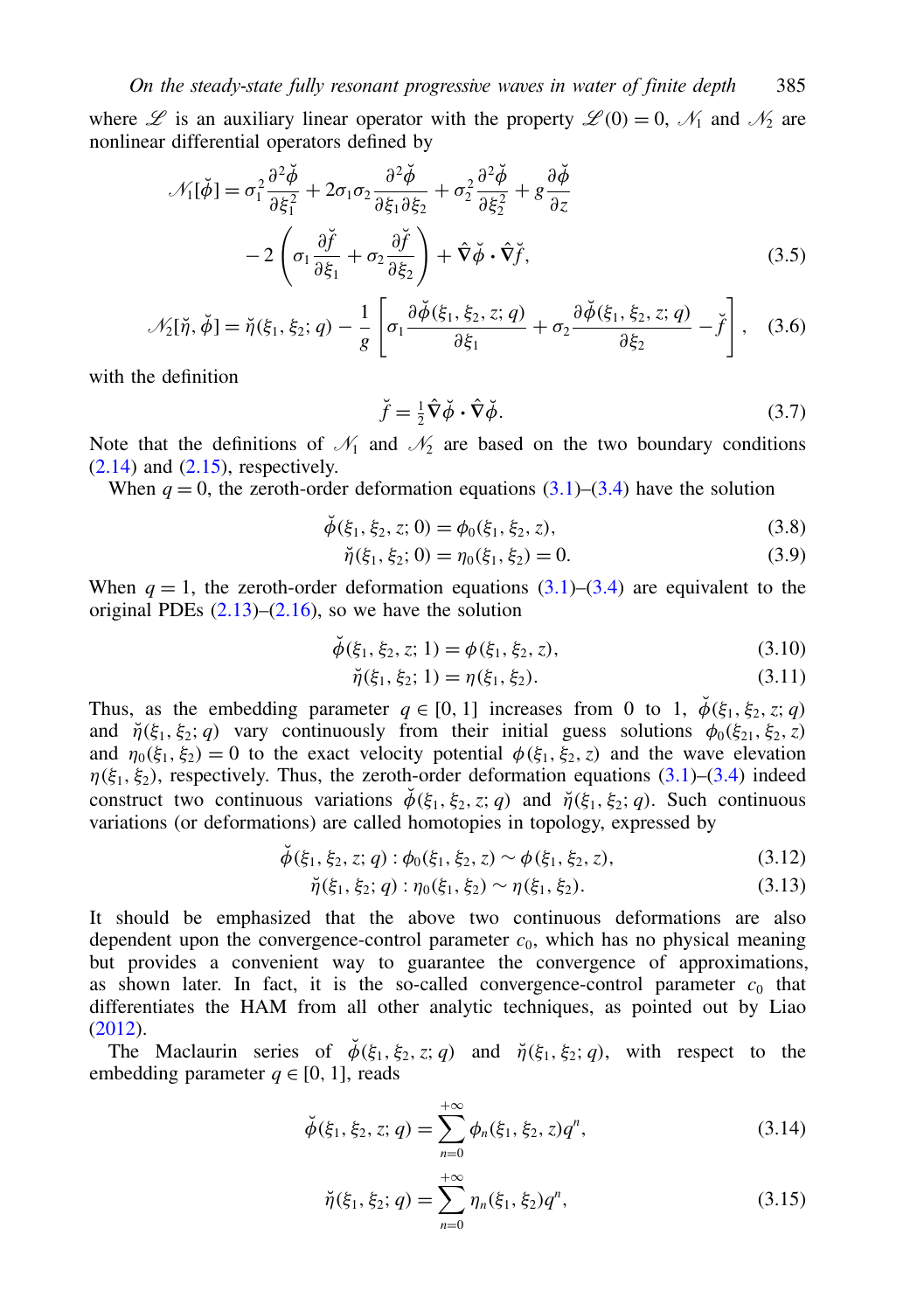where

$$
\phi_n(\xi_1, \xi_2, z) = \frac{1}{n!} \frac{\partial^n \breve{\phi}(\xi_1, \xi_2, z; q)}{\partial q^n} \Big|_{q=0},
$$
\n(3.16)

$$
\eta_n(\xi_1, \xi_2) = \frac{1}{n!} \frac{\partial^n \breve{\eta}(\xi_1, \xi_2; q)}{\partial q^n} \bigg|_{q=0}.
$$
\n(3.17)

Using  $(3.10)$  and  $(3.11)$  and assuming that the convergence-control parameter  $c_0$  is properly chosen so that the Maclaurin series  $(3.14)$  and  $(3.15)$  are convergent at  $q = 1$ , we have the so-called homotopy-series solution

$$
\phi(\xi_1, \xi_2, z) = \phi_0(\xi_1, \xi_2, z) + \sum_{n=1}^{+\infty} \phi_n(\xi_1, \xi_2, z),
$$
\n(3.18)

$$
\eta(\xi_1, \xi_2) = \sum_{n=1}^{+\infty} \eta_n(\xi_1, \xi_2).
$$
\n(3.19)

As shown later in § 3.2, the unknown term  $\phi_n(\xi_1, \xi_2, z)$  is governed by a linear PDE, and it is straightforward to obtain  $\eta_n(\xi_1, \xi_2)$  as long as  $\phi_{n-1}(\xi_1, \xi_2, z)$  is known. In this way, the original nonlinear PDEs  $(2.13)$ – $(2.16)$  are transformed into an infinite number of linear PDEs. However, unlike perturbation techniques, such transformation in the context of the HAM does not need any small physical parameters. Further, being based on the concept of homotopy in topology, it gives us great freedom in the choice of auxiliary linear operator  $\mathscr{L}$ , the convergence-control parameter  $c_0$  and the initial guess  $\phi_0(\xi_1, \xi_2, z)$ , which greatly simplifies resolution of the nonlinear PDEs, as shown below.

Since the HAM provides freedom in the choice of auxiliary linear operator, and considering the linear part of  $(2.14)$ , we choose

$$
\mathcal{L}\phi = \left(\omega_1^2 \frac{\partial^2 \phi}{\partial \xi_1^2} + 2\omega_1 \omega_2 \frac{\partial^2 \phi}{\partial \xi_1 \partial \xi_2} + \omega_2^2 \frac{\partial^2 \phi}{\partial \xi_2^2} + g \frac{\partial \phi}{\partial z}\right),\tag{3.20}
$$

where

 $\omega_1 = \sqrt{gk_1 \tanh(k_1 d)}, \quad \omega_2 = \sqrt{gk_2 \tanh(k_2 d)}$  (3.21)

are given by linear wave theory. The above auxiliary linear operator has the property

$$
\mathscr{L}\Psi_{m,n} = \lambda_{m,n}\Psi_{m,n},\tag{3.22}
$$

where

$$
\lambda_{m,n} = -(m\omega_1 + n\omega_2)^2 + g|m\mathbf{k}_1 + n\mathbf{k}_2| \tanh(|m\mathbf{k}_1 + n\mathbf{k}_2|d) \tag{3.23}
$$

can be regarded as an eigenvalue of  $\mathcal{L}$ . Thus,  $\Psi_{m,n}$  defined by (2.20) can also be regarded as a corresponding eigenfunction of the auxiliary linear operator  $\mathscr{L}$ .

### 3.2. *High-order deformation equation*

Differentiating the zeroth-order deformation equations (3.1)–(3.4) *m* times with respect to *q*, then dividing them by *m*! and setting  $q = 0$ , we have the *m*th-order deformation equation

$$
\hat{\nabla}^2 \phi_m = 0, \quad -d < z < 0,\tag{3.24}
$$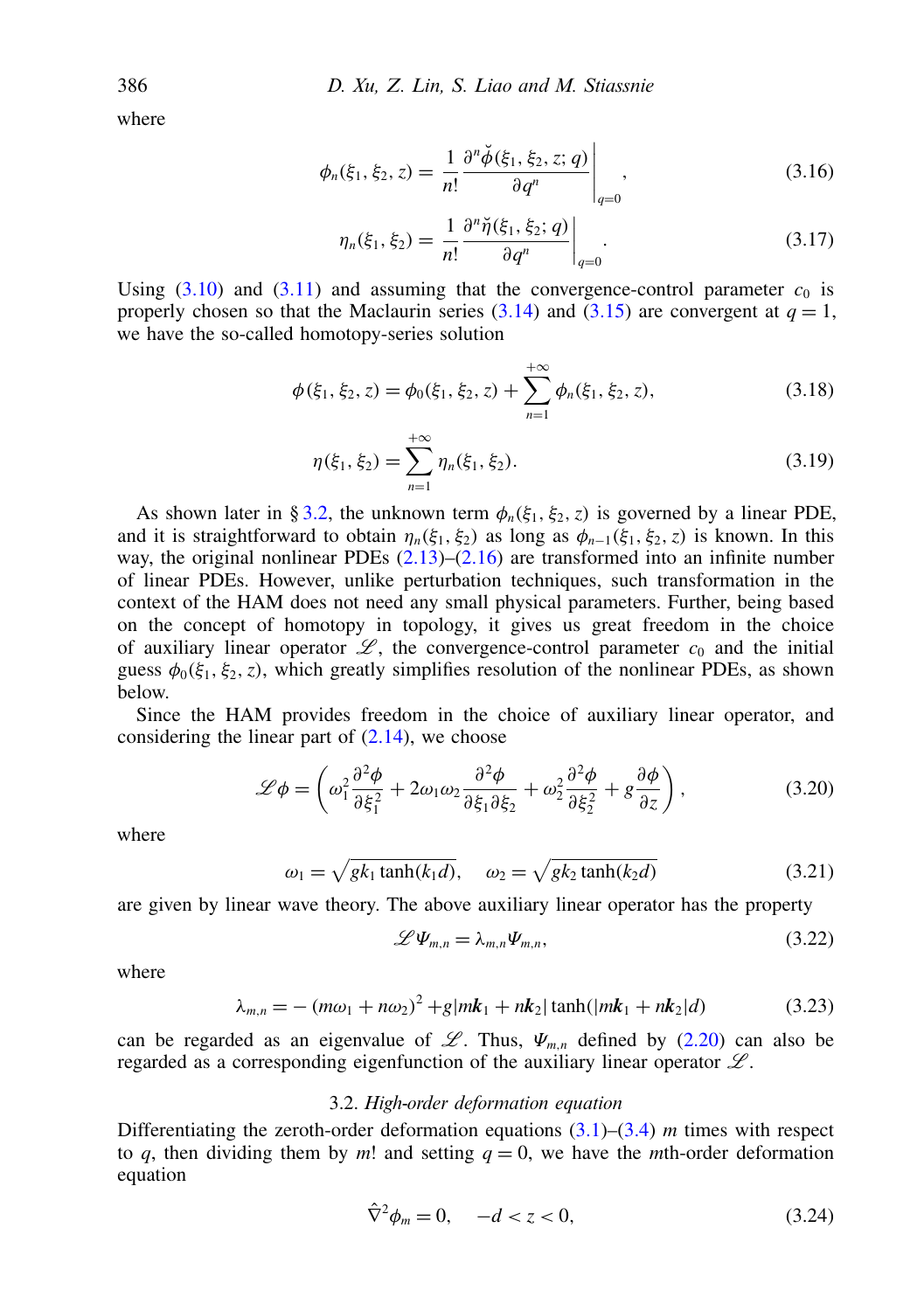*On the steady-state fully resonant progressive waves in water of finite depth* 387 subject to the two boundary conditions at  $z = 0$ ,

$$
\bar{\mathcal{L}}[\phi_m] = c_0 \Delta_{m-1}^{\phi}(\xi_1, \xi_2) - \bar{S}_m(\xi_1, \xi_2) + \chi_m S_{m-1}(\xi_1, \xi_2),
$$
(3.25)

$$
\eta_m = c_0 \Delta_{m-1}^{\eta}(\xi_1, \xi_2) + \chi_m \eta_{m-1}, \tag{3.26}
$$

and the bottom condition

$$
\frac{\partial \phi_m}{\partial z} = 0 \quad z = -d,\tag{3.27}
$$

where

$$
\chi_m = \begin{cases} 0 & \text{when } m \leq 1, \\ 1 & \text{when } m > 1. \end{cases}
$$
 (3.28)

The detailed expressions of  $\Delta_{m-1}^{\phi}(\xi_1, \xi_2)$ ,  $\bar{S}_m(\xi_1, \xi_2)$ ,  $S_{m-1}(\xi_1, \xi_2)$  and  $\Delta_{m-1}^{\eta}(\xi_1, \xi_2)$  are given in appendix A, and the linear operator  $\mathscr L$  is defined by

$$
\bar{\mathscr{L}}\left[\phi_m\right] = \left(\omega_1^2 \frac{\partial^2 \phi_m}{\partial \xi_1^2} + 2\omega_1 \omega_2 \frac{\partial^2 \phi_m}{\partial \xi_1 \partial \xi_2} + \omega_2^2 \frac{\partial^2 \phi_m}{\partial \xi_2^2} + g \frac{\partial \phi_m}{\partial z}\right)\Big|_{z=0},\tag{3.29}
$$

with the property

$$
\bar{\mathcal{L}}^{-1}[\sin(m\xi_1 + n\xi_2)] = \frac{\Psi_{m,n}}{\lambda_{m,n}}, \quad \lambda_{m,n} \neq 0.
$$
 (3.30)

For details, refer to Liao (2011, 2012). Note that the right-hand sides of (3.25) and (3.26) are only related to approximations at lower orders and are thus regarded as known. So, it is straightforward to obtain  $\eta_m$  by means of (3.26). Further,  $\Psi_{m,n}$ defined by  $(2.20)$  automatically satisfies the Laplace equation  $(3.24)$  and the boundary condition (3.27) at bottom. So,

$$
\phi_m^* = \bar{\mathscr{L}}^{-1} \left[ c_0 \Delta_{m-1}^{\phi}(\xi_1, \xi_2) - \bar{S}_m(\xi_1, \xi_2) + \chi_m S_{m-1}(\xi_1, \xi_2) \right]
$$
(3.31)

gives a special solution of  $\phi_m$ . Thus, by means of the inverse operator (3.30) and a computer algebra system such as Mathematica, it is easy to solve the high-order deformation equation  $(3.24)$  with the linear boundary conditions  $(3.25)$ – $(3.27)$ .

## 3.3. *Initial guess of potential function*

As mentioned by Chen (1990), Phillips' resonance criterion of four small-amplitude waves in water of finite depth, when two of them are equal, reads

$$
(2\omega_1 - \omega_2)^2 = g|2k_1 - k_2| \tanh(|2k_1 - k_2|d), \t(3.32)
$$

where  $\omega_1$  and  $\omega_2$  are defined by (3.21). It is interesting that, according to (3.23), we have  $\lambda_{2,-1} = 0$  when the above resonance criterion (3.32) is satisfied. Further, according to (3.23), we always have  $\lambda_{1,0} \equiv 0$  and  $\lambda_{0,1} \equiv 0$ , no matter whether the resonance criterion (3.32) is satisfied. In other words, there are three zero eigenvalues  $\lambda_{1,0}$ ,  $\lambda_{0,1}$  and  $\lambda_{2,-1}$  when Phillips' resonance criterion (3.32) is satisfied. Thus, from a mathematical viewpoint, the common solution of  $\phi_m$  reads

$$
\phi_m = \phi_m^* + A_m \Psi_{1,0} + B_m \Psi_{0,1} + C_m \Psi_{2,-1},
$$
\n(3.33)

where  $\phi_m^*$  given by (3.31) is a special solution of the *m*th-order deformation equations  $(3.24)$ – $(3.27)$ , and  $A_m$ ,  $B_m$ ,  $C_m$  are constants to be determined.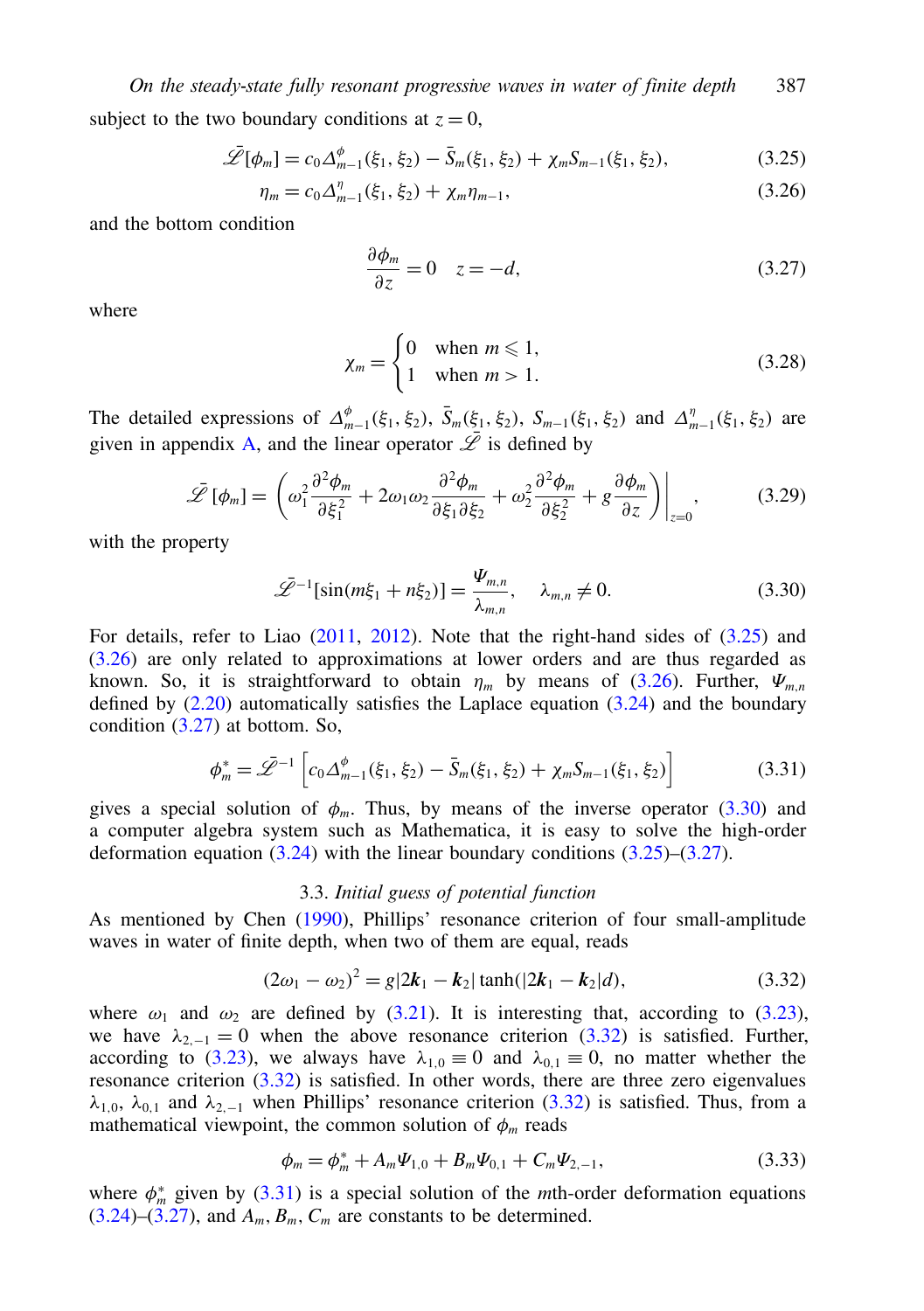Obviously, according to  $(3.30)$ , the solution of the high-order deformation equations  $(3.24)$ – $(3.27)$  has secular terms when the right-hand side of  $(3.25)$  contains the terms  $\sin \xi_1$ ,  $\sin \xi_2$  and  $\sin(2\xi_1 - \xi_2)$ . This is exactly the mathematical reason why the wave amplitude of a resonant wave given by perturbation methods grows linearly with time. Fortunately, the HAM gives us great freedom in the choice of the initial guess solution  $\phi_0(\xi_1, \xi_2, z)$ , so we can choose the initial guess

$$
\phi_0(\xi_1, \xi_1, z) = A_0 \Psi_{1,0} + B_0 \Psi_{0,1} + C_0 \Psi_{2,-1},
$$
\n(3.34)

where  $A_0$ ,  $B_0$  and  $C_0$  are unknown constants, which are determined by avoiding the above-mentioned secular terms, as shown later. Note that the above initial guess  $\phi_0$ automatically satisfies the governing equation  $(2.13)$  and the bottom condition  $(2.16)$ for arbitrary values of  $A_0$ ,  $B_0$ ,  $C_0$ .

Note that, from the viewpoint of perturbation methods, (3.34) implies that the resonant wave is of the same order as the primary waves. In fact, if the resonant component is neglected in (3.34), it is impossible to obtain steady-state resonant solutions. This is exactly the mathematical reason why Phillips (1960, 1981) obtained the so-called resonant waves with linearly increasing wave amplitude. Fortunately, since the HAM is independent of small/large physical parameters, we need not consider the orders of different wave components at all.

# 4. Steady-state resonant waves for  $\alpha_2 = \pi/36$

Without loss of generality, let us first consider the following particular case:

$$
\frac{\sigma_1}{\omega_1} = \frac{\sigma_2}{\omega_2} = \epsilon, \quad \alpha_1 = 0, \quad \alpha_2 = \frac{\pi}{36}.
$$
\n(4.1)

Here, the value of  $\epsilon$  is slightly larger than 1, since Phillips' criterion (3.32) is valid only for small-amplitude waves.

Substituting all of these parameters into Phillips' criterion  $(3.32)$ , we have the following nonlinear algebraic equation:

$$
-\frac{49}{4}\sqrt{4\left[\frac{(k_1d)}{(k_2d)}\right]^2 + 1 - 4\frac{(k_1d)}{(k_2d)}\cos(\alpha_2 - \alpha_1)}
$$
  
 
$$
\times \tanh\left[\frac{(k_2d)}{(k_2d)}\sqrt{4\left[\frac{(k_1d)}{(k_2d)}\right]^2 + 1 - 4\frac{(k_1d)}{(k_2d)}\cos(\alpha_2 - \alpha_1)}\right]
$$
  
 
$$
+\frac{196}{5}\frac{(k_1d)}{(k_2d)}\tanh(k_1d) + \frac{49}{5}\tanh(k_2d)
$$
  
 
$$
-\frac{196}{5}\sqrt{\frac{(k_1d)}{(k_2d)}\tanh(k_1d)}\sqrt{\tanh(k_2d)} = 0.
$$
 (4.2)

Without loss of generality, let us first consider the case of  $\epsilon = 1.0003$  and  $k \cdot d = 3\pi/5$ . In this case,  $(4.2)$  has three solutions,  $k_1d = 2.06269$ , 1.69564 and 0.867072, respectively, corresponding to three resonance states with  $k_2/k_1 = 0.913835$ , 1.11165 and 2.173797, labelled A, B and C in figure 1. Obviously, for different  $k_2d$  and  $\epsilon$ , the ratios of  $k_2/k_1$  for the corresponding fully resonant waves are different, as listed in table 1. Note that  $k_2/k_1$  of resonance state A is always less than 1,  $k_2/k_1$  of resonance state B is always greater than 1 but less than 2,  $k_2/k_1$  of resonance state C is always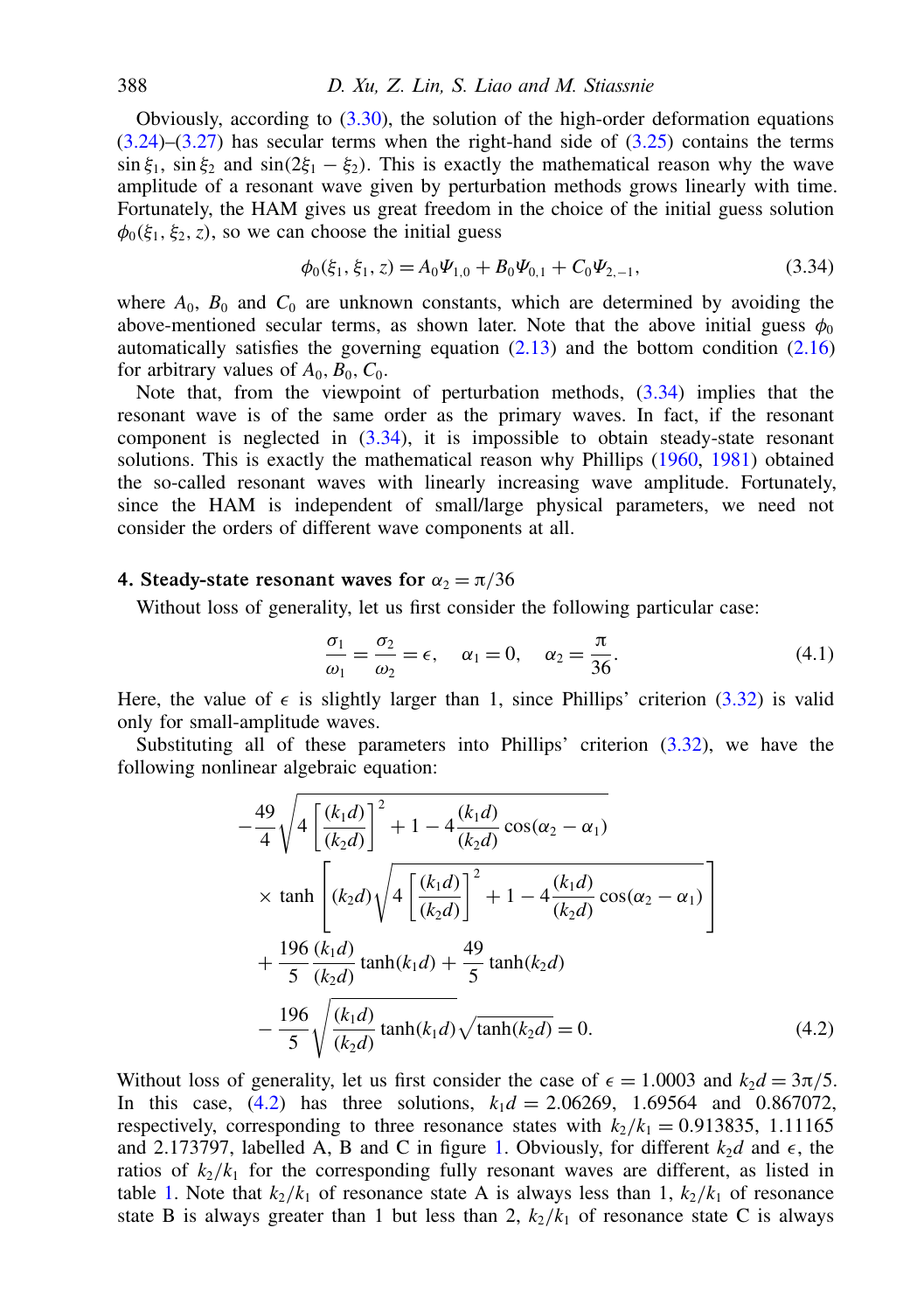

FIGURE 1. (Colour online) Ratio of  $k_2/k_1$  for (4.1) with  $\epsilon = 1.0003$  and  $k_2d = 3\pi/5$  for fully resonant waves.

| $k_2d$     |          | Resonance state |          |
|------------|----------|-----------------|----------|
|            | A        | В               | C        |
| $\pi/2$    | 0.915363 | 1.114412        | 2.127085 |
| $3\pi/5$   | 0.913835 | 1.111651        | 2.173797 |
| $7\pi/10$  | 0.910292 | 1.112974        | 2.209941 |
| $4\pi/5$   | 0.906069 | 1.116521        | 2.237180 |
| $9\pi/10$  | 0.902109 | 1.121135        | 2.257012 |
| π          | 0.898910 | 1.126032        | 2.270822 |
| $13\pi/10$ | 0.893996 | 1.138198        | 2.287568 |
| $3\pi/2$   | 0.892992 | 1.142949        | 2.286638 |
| $17\pi/10$ | 0.892636 | 1.145541        | 2.281206 |
| $21\pi/10$ | 0.892479 | 1.147408        | 2.265765 |
| 3π         | 0.892462 | 1.147851        | 2.235292 |
| $+\infty$  | 0.892461 | 1.147859        | 2.196364 |

TABLE 1. Ratios of  $k_2/k_1$  for the three different resonance states for (4.1) with various  $k_2d$ when Phillips' resonance criterion  $(3.32)$  is exactly satisfied. The values of A, B and C are obtained by means of  $k_2 = \pi/5 \text{ (m}^{-1})$  and the corresponding values of *d*.

greater than 2, respectively. Note also that resonance states B and C in table 1 were neglected by Liao (2011) for steady-state fully resonant waves in deep water.

# 4.1. *Steady-state fully resonant waves for resonance state A*

Without loss of generality, we first take  $k_2/k_1 = 0.913835$  for (4.1) with  $k_2d = 3\pi/5$ as an example, corresponding to resonance state A, to illustrate the above-mentioned analytic approach in detail.

Since Phillips' resonance criterion (3.32) is fully satisfied, there are three zero eigenvalues  $\lambda_{1,0}$ ,  $\lambda_{0,1}$  and  $\lambda_{2,-1}$ , as mentioned above. Thus, according to (3.30), the coefficients of the terms  $\sin \xi_1$ ,  $\sin \xi_2$  and  $\sin(2\xi_1 - \xi_2)$  on the right-hand side of (3.25)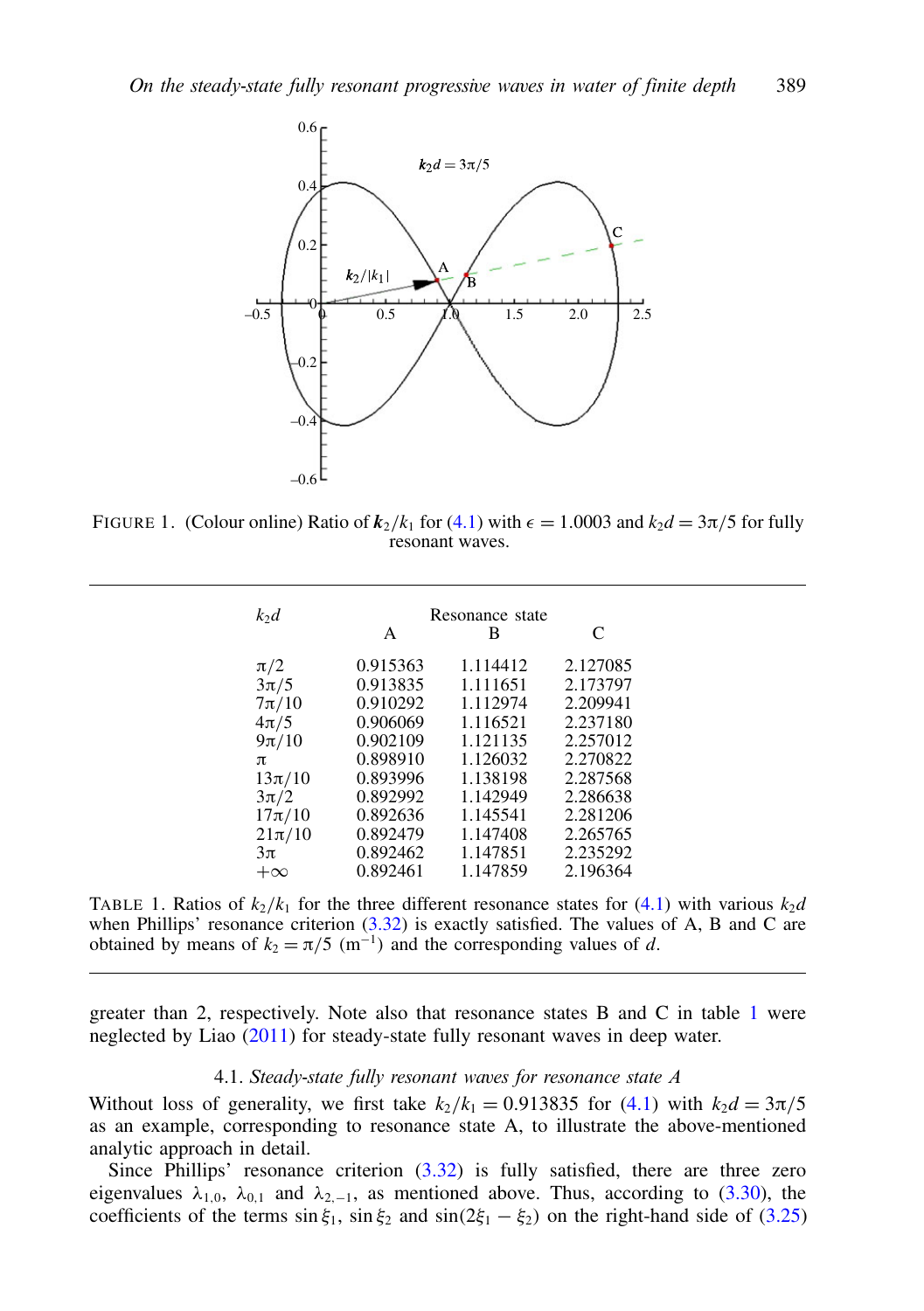| $A_0$        | $B_0$        | $C_0$        |
|--------------|--------------|--------------|
|              | Group A1     |              |
| $-0.061834$  | 0.043603     | $-0.0866169$ |
| -0.061834    | $-0.043603$  | 0.0866169    |
| 0.061834     | 0.043603     | $-0.0866169$ |
| 0.061834     | $-0.043603$  | 0.0866169    |
|              | Group A2     |              |
| $-0.0616515$ | $-0.0582749$ | $-0.0435411$ |
| $-0.0616515$ | 0.0582749    | 0.0435411    |
| 0.0616515    | $-0.0582749$ | $-0.0435411$ |
| 0.0616515    | 0.0582749    | 0.0435411    |
|              | Group A3     |              |
| $-0.0616228$ | 0.115536     | $-0.0326345$ |
| $-0.0616228$ | $-0.115536$  | 0.0326345    |
| 0.0616228    | 0.115536     | $-0.0326345$ |
| 0.0616228    | $-0.115536$  | 0.0326345    |
|              |              |              |

TABLE 2. Solutions of the nonlinear algebraic equations  $(4.4)$ – $(4.6)$  when  $k_2/k_1 =$ 0.913835 (corresponding to resonance state A) for (4.1) with  $\epsilon = 1.0003$  and  $k_2d = 3\pi/5$ . The values of  $A_0$ ,  $B_0$  and  $C_0$  are obtained by means of  $k_2 = \pi/5 \, (\text{m}^{-1})$  and  $d = 3 \, (\text{m})$ .

must be zero so as to avoid the secular terms, because they do not satisfy the solution expression  $(2.19)$ . For example, substituting the initial guess  $(3.34)$  into the first-order deformation equation  $(3.25)$ , we have

$$
\mathcal{L}[\phi_1] = c_0 \Delta_0^{\phi} - \bar{S}_1
$$
  
\n=  $\tilde{b}_{1,0} \sin \xi_1 + \tilde{b}_{0,1} \sin \xi_2 + \tilde{b}_{2,0} \sin 2\xi_1 + \tilde{b}_{0,2} \sin 2\xi_2$   
\n+  $\tilde{b}_{1,-1} \sin(\xi_1 - \xi_2) + \tilde{b}_{1,1} \sin(\xi_1 + \xi_2)$   
\n+  $\tilde{b}_{1,2} \sin(\xi_1 + 2\xi_2) + \tilde{b}_{3,0} \sin 3\xi_1 + \tilde{b}_{0,3} \sin 3\xi_2$   
\n+  $\tilde{b}_{1,-2} \sin(\xi_1 - 2\xi_2) + \tilde{b}_{2,-1} \sin(2\xi_1 - \xi_2)$   
\n+  $\tilde{b}_{3,-1} \sin(3\xi_1 - \xi_2) + \tilde{b}_{2,-2} \sin(2\xi_1 - 2\xi_2)$   
\n+  $\tilde{b}_{2,-3} \sin(2\xi_1 - 3\xi_2) + \tilde{b}_{3,-2} \sin(3\xi_1 - 2\xi_2)$   
\n+  $\tilde{b}_{2,1} \sin(2\xi_1 + \xi_2) + \tilde{b}_{4,-1} \sin(4\xi_1 - \xi_2)$   
\n+  $\tilde{b}_{4,-2} \sin(4\xi_1 - 2\xi_2) + \tilde{b}_{4,-3} \sin(4\xi_1 - 3\xi_2)$   
\n+  $\tilde{b}_{5,-2} \sin(5\xi_1 - 2\xi_2) + \tilde{b}_{6,-3} \sin(6\xi_1 - 3\xi_2),$  (4.3)

where  $b_{m,n}$  depends upon the three unknown coefficients  $A_0$ ,  $B_0$  and  $C_0$  of the initial guess (3.34). According to (3.30), we must enforce  $b_{1,0} = 0$ ,  $b_{0,1} = 0$  and  $b_{2,-1} = 0$  to avoid secular terms, which gives us a set of three nonlinear algebraic equations:

$$
-0.00391489 + 0.206A_0^2 + 0.307855B_0^2 + 0.413579B_0C_0 + 0.547011C_0^2 = 0, \quad (4.4)
$$

$$
-0.00352853 + 0.372512A_0^2 + 0.13869B_0^2 + 0.247221A_0^2C_0/B_0 + 0.495605C_0^2 = 0, \quad (4.5)
$$

$$
0.16962A_0^2B_0 - 0.0043213C_0 + 0.45485A_0^2C_0 + 0.341129B_0^2C_0 + 0.301249C_0^3 = 0. \tag{4.6}
$$

This set of nonlinear algebraic equations (4.4)–(4.6) has 12 solutions with real values, as listed in table 2. Each of them corresponds to a steady-state fully resonant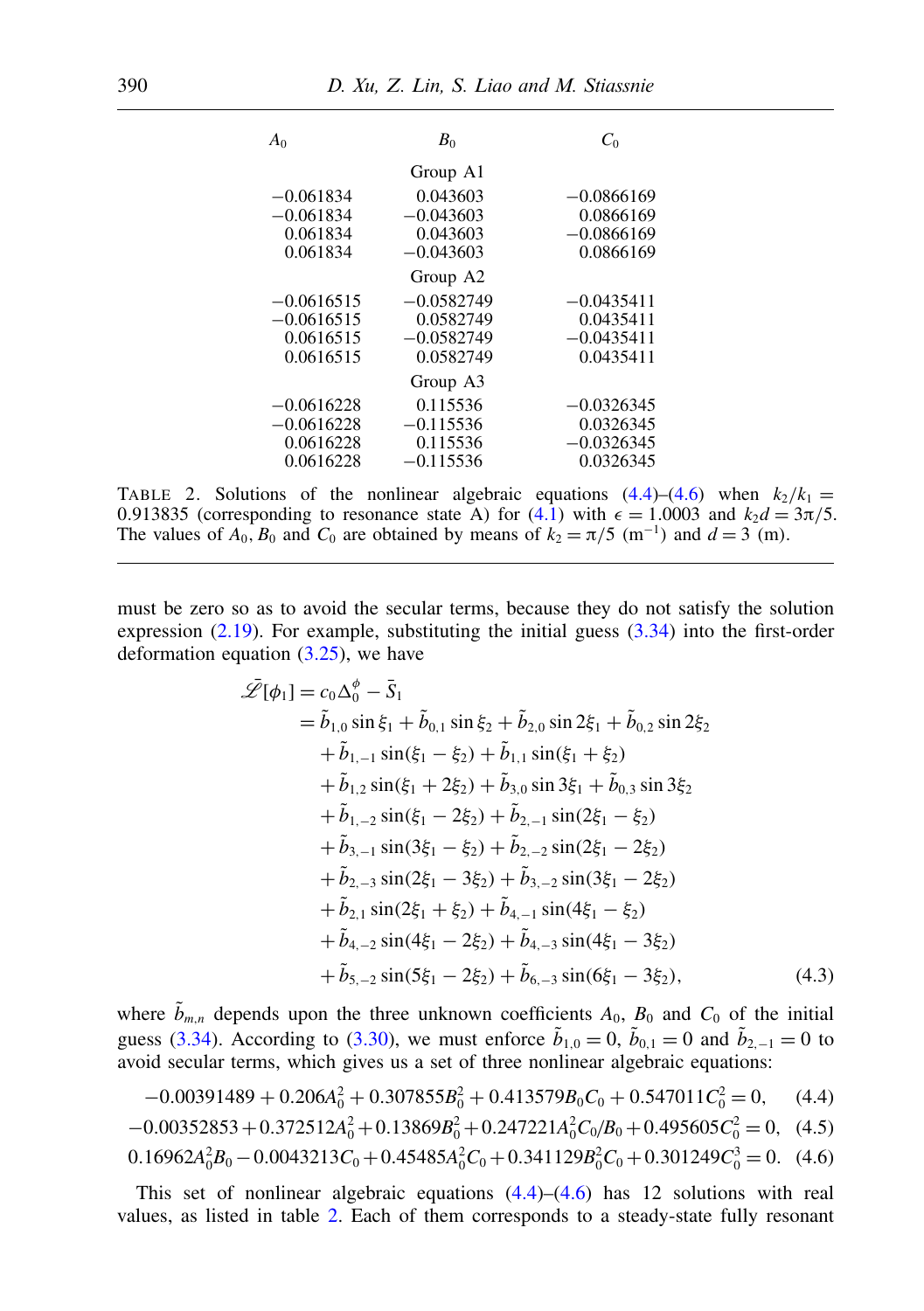wave system, as shown later. They can be divided into three groups called A1, A2 and A3: each group has the same values of  $|A_0|$ ,  $|B_0|$  and  $|C_0|$ . Note that, for a steady-state fully resonant wave system with the wave elevation in the form (2.12), the wave energy spectrum is determined by the square of wave components, i.e.  $a_{m,n}^2$ , and is therefore independent of time. Thus, the three initial guesses  $\phi_0(\xi_1, \xi_2, z)$  in the same group lead to the same time-independent spectrum of wave energy. Indeed, our computations based on the convergent analytic series indicate that the waves given by different initial guess  $\phi_0(\xi_1, \xi_2, z)$  in the same group have the same wave energy spectrum, as shown later. Therefore, it is necessary for us to investigate only one case of  $A_0$ ,  $B_0$  and  $C_0$  in each group.

As long as  $A_0$ ,  $B_0$  and  $C_0$  are determined, the initial guess  $\phi_0(\xi_1, \xi_2, z)$  is known. Then, substituting this known  $\phi_0$  into (3.26), we can directly obtain  $\eta_1(\xi_1, \xi_2)$ . Note that from now on the right-hand side of (4.3) does not contain the terms  $\sin \xi_1$ ,  $\sin \xi_2$ and  $\sin(2\xi_1 - \xi_2)$ . So, using (3.30), it is straightforward to obtain

$$
\phi_1 = \phi_1^* + A_1 \Psi_{1,0} + B_1 \Psi_{0,1} + C_1 \Psi_{2,-1}, \tag{4.7}
$$

where  $A_1$ ,  $B_1$  and  $C_1$  are unknown constant coefficients, and

$$
\phi_1^* = d_{2,0}\Psi_{2,0} + d_{3,0}\Psi_{3,0} \n+ \tilde{d}_{2,-3}\Psi_{2,-3} + \tilde{d}_{4,-3}\Psi_{4,-3} + \tilde{d}_{6,-3}\Psi_{6,-3} + \tilde{d}_{1,-2}\Psi_{1,-2} + \tilde{d}_{2,-2}\Psi_{2,-2} \n+ \tilde{d}_{3,-2}\Psi_{3,-2} + \tilde{d}_{4,-2}\Psi_{4,-2} + \tilde{d}_{5,-2}\Psi_{5,-2} + \tilde{d}_{1,-1}\Psi_{1,-1} + \tilde{d}_{3,-1}\Psi_{3,-1} \n+ \tilde{d}_{4,-1}\Psi_{4,-1} + \tilde{d}_{0,2}\Psi_{0,2} + \tilde{d}_{0,3}\Psi_{0,3} + \tilde{d}_{1,1}\Psi_{1,1} + \tilde{d}_{2,1}\Psi_{2,1} + \tilde{d}_{1,2}\Psi_{1,2}
$$
\n(4.8)

is a special solution with the definition  $d_{m,n} = b_{m,n}/\lambda_{m,n}$ . Here, the eigenvalue  $\lambda_{m,n}$  is given by (3.23). So, using a computer algebra system such as Mathematica or Maple, it is rather easy to obtain  $\eta_1$  and  $\phi_1$  in this way.

When  $m \geq 2$ , the unknown coefficients  $A_{m-1}$ ,  $B_{m-1}$  and  $C_{m-1}$  in the common solution (3.33) can be obtained by avoiding the secular terms in a similar way, except that they are determined by a set of linear algebraic equations. As long as  $A_{m-1}$ ,  $B_{m-1}$  and  $C_{m-1}$  are known, we can obtain  $\eta_m(\xi_1, \xi_2)$  and  $\phi_m(\xi_1, \xi_2, z)$  in a similar way. All of this can be done efficiently by means of Mathematica or Maple. Thus, we can obtain the high-order approximations of the velocity potential  $\phi(\xi_1, \xi_2, z)$  and the wave elevation  $\eta(\xi_1, \xi_2)$  efficiently.

It should be emphasized that the so-called convergence-control parameter  $c_0$ , which is used to guarantee the convergence of our approximations, is still unknown at this point. The optimal value of  $c_0$  corresponds to the fastest decrease of the averaged residual squares  $\varepsilon_m^{\phi}$  and  $\varepsilon_m^{\eta}$  of the two free-surface boundary conditions, defined by

$$
\varepsilon_m^{\phi} = \frac{1}{(1+M)^2} \sum_{i=0}^{M} \sum_{j=0}^{M} \left[ \sum_{n=0}^{m} \Delta_n^{\phi}(i \bigtriangleup \xi_1, j \bigtriangleup \xi_2) \right]^2, \tag{4.9}
$$

$$
\varepsilon_m^{\eta} = \frac{1}{(1+M)^2} \sum_{i=0}^{M} \sum_{j=0}^{M} \left[ \sum_{n=0}^{m} \Delta_n^{\eta} (i \bigtriangleup \xi_1, j \bigtriangleup \xi_2) \right]^2, \tag{4.10}
$$

respectively, where  $\Delta_n^{\phi}$  and  $\Delta_n^{\eta}$  are given in appendix A, M is the number of the discrete points, and

$$
\Delta \xi_1 = \Delta \xi_2 = \frac{\pi}{M}.\tag{4.11}
$$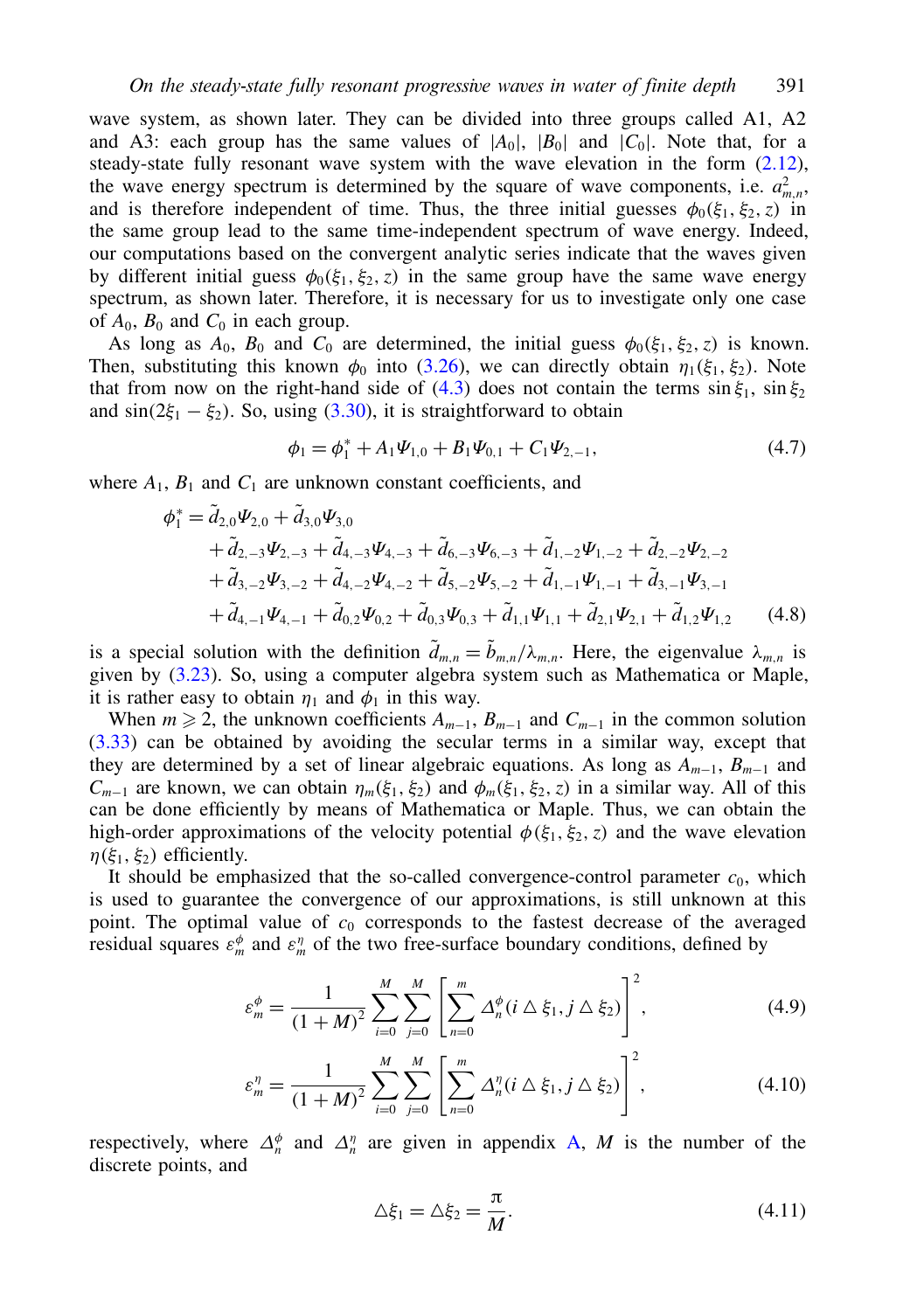

FIGURE 2. Residual squares of  $\log_{10} \varepsilon_m^{\phi}$  and  $\log_{10} \varepsilon_m^{\eta}$  versus  $c_0$  for (4.1) with  $\epsilon = 1.0003$ ,  $k_2/k_1 = 0.913835$  and  $k_2d = 3\pi/5$  when  $A_0 = -0.061834$ ,  $B_0 = 0.043603$  and  $C_0 =$ −0.0866169 (corresponding to group A1). Solid line, first-order approximation; dashed line, third-order approximation; dotted line, fifth-order approximation; dash-dot-dotted line, seventh-order approximation.

A convergence theorem given by Liao (2003) (Theorem 2.1) guarantees the rationality of (4.9) and (4.10). In this paper,  $M = 10$  is used. For example, when  $A_0 = -0.061834$ ,  $B_0 = 0.043603$  and  $C_0 = -0.0866169$ , corresponding to group A1, the averaged residual squares  $\varepsilon_m^{\phi}$  and  $\varepsilon_m^{\eta}$  at different orders of approximation are as shown in figure 2. It is found that the residual squares of two free-surface boundary conditions have the smallest values around  $c_0 = -0.98$ . So, we choose the optimal convergence-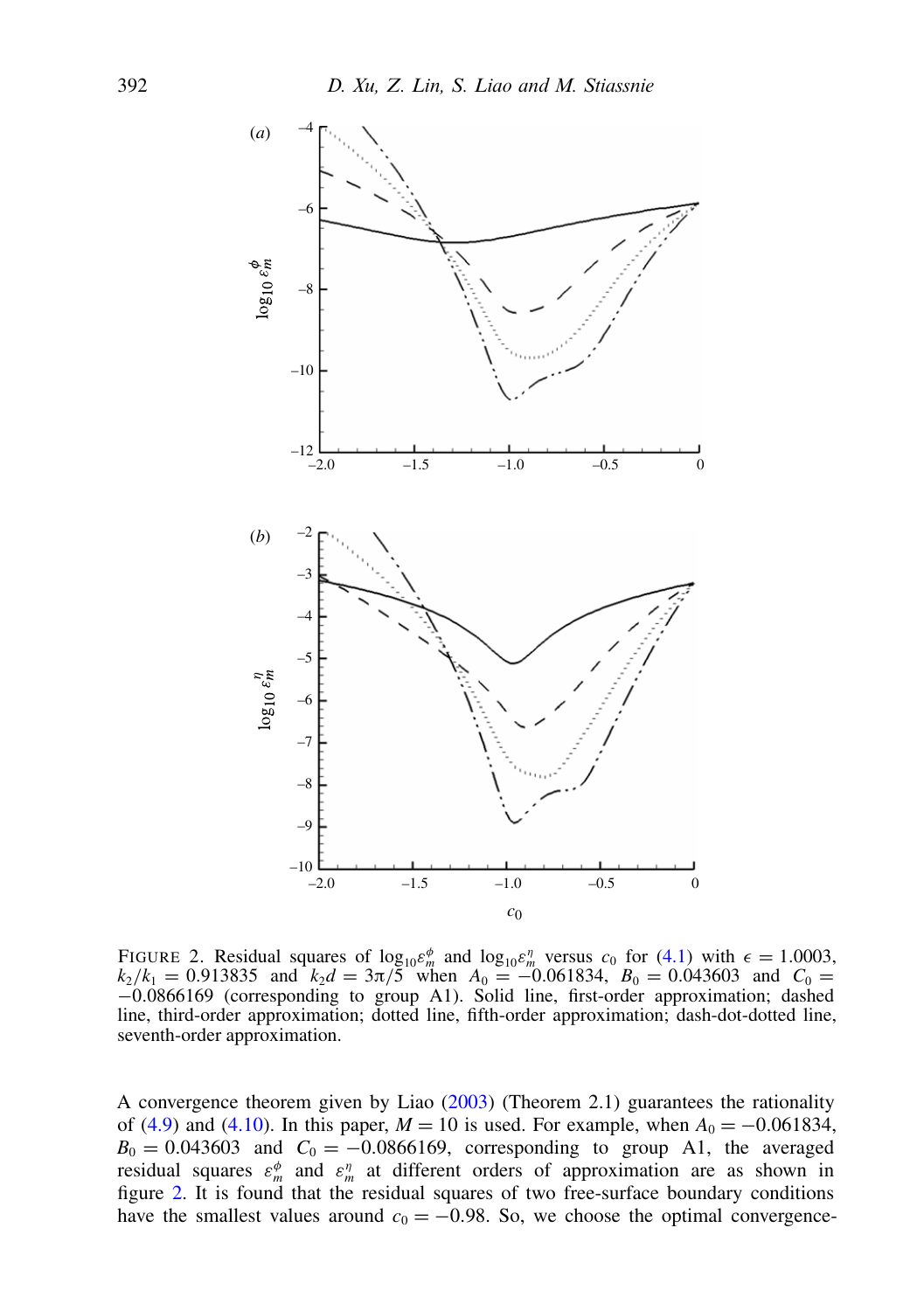

FIGURE 3. Residual squares of  $\log_{10} \epsilon_m^{\phi}$  and  $\log_{10} \epsilon_m^{\eta}$  versus the approximation order *m* for (4.1) with  $\epsilon = 1.0003$ ,  $k_2/k_1 = 0.913835$  and  $k_2d = 3\pi/5$  when  $A_0 = -0.061834$ ,  $B_0 = 0.043603$  and  $C_0 = -0.0866169$  (corresponding to group A1) by means of  $c_0 = -0.98$ . Solid line,  $log_{10} \varepsilon_m^{\phi}$ ; dashed line,  $log_{10} \varepsilon_m^{\eta}$ .

| Order of approx. |               | Amplitude of wave component  |          | Residual squares                            |                            |
|------------------|---------------|------------------------------|----------|---------------------------------------------|----------------------------|
| m                | $ a_{1,0} /d$ | $ a_{0,1} /d$ $ a_{2,-1} /d$ |          | $\varepsilon_{m-1}^{\phi}$                  | $\varepsilon_{m-1}^{\eta}$ |
| 2                | 0.004115      | 0.003560                     | 0.008845 | $2.05 \times 10^{-7}$                       | $7.80 \times 10^{-6}$      |
| 6                | 0.003738      | 0.003251                     | 0.008790 | $2.66 \times 10^{-10}$                      | $3.60 \times 10^{-8}$      |
| 10               | 0.003743      | 0.003268                     | 0.008782 | $6.61 \times 10^{-13}$                      | $8.74 \times 10^{-11}$     |
| 14               | 0.003739      | 0.003269                     | 0.008782 | $1.40 \times 10^{-14}$                      | $1.44 \times 10^{-12}$     |
| 18               | 0.003739      | 0.003269                     |          | $0.0087817$ $3.38 \times 10^{-16}$          | $3.49 \times 10^{-14}$     |
| 20               | 0.003739      | 0.003269                     |          | $0.0087817$ 4.41 $\times$ 10 <sup>-17</sup> | $4.89 \times 10^{-15}$     |

TABLE 3. The *m*th-order approximation of  $|a_{1,0}|/d$ ,  $|a_{0,1}|/d$  and  $|a_{2,-1}|/d$  by means of  $c_0 = -0.98$ , together with the corresponding residual square  $\varepsilon_{m-1}^{\phi}$  and  $\varepsilon_{m-1}^{\eta}$  for (4.1) with  $\epsilon = 1.0003$ ,  $k_2 d = 3\pi/5$  and  $k_2/k_1 = 0.913835$  (corresponding to resonance state A) when  $A_0 = -0.061834$ ,  $B_0 = 0.043603$  and  $C_0 = -0.0866169$  (corresponding to group A1).

control parameter  $c_0 = -0.98$ . Using this optimal value of  $c_0$ , the two averaged residual squares decrease rather quickly, as shown in table 3 and figure 3. Note that, at the 20th order of approximation, the averaged residual squares of the two free-surface boundary conditions decrease to the level of  $10^{-17}$  and  $10^{-15}$ , respectively, which indicates, without doubt, the convergence of our approximation. Note also that the approximations of the amplitudes  $a_{0,1}$ ,  $a_{1,0}$ ,  $a_{2,-1}$  of the two primary waves cos  $\xi_1$ , cos  $\xi_2$  and the resonant wave component cos( $2\xi_1 - \xi_2$ ) converge quickly, as shown in table 3.

Similarly, we obtain the convergent velocity potential and wave elevation for group A2 by means of  $c_0 = -1$  and for group A3 by means of  $c_0 = -1.15$ . The corresponding wave amplitudes of the primary and resonant wave components are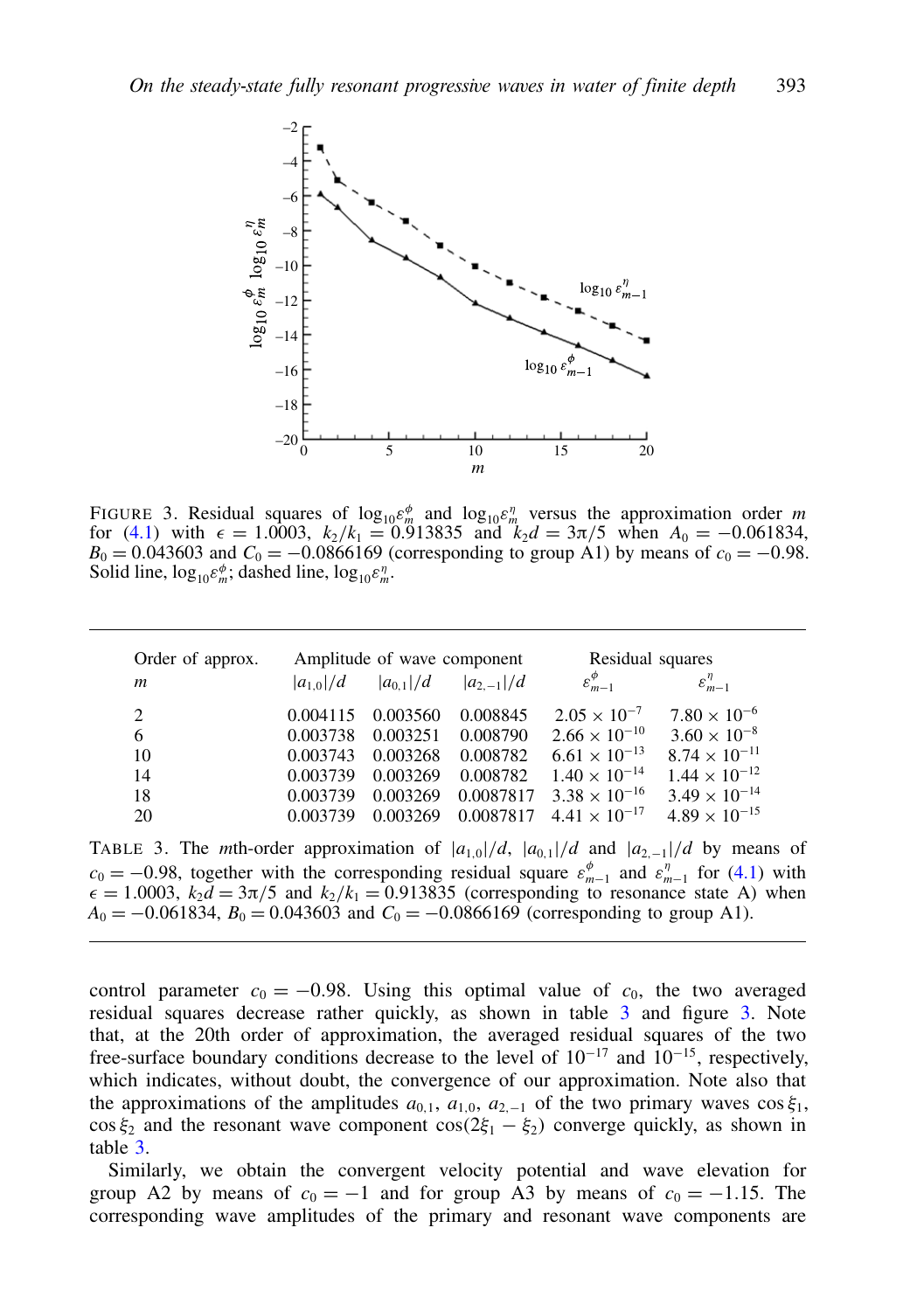|          | Amplitude of wave components    |                                 |                                  |  |  |
|----------|---------------------------------|---------------------------------|----------------------------------|--|--|
|          | (Primary wave)<br>$ a_{1,0} /d$ | (Primary wave)<br>$ a_{0,1} /d$ | (Resonant wave)<br>$ a_{2-1} /d$ |  |  |
| Group A1 | 0.003739                        | 0.003269                        | 0.008782                         |  |  |
| Group A2 | 0.005275                        | 0.003745                        | 0.005110                         |  |  |
| Group A3 | 0.006657                        | 0.007922                        | 0.003068                         |  |  |

TABLE 4. Amplitude of wave components  $|a_{1,0}|/d$ ,  $|a_{0,1}|/d$  and  $|a_{2,-1}|/d$  for (4.1) when  $\epsilon = 1.0003$ ,  $k_2d = 3\pi/5$  and  $k_2/k_1 = 0.913835$  (corresponding to resonance state A). Group A1,  $A_0 = -0.061834$ ,  $B_0 = 0.043603$ ,  $C_0 = -0.0866169$  and  $c_0 = -0.98$ ; group A2,  $A_0 = -0.0616515$ ,  $B_0 = -0.0582749$ ,  $C_0 = -0.0435411$  and  $c_0 = -1$ ; group A3,  $A_0 =$  $-0.0616228$ ,  $B_0 = 0.115536$ ,  $C_0 = -0.0326345$  and  $c_0 = -1.15$ .

|          | Distribution of wave energy                                                |       |                     |                 |
|----------|----------------------------------------------------------------------------|-------|---------------------|-----------------|
|          | (Primary wave)<br>(Resonant wave)<br>(Primary wave)<br>$a_{0.1}^2/\Pi$ (%) |       |                     |                 |
|          | $a_{1,0}^2/\Pi$ (%)                                                        |       | $a_{2-1}^2/\Pi$ (%) | $\Pi_0/\Pi$ (%) |
| Group A1 | 13.72                                                                      | 10.48 | 75.64               | 99.84           |
| Group A2 | 40.43                                                                      | 20.38 | 37.93               | 98.74           |
| Group A3 | 37.80                                                                      | 53.54 | 8.03                | 99.37           |

TABLE 5. Wave energy distribution for different groups of steady-state fully resonant wave systems for (4.1) when  $\epsilon = 1.0003$ ,  $k_2 d = 3\pi/5$  and  $k_2/k_1 = 0.913835$  (corresponding to resonance state A).

listed in table 4. The wave energy distributions for the three groups of waves are given in table 5, where  $\Pi_0$  denotes the sum of wave energy of the two primary and one resonant wave components, and  $\Pi$  is the total wave energy of the entire wave system, defined by

$$
\Pi_0 = a_{1,0}^2 + a_{0,1}^2 + a_{2,-1}^2, \quad \Pi = \sum_{m=0}^{+\infty} \sum_{n=-\infty}^{+\infty} a_{m,n}^2,
$$
\n(4.12)

respectively.

Now we immediately obtain the solutions of the three groups of the steady-state fully resonant waves for (4.1) with  $\epsilon = 1.0003$  and  $k_2d = 3\pi/5$  for resonance state A. It is found that the two primary and one resonant wave components as a whole contain ∼99 % of the wave energy, and thus all other wave components are negligible. Note that the resonant wave amplitude  $a_{2-1}$  is of the same order as that of the two primary ones, i.e.

$$
O(a_{2,-1}) = O(a_{0,1}) = O(a_{1,0}),
$$
\n(4.13)

as shown in table 4. This agrees well with the conclusions given by Benney (1962). Note that the steady-state resonant wave in group A1 contains the largest proportion (75.64 %) of the wave energy. However, the resonant wave component does not always contain the largest proportion of the wave energy for a steady-state wave system: for example, the resonant wave in group A2 contains only 37.93 % of the wave energy, which is a little less than that of one of the primary ones (40.43%) but greater than that of the other  $(20.38 \%)$ . In particular, the resonant wave in group A3 contains the smallest proportion  $(8.03\%)$  of the wave energy, which is much less than those of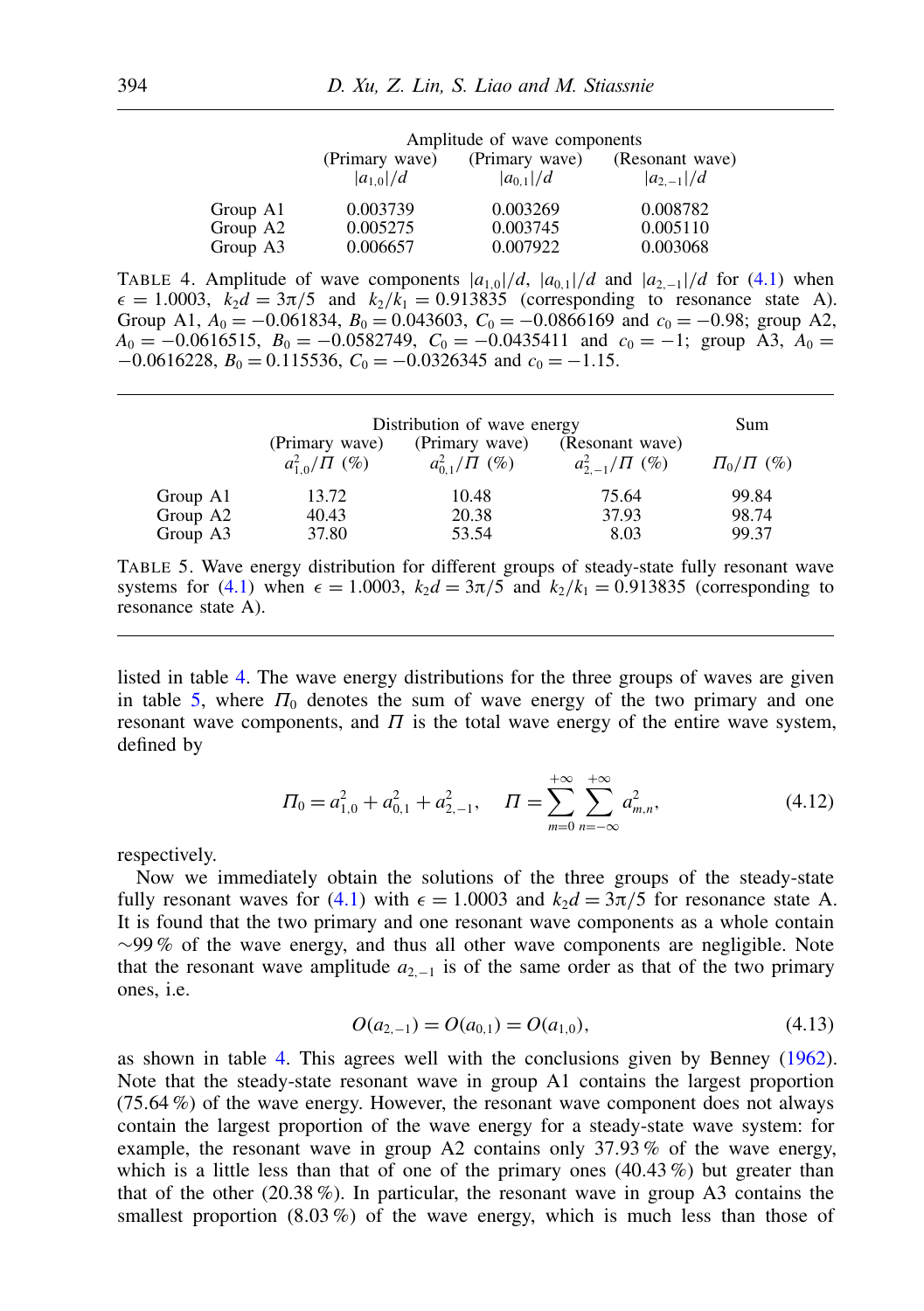|            |                                       | Proportion of wave energy             |                                        | Sum             |
|------------|---------------------------------------|---------------------------------------|----------------------------------------|-----------------|
| $k_2d$     | (Primary wave)<br>$a_{1,0}^2/\Pi$ (%) | (Primary wave)<br>$a_{0.1}^2/\Pi$ (%) | (Resonant wave)<br>$a_{2-1}^2/\Pi$ (%) | $\Pi_0/\Pi$ (%) |
| $3\pi/5$   | 13.71                                 | 10.48                                 | 75.64                                  | 99.84           |
| $7\pi/10$  | 12.76                                 | 10.71                                 | 76.29                                  | 99.76           |
| $4\pi/5$   | 12.03                                 | 10.93                                 | 76.75                                  | 99.71           |
| $9\pi/10$  | 11.57                                 | 11.12                                 | 77.01                                  | 99.70           |
| π          | 11.32                                 | 11.28                                 | 77.11                                  | 99.71           |
| $13\pi/10$ | 11.12                                 | 11.62                                 | 77.02                                  | 99.76           |
| $3\pi/2$   | 11.11                                 | 11.75                                 | 76.91                                  | 99.77           |
| $17\pi/10$ | 11.11                                 | 11.84                                 | 76.82                                  | 99.77           |
| $21\pi/10$ | 11.09                                 | 11.97                                 | 76.71                                  | 99.77           |
| $3\pi$     | 11.00                                 | 12.14                                 | 76.62                                  | 99.76           |
| $33\pi/10$ | 10.98                                 | 13.2                                  | 76.61                                  | 99.76           |
| $\infty$   | 10.88                                 | 12.29                                 | 76.58                                  | 99.76           |

TABLE 6. Wave energy distribution for group A1 for (4.1) with  $\epsilon = 1.0003$  and various  $k_2d$ . The corresponding values of  $k_2/k_1$  are given in resonance state A in table 1.

|            |                     | Proportion of wave energy      |                     | Sum             |
|------------|---------------------|--------------------------------|---------------------|-----------------|
| $k_2d$     | (Primary wave)      | (Primary wave)                 | (Resonant wave)     |                 |
|            | $a_{1,0}^2/\Pi$ (%) | $a_{0.1}^2/\overline{\Pi}$ (%) | $a_{2-1}^2/\Pi$ (%) | $\Pi_0/\Pi$ (%) |
| $3\pi/5$   | 40.43               | 20.38                          | 37.94               | 98.74           |
| $7\pi/10$  | 39.77               | 19.47                          | 38.95               | 98.19           |
| $4\pi/5$   | 39.37               | 18.84                          | 39.62               | 97.83           |
| $9\pi/10$  | 39.27               | 18.50                          | 39.97               | 97.74           |
| π          | 39.36               | 18.38                          | 40.10               | 97.83           |
| $13\pi/10$ | 39.74               | 18.44                          | 40.00               | 98.18           |
| $3\pi/2$   | 39.88               | 18.51                          | 39.88               | 98.27           |
| $17\pi/10$ | 39.95               | 18.55                          | 39.80               | 98.30           |
| $21\pi/10$ | 40.04               | 18.58                          | 39.70               | 98.31           |
| $3\pi$     | 40.12               | 18.57                          | 39.61               | 98.30           |
| $33\pi/10$ | 40.14               | 18.57                          | 39.59               | 98.30           |
| $\infty$   | 40.17               | 18.54                          | 39.56               | 98.27           |

TABLE 7. Wave energy distribution for group A2 for (4.1) with  $\epsilon = 1.0003$  and various  $k_2d$ . The corresponding values of  $k_2/k_1$  are given in resonance state A in table 1.

the two primary ones  $(37.8\%$  and  $53.54\%)$ , as shown in table 5. Therefore, steadystate resonant waves also exist in finite water depth, and, further, the resonant wave components can contain only a small proportion of the total wave energy. So, the conclusions given by Liao (2011) for steady-state fully resonant waves in deep water have general application.

Unlike Liao  $(2011)$ , we consider in this article the steady-state resonant waves in finite water depth. So, the effect of water depth is studied here in detail. It is found that, in resonance state A, there always exist three different groups of steady-state fully resonant waves in different water depths, called group  $Ai$   $(i = 1, 2, 3)$ . The wave energy distributions of the two primary and one resonant components of the three groups in different water depths are shown in figure  $\frac{4}{1}$  and tables  $\overline{6}$ –8. It is found that the resonant wave component in group A1 always contains the largest proportion of the wave energy, but that of group A3 always contains the smallest ones.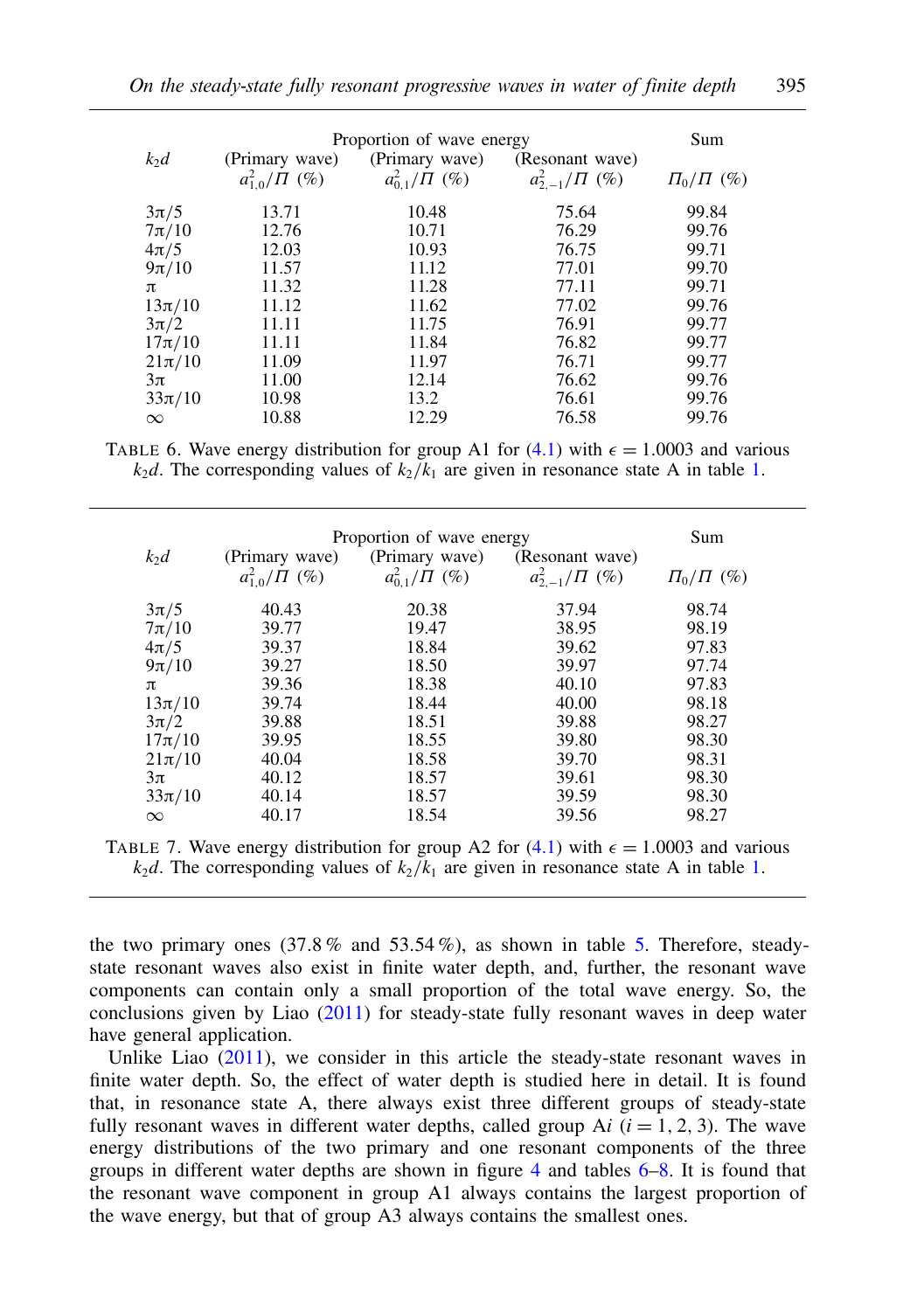

FIGURE 4. (Colour online) Wave energy distribution for (4.1) with  $\epsilon = 1.0003$  and various *k*2*d* for resonance state A in table 1. (*a*) Group A1, (*b*) group A2, (*c*) group A3. Dash-dotted line,  $a_{1,0}^2/\Pi$  (first primary wave); dashed line,  $a_{0,1}^2/\Pi$  (second primary wave); solid line,  $a_{2,-1}^2/\Pi$  (resonant wave).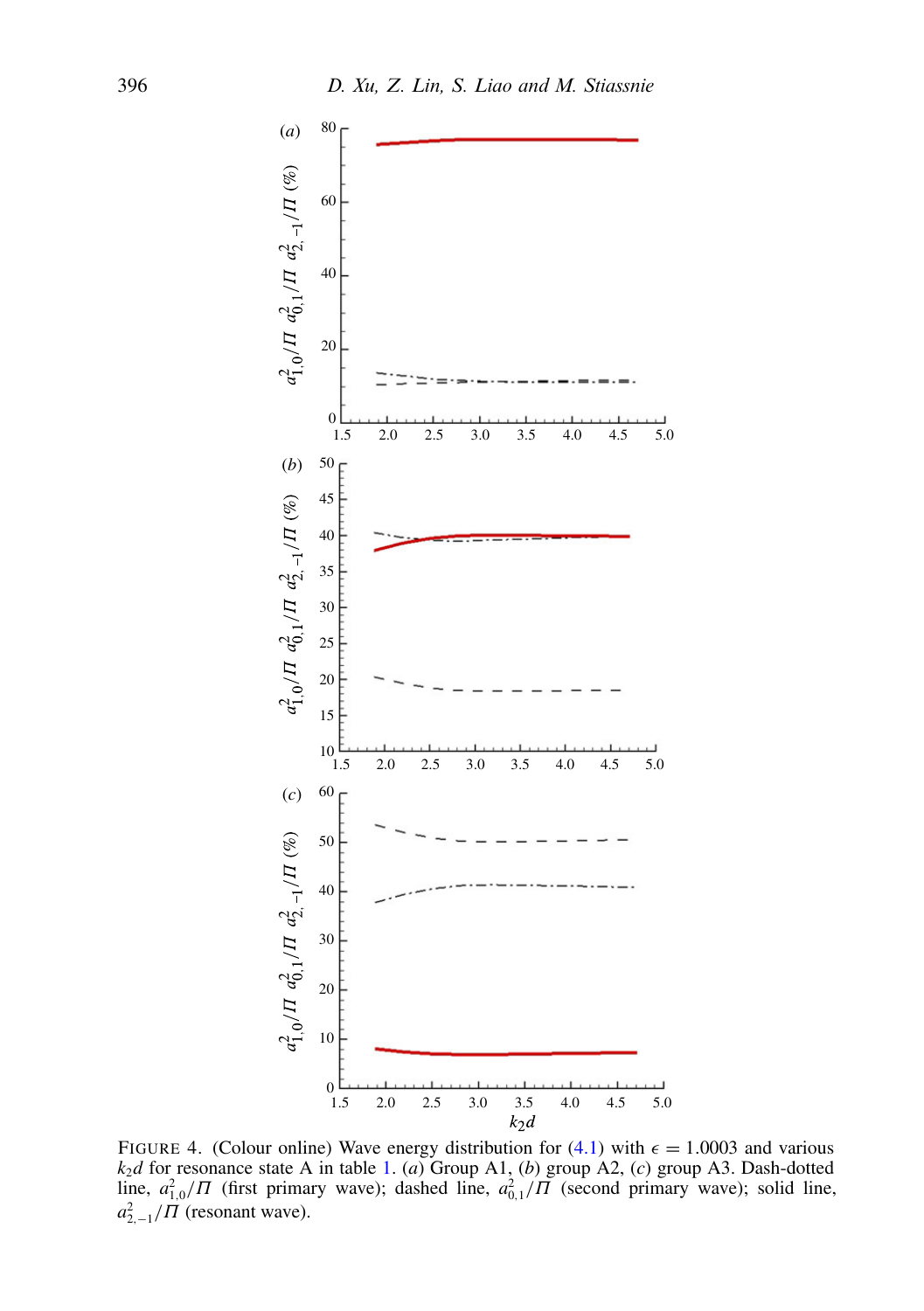|            |                     | Proportion of wave energy |                     | Sum             |
|------------|---------------------|---------------------------|---------------------|-----------------|
| $k_2d$     | (Primary wave)      | (Primary wave)            | (Resonant wave)     |                 |
|            | $a_{1,0}^2/\Pi$ (%) | $a_{0.1}^2/\Pi$ (%)       | $a_{2-1}^2/\Pi$ (%) | $\Pi_0/\Pi$ (%) |
| $3\pi/5$   | 37.80               | 53.54                     | 8.03                | 99.37           |
| $7\pi/10$  | 39.49               | 51.99                     | 7.46                | 98.94           |
| $4\pi/5$   | 40.66               | 50.85                     | 7.07                | 98.58           |
| $9\pi/10$  | 41.26               | 50.27                     | 6.94                | 98.47           |
| π          | 41.44               | 50.12                     | 6.98                | 98.54           |
| $13\pi/10$ | 41.18               | 50.37                     | 7.25                | 98.80           |
| $3\pi/2$   | 40.92               | 50.59                     | 7.36                | 98.87           |
| $17\pi/10$ | 40.72               | 50.74                     | 7.42                | 98.88           |
| $21\pi/10$ | 40.45               | 50.93                     | 7.49                | 98.88           |
| $3\pi$     | 40.16               | 51.11                     | 7.59                | 98.86           |
| $33\pi/10$ | 40.10               | 51.14                     | 7.61                | 98.85           |
| $\infty$   | 39.97               | 51.19                     | 7.65                | 98.82           |

| TABLE 8. Wave energy distribution for group A3 for (4.1) with $\epsilon = 1.0003$ and various |  |  |  |
|-----------------------------------------------------------------------------------------------|--|--|--|
| $k_2d$ . The corresponding values of $k_2/k_1$ are given in resonance state A in table 1.     |  |  |  |

Based on our above-mentioned results, in resonance state A listed in table 1 there do indeed always exist multiple steady-state fully resonant waves in water of finite depth. Moreover, the amplitude of the resonant wave component is of the same order as those of the two primary ones, and the two primary and one resonant wave components as a whole contain nearly 99% of the wave energy. Furthermore, for steady-state resonant waves in finite water depth, the resonant wave component can contain a much smaller proportion of the wave energy than the primary ones. Note that the same conclusions were reported by Liao (2011) for steady-state fully resonant waves in deep water. So, in this subsection, we further verify that Liao's conclusions still hold in finite water depth for resonance state A and thus have general application.

#### 4.2. *Steady-state fully resonant waves in resonance state B*

As shown in table 1, when Phillips' resonance criterion is exactly satisfied, there exist three steady-state resonance states for (4.1) with  $\epsilon = 1.0003$  but different *k*<sub>2</sub>*d*:  $k_2/k_1 < 1$  for resonance state A,  $1 < k_2/k_1 < 2$  for resonance state B and  $k_2/k_1 > 2$  for resonance state C. Note that resonance states B and C were neglected by Liao  $(2011)$ for steady-state fully resonant waves in deep water. In this subsection, we focus on resonance state B.

Similarly, we first take  $k_2d = 3\pi/5$  as an example of resonance state B. The analytic approach is exactly the same as that described in § 4.1, and is thus omitted here. To avoid the secular terms, we have a set of the nonlinear algebra equations

$$
-0.003107 + 0.0859796A_0^2 + 0.245246B_0^2 + 0.172718B_0C_0 + 0.11889C_0^2 = 0, \quad (4.14)
$$
  

$$
-0.0035285 + 0.1951A_0^2 + 0.13869B_0^2 + 0.0673168A_0^2C_0/B_0 + 0.13566C_0^2 = 0, \quad (4.15)
$$

$$
0.1078A_0^2B_0 - 0.002713C_0 + 0.151046A_0^2C_0 + 0.21599B_0^2C_0 + 0.0519C_0^3 = 0, \quad (4.16)
$$

which have 12 solutions with real values. As listed in table 9, they can be divided into three groups, denoted by groups B1, B2 and B3, respectively, and each group contains four different solutions but the same values of  $|A_0|$ ,  $|B_0|$  and  $|C_0|$ .

Again, choosing an optimal convergent-control parameter  $c_0$ , we obtain the convergent analytic approximations for groups B1, B2 and B3, as shown in table 10.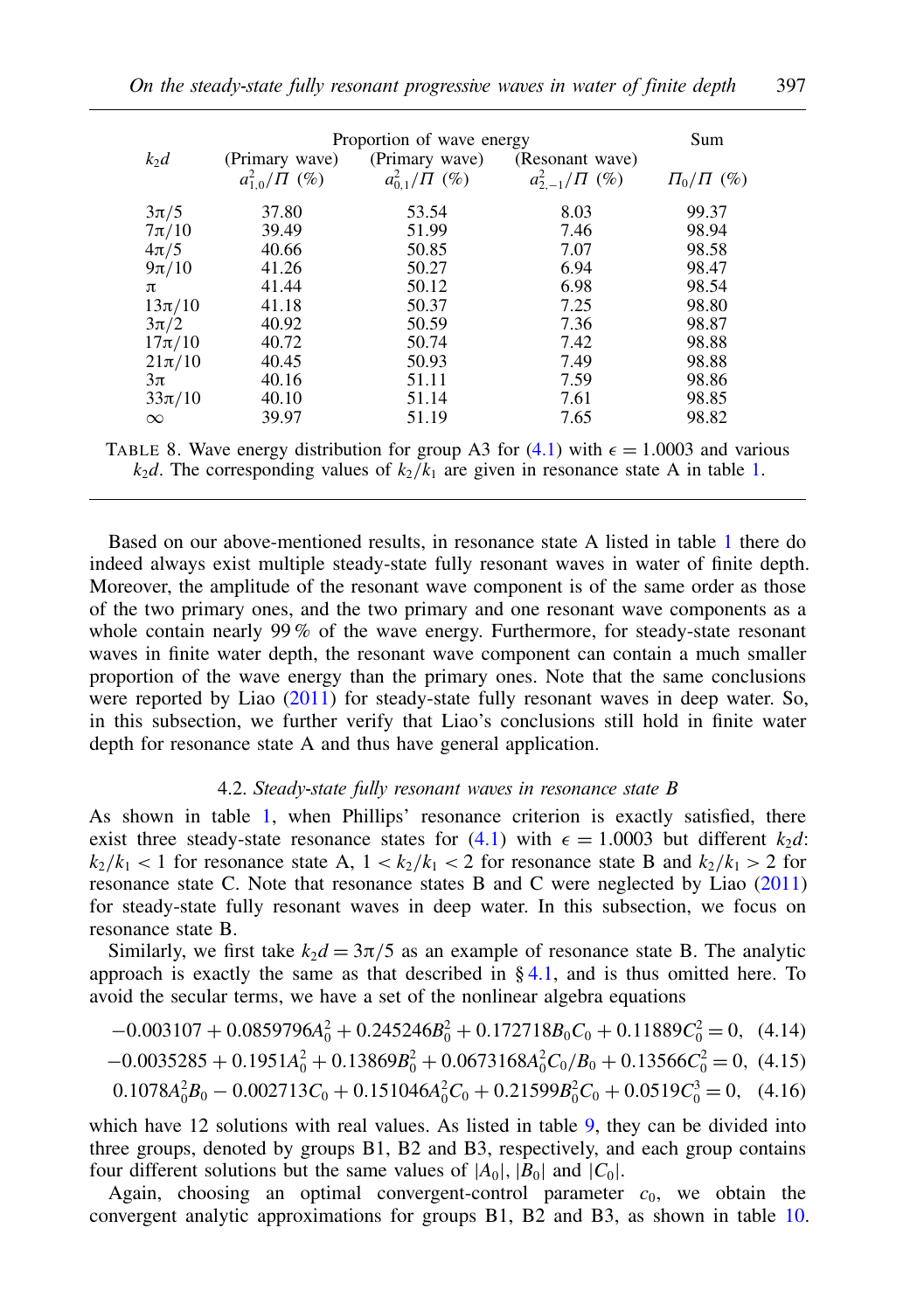| A <sub>0</sub>                                         | $B_0$                                                          | $C_0$                                                  |
|--------------------------------------------------------|----------------------------------------------------------------|--------------------------------------------------------|
|                                                        | Group B1                                                       |                                                        |
| $-0.0847735$<br>$-0.0847735$<br>0.0847735<br>0.0847735 | 0.0431112<br>$-0.0431112$<br>0.0431112<br>$-0.0431112$         | $-0.165801$<br>0.165801<br>$-0.165801$<br>0.165801     |
|                                                        | Group B <sub>2</sub>                                           |                                                        |
| $-0.0850092$<br>$-0.0850092$<br>0.0850092<br>0.0850092 | $-0.057744$<br>0.057744<br>-0.057744<br>0.057744               | $-0.0837223$<br>0.0837223<br>$-0.0837223$<br>0.0837223 |
| $-0.0855548$<br>$-0.0855548$<br>0.0855548<br>0.0855548 | Group B3<br>0.115225<br>$-0.115225$<br>0.115225<br>$-0.115225$ | $-0.0622215$<br>0.0622215<br>$-0.0622215$<br>0.0622215 |

TABLE 9. Solutions of  $A_0$ ,  $B_0$ ,  $C_0$  of the nonlinear algebraic equations (4.14)–(4.16) for (4.1) when  $\epsilon = 1.0003$ ,  $k_2 d = 3\pi/5$  and  $k_2/k_1 = 1.11165$  (corresponding to resonance state B). The values of  $A_0$ ,  $B_0$  and  $C_0$  are obtained by means of  $k_2 = \pi/5$  (m<sup>-1</sup>) and  $d = 3$  (m).

|                      | Amplitude of wave components |                |                 |  |
|----------------------|------------------------------|----------------|-----------------|--|
|                      | (Primary wave)               | (Primary wave) | (Resonant wave) |  |
|                      | $ a_{1,0} /d$                | $ a_{0.1} /d$  | $ a_{2,-1} /d$  |  |
| Group B1             | 0.007858                     | 0.0038778      | 0.009394        |  |
| Group B <sub>2</sub> | 0.006488                     | 0.0060748      | 0.004662        |  |
| Group B3             | 0.004382                     | 0.010358       | 0.003832        |  |

TABLE 10. Convergent amplitude  $(|a_{1,0}|/d, |a_{0,1}|/d$  and  $|a_{2,-1}|/d$  of some wave components for (4.1) when  $\epsilon = 1.0003$ ,  $k_2d = 3\pi/5$  and  $k_2/k_1 = 1.11165$  (corresponding to resonance state B).

Thus, for (4.1) with  $\epsilon = 1.0003$ ,  $k_2d = 3\pi/5$  and  $k_2/k_1 = 1.11165$  (corresponding to resonance state B), there also exist three steady-state fully resonant waves which have no exchange of wave energy between different wave modes, so the wave spectrum is independent of time. Further, the resonant wave component may also contain a much smaller proportion of the wave energy than that of the primary ones, as shown in table 11 (see groups B2 and B3). This confirms our conclusions described in § 4.1 concerning steady-state fully resonant waves for resonance state A. Note that, unlike resonance state A in  $\S 4.1$ , the resonant component in group B1 shares only 53.45 % of the wave energy of the entire wave system, while the counterpart in § 4.1 for group A1 has a much larger proportion, i.e. 75.64 %. In addition, one primary wave in group B3 contains 76.05 % of the wave energy, which is larger than the counterpart (53.54 %) in § 4.1 for group A3. In particular, the resonant wave component in groups B2 and B3 contains a smaller proportion of the wave energy than that of the two primary ones. Obviously, the steady-state fully resonant waves for resonance state B are quantitatively different from those for resonance state A. However, qualitatively speaking, they yield the same conclusion: there exist multiple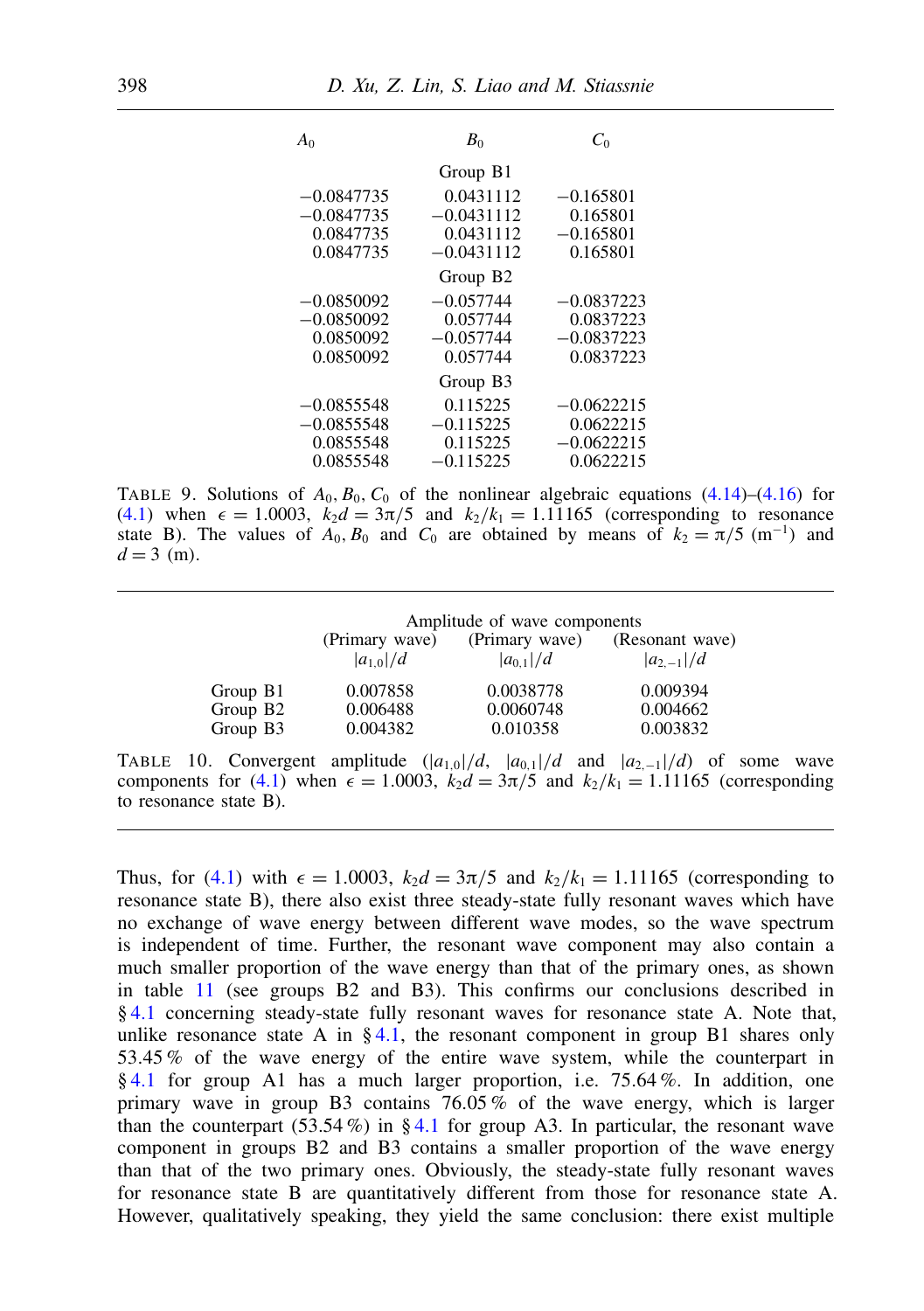|                      | Distribution of wave energy                         |                     |                     |                 |
|----------------------|-----------------------------------------------------|---------------------|---------------------|-----------------|
|                      | (Primary wave)<br>(Resonant wave)<br>(Primary wave) |                     |                     |                 |
|                      | $a_{1,0}^2/\Pi$ (%)                                 | $a_{0.1}^2/\Pi$ (%) | $a_{2-1}^2/\Pi$ (%) | $\Pi_0/\Pi$ (%) |
| Group B1             | 37.37                                               | 9.07                | 53.45               | 99.89           |
| Group B <sub>2</sub> | 41.67                                               | 36.53               | 21.51               | 99.72           |
| Group B3             | 13.51                                               | 76.05               | 10.40               | 99.95           |

TABLE 11. Wave energy distribution of the three steady-state fully resonant waves for (4.1) when  $\epsilon = 1.0003$ ,  $k_2d = 3\pi/5$  and  $k_2/k_1 = 1.11165$  (corresponding to resonance state B).

|            |                                       | Proportion of wave energy             |                                        | Sum             |
|------------|---------------------------------------|---------------------------------------|----------------------------------------|-----------------|
| $k_2d$     | (Primary wave)<br>$a_{1.0}^2/\Pi$ (%) | (Primary wave)<br>$a_{0.1}^2/\Pi$ (%) | (Resonant wave)<br>$a_{2-1}^2/\Pi$ (%) | $\Pi_0/\Pi$ (%) |
| $3\pi/5$   | 37.37                                 | 9.07                                  | 53.45                                  | 99.89           |
| $7\pi/10$  | 38.01                                 | 8.64                                  | 53.16                                  | 99.82           |
| $4\pi/5$   | 39.32                                 | 8.36                                  | 52.05                                  | 99.73           |
| $9\pi/10$  | 40.45                                 | 8.16                                  | 51.05                                  | 99.66           |
| π          | 41.35                                 | 8.04                                  | 50.22                                  | 99.61           |
| $13\pi/5$  | 42.89                                 | 8.06                                  | 48.71                                  | 99.66           |
| $3\pi/2$   | 43.26                                 | 8.15                                  | 48.30                                  | 99.71           |
| $17\pi/10$ | 43.32                                 | 8.23                                  | 48.18                                  | 99.73           |
| $21\pi/10$ | 43.08                                 | 8.35                                  | 48.32                                  | 99.75           |
| $3\pi$     | 42.57                                 | 8.47                                  | 48.70                                  | 99.75           |
| $33\pi/10$ | 42.48                                 | 8.50                                  | 48.77                                  | 99.75           |
| $\infty$   | 42.19                                 | 8.58                                  | 48.98                                  | 99.75           |

TABLE 12. Wave energy distribution for group B1 for (4.1) with  $\epsilon = 1.0003$  and various  $k_2d$ . The corresponding values of  $k_2/k_1$  are given in resonance state B in table 1.

steady-state fully resonant waves whose resonant wave component can contain only a small proportion of the wave energy.

The wave energy distributions of three steady-state fully resonant waves in different water depth *d* are as shown in figure 5 and in tables 12–14, where group B*i*  $(i = 1, 2, 3)$  denotes the *i*th group of steady-state fully resonant waves in various water depths for resonance state B. It is found that there always exist three steady-state fully resonant waves, and that the resonant wave component may also contain much less wave energy than the primary ones. This confirms that our conclusions given in § 4.1 for resonance state A have general application.

#### 4.3. *Steady-state fully resonant waves in resonance state C*

Let us further consider the steady-state fully resonant waves for (4.1) with  $\epsilon = 1.0003$ ,  $k_2d = 3\pi/5$  and  $k_2/k_1 = 2.173797$ , corresponding to resonance state C in figure 1.

Similarly, to avoid the secular terms, we have a set of nonlinear algebraic equations in the three unknown coefficients of the initial guess  $(3.34)$ :

$$
-0.118972 + 0.252909A_0^2 + 9.45119B_0^2 + 0.51183B_0C_0 - 0.00520192C_0^2 = 0, \tag{4.17}
$$

$$
-0.352853 + 1.19945A_0^2 + 13.869B_0^2 + 0.037475A_0^2C_0/B_0 - 0.039547C_0^2 = 0, \tag{4.18}
$$

$$
1.9347A_0^2B_0 - 0.009184C_0 + 0.05405A_0^2C_0
$$
  
+ 0.7807B\_0^2C\_0 - 5.378 × 10<sup>-4</sup>C\_0<sup>3</sup> = 0. (4.19)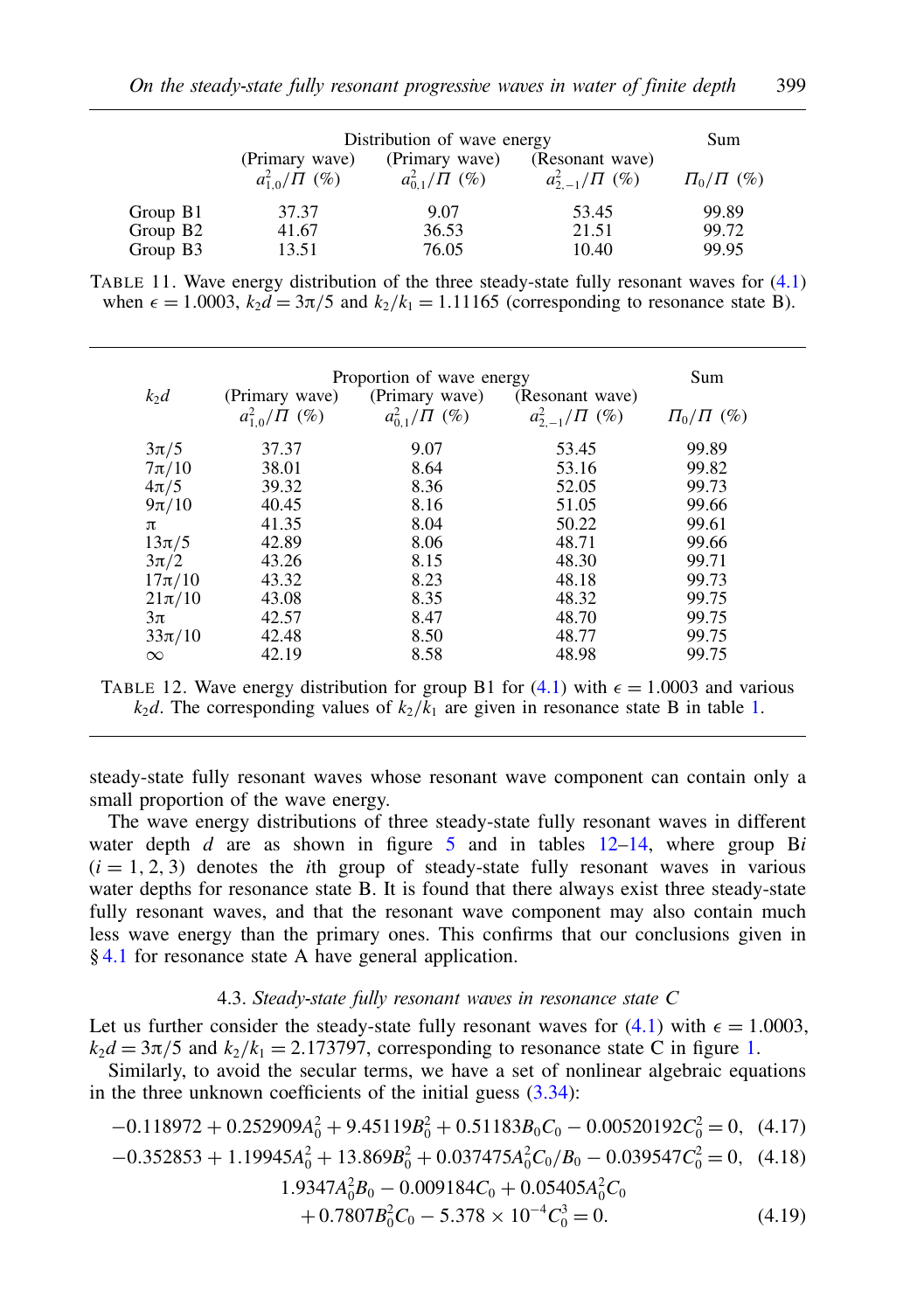

FIGURE 5. (Colour online) Wave energy distribution for (4.1) with  $\epsilon = 1.0003$  and various *k*2*d* for resonance state B in table 1. (*a*) Group B1, (*b*) group B2, (*c*) group B3. Dash-dotted line,  $a_{1,0}^2/\Pi$  (first primary wave); dashed line,  $a_{0,1}^2/\Pi$  (second primary wave); solid line,  $a_{2,-1}^2/\Pi$  (resonant wave).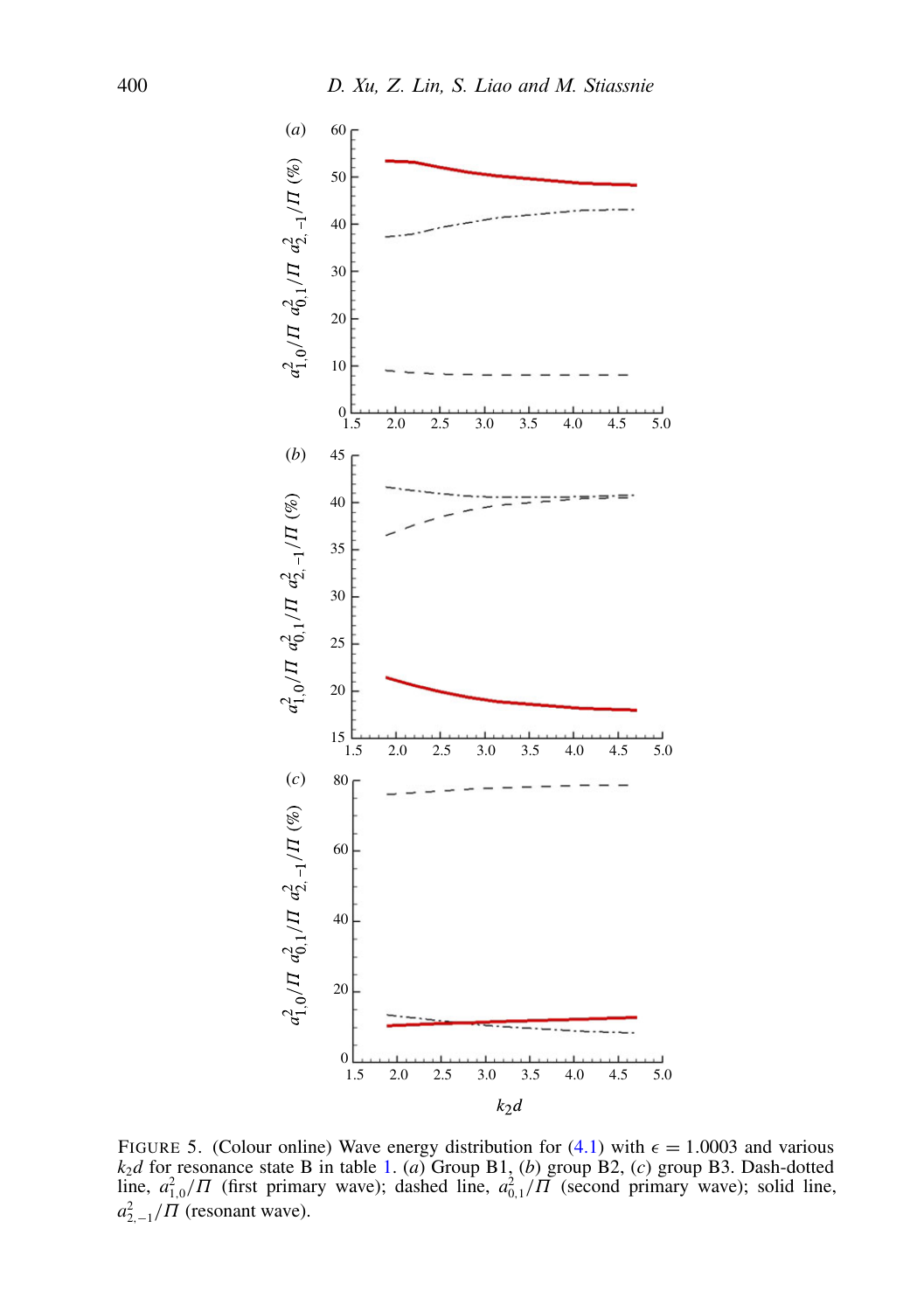|            |                                       | Proportion of wave energy             |                                        | Sum             |
|------------|---------------------------------------|---------------------------------------|----------------------------------------|-----------------|
| $k_2d$     | (Primary wave)<br>$a_{1,0}^2/\Pi$ (%) | (Primary wave)<br>$a_{0.1}^2/\Pi$ (%) | (Resonant wave)<br>$a_{2-1}^2/\Pi$ (%) | $\Pi_0/\Pi$ (%) |
| $3\pi/5$   | 41.67                                 | 36.53                                 | 21.51                                  | 99.71           |
| $7\pi/10$  | 41.27                                 | 37.65                                 | 20.65                                  | 99.57           |
| $4\pi/5$   | 40.93                                 | 38.53                                 | 19.95                                  | 99.41           |
| $9\pi/10$  | 40.68                                 | 39.22                                 | 19.39                                  | 99.29           |
| π          | 40.55                                 | 39.74                                 | 18.94                                  | 99.23           |
| $13\pi/10$ | 40.67                                 | 40.47                                 | 18.18                                  | 99.32           |
| $3\pi/2$   | 40.84                                 | 40.58                                 | 17.99                                  | 99.41           |
| $17\pi/10$ | 40.98                                 | 40.57                                 | 17.91                                  | 99.46           |
| $21\pi/10$ | 41.15                                 | 40.45                                 | 17.90                                  | 99.50           |
| $3\pi$     | 41.30                                 | 40.27                                 | 17.93                                  | 99.50           |
| $33\pi/10$ | 41.33                                 | 40.24                                 | 17.93                                  | 99.50           |
| $\infty$   | 41.41                                 | 40.16                                 | 17.93                                  | 99.50           |

TABLE 13. Wave energy distribution for group B2 for (4.1) with  $\epsilon = 1.0003$  and various  $k_2d$ . The corresponding values of  $k_2/k_1$  are given in resonance state B in table 1.

|            |                     | Proportion of wave energy |                     | Sum             |
|------------|---------------------|---------------------------|---------------------|-----------------|
| $k_2d$     | (Primary wave)      | (Primary wave)            | (Resonant wave)     |                 |
|            | $a_{1.0}^2/\Pi$ (%) | $a_{0.1}^2/\Pi$ (%)       | $a_{2-1}^2/\Pi$ (%) | $\Pi_0/\Pi$ (%) |
| $3\pi/5$   | 13.50               | 76.05                     | 10.40               | 99.95           |
| $7\pi/10$  | 12.59               | 76.57                     | 10.78               | 99.94           |
| $4\pi/5$   | 11.78               | 77.06                     | 11.08               | 99.92           |
| $9\pi/10$  | 11.02               | 77.52                     | 11.37               | 99.91           |
| π          | 10.34               | 77.91                     | 11.66               | 99.91           |
| $13\pi/10$ | 8.90                | 78.62                     | 12.40               | 99.92           |
| $3\pi/2$   | 8.39                | 78.78                     | 12.76               | 99.93           |
| $17\pi/10$ | 8.11                | 78.82                     | 13.00               | 99.93           |
| $21\pi/10$ | 7.92                | 78.73                     | 13.29               | 99.94           |
| $3\pi$     | 7.81                | 78.55                     | 13.58               | 99.94           |
| $33\pi/10$ | 7.77                | 78.53                     | 13.64               | 99.94           |
| $\infty$   | 7.69                | 78.44                     | 13.81               | 99.94           |

TABLE 14. Wave energy distribution for group B3 for (4.1) with  $\epsilon = 1.0003$  and various  $k_2d$ . The corresponding values of  $k_2/k_1$  are given in resonance state B in table 1.

The above equations have eight different solutions with real values. They can be divided into two groups (called groups C1 and C2), each containing four different solutions with the same values of  $|A_0|$ ,  $|B_0|$  and  $|C_0|$ , as listed in table 15.

However, using the same HAM-based approach, we cannot obtain convergent analytic approximations by means of these values of  $A_0$ ,  $B_0$  and  $C_0$  in groups C1 and C2, mainly because there does not exist a so-called convergence-control parameter  $c<sub>0</sub>$  such that the convergence of the approximation series can be guaranteed. This is quite different from resonance states A and B, in which it is easy to find the optimal convergence-control parameter  $c_0$  to obtain convergent approximations, as shown for example in figures 2 and 3.

Note that the existence of steady-state fully resonant waves is merely assumed, and our strategy is first to make this assumption and then to prove that the corresponding steady-state fully resonant waves do indeed exist in some cases. If no such steady-state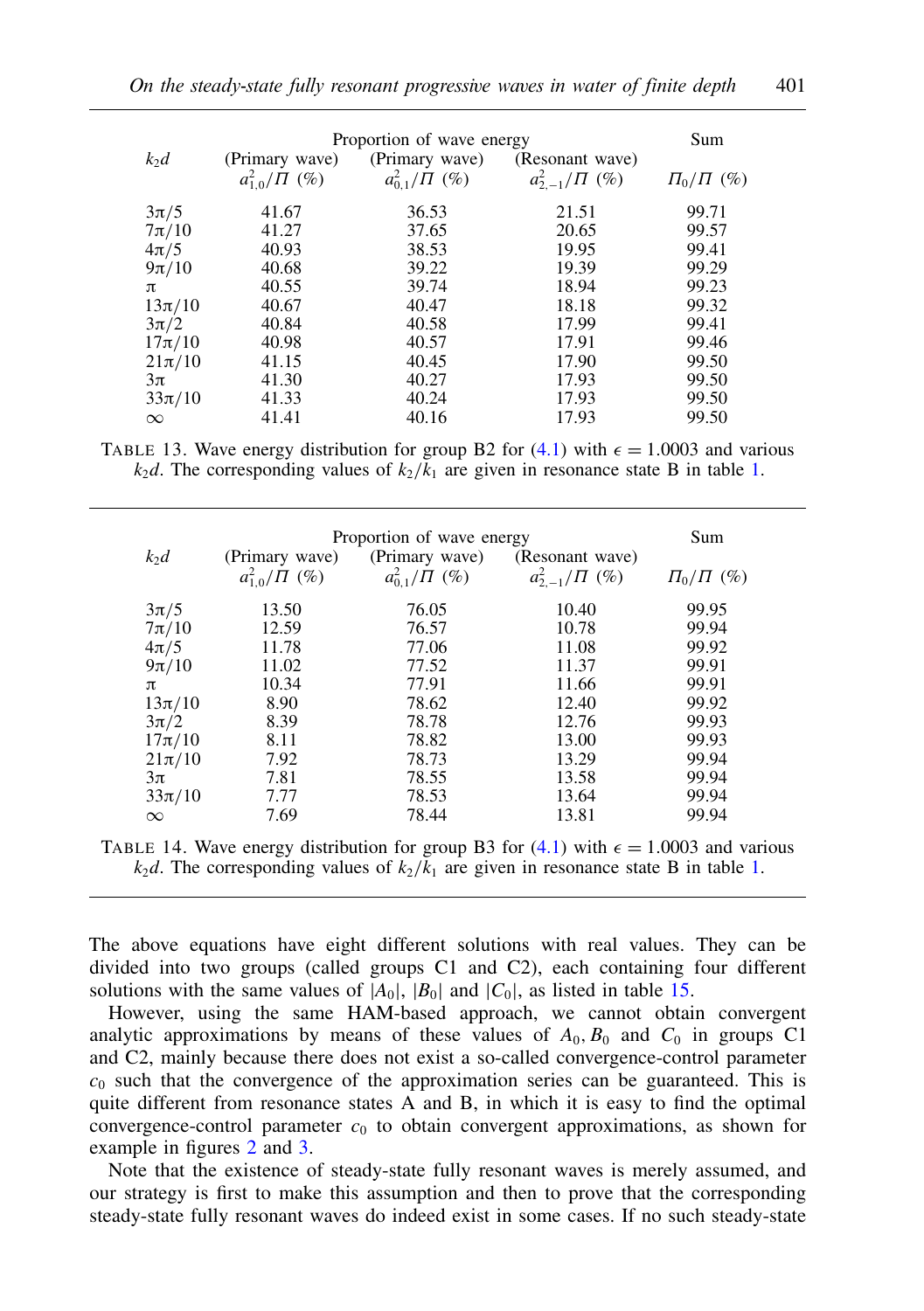| $A_0$                                              | $B_0$                                                  | $C_0$                                          |
|----------------------------------------------------|--------------------------------------------------------|------------------------------------------------|
|                                                    | Group C1                                               |                                                |
| $-0.586361$<br>$-0.586361$<br>0.586361<br>0.586361 | $-0.0596741$<br>0.0596741<br>$-0.0596741$<br>0.0596741 | $-5.92466$<br>5.92466<br>$-5.92466$<br>5.92466 |
|                                                    | Group C <sub>2</sub>                                   |                                                |
| $-0.327547$<br>$-0.327547$<br>0.327547<br>0.327547 | 0.174807<br>$-0.174807$<br>0.174807<br>$-0.174807$     | $-1.97472$<br>1.97472<br>$-1.97472$<br>1.97472 |

TABLE 15. Solutions of the nonlinear algebraic equations  $(4.17)$ – $(4.19)$  for  $(4.1)$  with  $\epsilon = 1.0003$ ,  $k_2d = 3\pi/5$  and  $k_2/k_1 = 2.173797$ , corresponding to resonance state C in figure 1. The values of  $A_0$ ,  $B_0$  and  $C_0$  are obtained by means of  $k_2 = \pi/5$  (m<sup>-1</sup>) and  $d = 3$  (m).

solutions can be found, this indicates that the assumption is wrong, that is, no steadystate fully resonant waves can exist. Therefore, steady-state fully resonant waves do not exist for (4.1) with  $\epsilon = 1.0003$ ,  $k_2 d = 3\pi/5$  and  $k_2/k_1 = 2.173797$ , corresponding to resonance state C in figure 1.

In summary, for (4.1) with  $\epsilon = 1.0003$  and  $k_2d = 3\pi/5$ , there exist three resonance states with  $k_2/k_1 = 0.913835$  (resonance state A),  $k_2/k_1 = 1.11165$  (resonance state B) and  $k_2/k_1 = 2.173797$  (resonance state C), respectively, as shown in figure 1 and table 1. Using the HAM-based analytic approach, it is found that, in resonance states A and B, there exist multiple steady-state fully resonant waves and, further, the resonant wave component can contain only a small proportion of the wave energy. However, in resonance state C, such steady-state fully resonant waves do not exist. These conclusions hold for various water depths including deep water. Note that using the famous Zakharov equation we can obtain the same conclusions qualitatively, as shown in appendix B.

# 5. Steady-state fully resonant waves with different angles between primary waves

As mentioned above, when the angle between the two primary waves is  $\pi/36$ , there exist multiple steady-state fully resonant waves and, moreover, the resonant wave component can contain only a small proportion of the wave energy, as shown in § 4.1 for resonance state A  $(k_2/k_1 < 1)$  and in § 4.2 for resonance state B  $(1 - k_2/k_1 < 2)$ . However, no steady-state fully resonant waves are found for resonance state C, as shown in § 4.3. Here, we further illustrate that the these conclusions still hold for some other angles between the two primary waves, and thus have general application.

Without loss of generality, we still consider the case

$$
\frac{\sigma_1}{\omega_1} = \frac{\sigma_2}{\omega_2} = 1.0003, \quad \alpha_1 = 0, \quad k_2 d = 3\pi/5,
$$
\n(5.1)

as an example. One primary wave propagates in the *x* direction (i.e.  $\alpha_1 = 0$ ) with unknown magnitude  $\bar{k}_1$ , i.e.  $\bar{k}_1 = k_1 i$ . The other has wavenumber  $k_2$  with known magnitude but unknown angle  $\alpha_2$ . Without loss of generality, we consider two cases,  $\alpha_2 = \pi/60$  and  $\alpha_2 = 2\pi/45$ .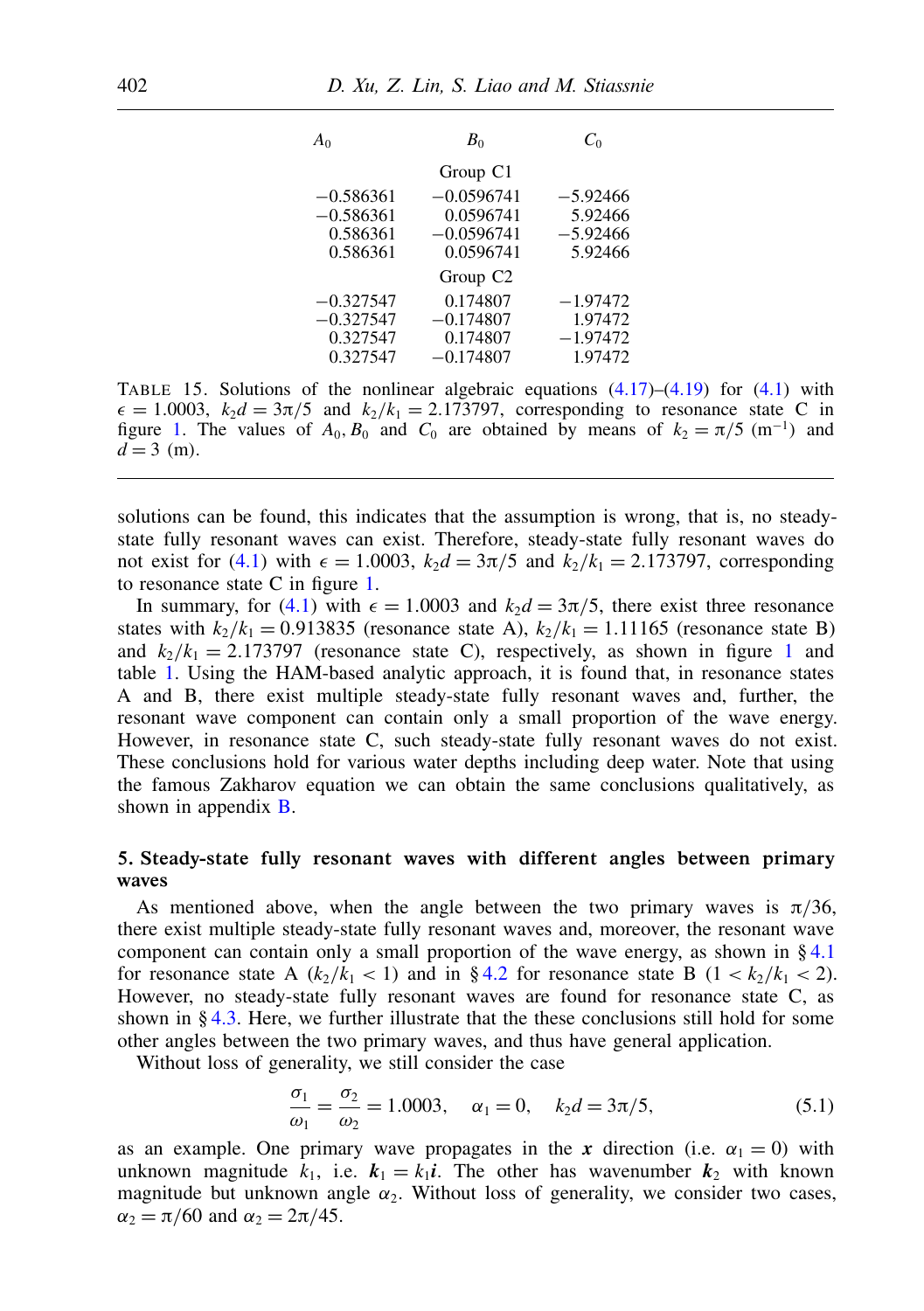|          | Distribution of wave energy |                                   |                     | Sum             |
|----------|-----------------------------|-----------------------------------|---------------------|-----------------|
|          | (Primary wave)              | (Primary wave)<br>(Resonant wave) |                     |                 |
|          | $a_{1,0}^2/\Pi$ (%)         | $a_{0}^2/\Pi$ (%)                 | $a_{2-1}^2/\Pi$ (%) | $\Pi_0/\Pi$ (%) |
| Group A1 | 10.85                       | 9.76                              | 77.39               | 98.00           |
| Group A2 | 35.06                       | 11.71                             | 41.55               | 88.32           |
| Group A3 | 43.76                       | 43.63                             | 3.14                | 90.53           |

TABLE 16. Wave energy distribution of steady-state fully resonant waves when  $\alpha_1 = 0$ ,  $\alpha_2 = \pi/60$ ,  $\epsilon = 1.0003$ ,  $k_2 d = 3\pi/5$  and  $k_2/k_1 = 0.946172$  (resonance state A).

|                      | Distribution of wave energy                         |                     |                     | Sum             |
|----------------------|-----------------------------------------------------|---------------------|---------------------|-----------------|
|                      | (Primary wave)<br>(Resonant wave)<br>(Primary wave) |                     |                     |                 |
|                      | $a_{1,0}^2/\Pi$ (%)                                 | $a_{0.1}^2/\Pi$ (%) | $a_{2-1}^2/\Pi$ (%) | $\Pi_0/\Pi$ (%) |
| Group B1             | 39.62                                               | 6.38                | 50.88               | 96.88           |
| Group B <sub>2</sub> | 38.52                                               | 39.08               | 17.30               | 94.90           |
| Group B3             | 13.84                                               | 75.53               | 9.91                | 99.28           |

TABLE 17. Wave energy distribution of steady-state fully resonant waves when  $\alpha_1 = 0$ ,  $\alpha_2 = \pi/60$ ,  $\epsilon = 1.0003$ ,  $k_2d = 3\pi/5$  and  $k_2/k_1 = 1.06268$  (resonance state B).

5.1. *Steady-state fully resonant waves for*  $\alpha_2 = \pi/60$ 

Substituting

$$
\alpha_1 = 0, \quad \alpha_2 = \frac{\pi}{60}, \quad k_2 d = \frac{3\pi}{5}
$$
\n(5.2)

into the nonlinear algebraic equation (4.2) gives three steady-state resonance states  $k_2/k_1 = 0.946172, 1.06268, 2.205672,$  corresponding to resonance states A, B and C, as in figure 1. Similarly, it is found that, for  $k_2/k_1 = 0.946172$  (resonance state A) and  $k_2/k_1 = 1.06268$  (resonance state B), there exist three steady-state fully resonant waves and, moreover, the resonant wave component can contain only a small proportion of the wave energy, as shown in tables 16 and 17. However, when  $k_2/k_1 = 2.205672$ (corresponding to resonance state C), no steady-state fully resonant waves can be found. All these results further confirm the generalization of our conclusions in § 4.

#### 5.2. *Resonant waves for*  $\alpha_2 = 2\pi/45$

In this case, there also exist three steady-state resonance states, corresponding to  $k_2/k_1 = 0.869372$  (resonance state A), 1.20261 (resonance state B) and 2.090427 (resonance state C), respectively. Similarly, in resonance states A and B, it is found that there also exist three steady-state fully resonant waves and that the resonant wave component may contain only a small proportion of the wave energy, as shown in tables 18 and 19, respectively. In particular, in resonance state B, the resonant wave component never contains the highest proportion of the wave energy, as shown in table 19, that is, the amplitude of the resonant wave component is always less than that of one of the primary ones: this is an extreme example to verify our conclusion that there exist multiple steady-state fully resonant waves in some cases, and that the resonant wave component may contain only a small proportion of the wave energy. However, no steady-state fully resonant waves are found for resonance state C. This once again confirms the generalization of our conclusions in § 4.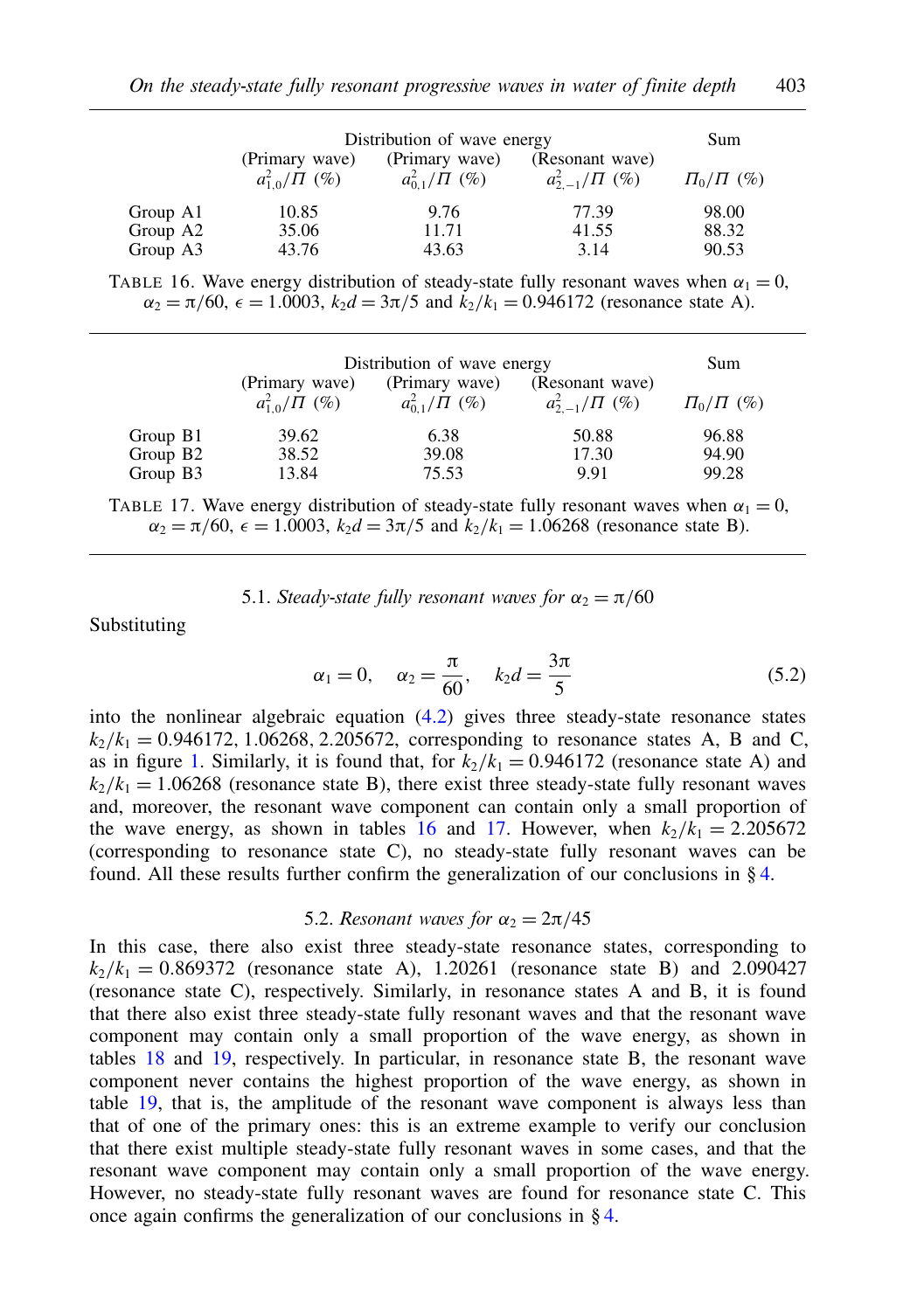|            | Distribution of wave energy                         |                   |                     | Sum             |
|------------|-----------------------------------------------------|-------------------|---------------------|-----------------|
|            | (Primary wave)<br>(Resonant wave)<br>(Primary wave) |                   |                     |                 |
|            | $a_{1,0}^2/\Pi$ (%)                                 | $a_{0}^2/\Pi$ (%) | $a_{2-1}^2/\Pi$ (%) | $\Pi_0/\Pi$ (%) |
| Group $A1$ | 9.01                                                | 11.65             | 79.30               | 99.96           |
| Group A2   | 41.41                                               | 18.94             | 39.45               | 99.80           |
| Group A3   | 41.76                                               | 49.47             | 8.69                | 99.92           |

TABLE 18. Wave energy distribution of three steady-state fully resonant waves when  $\alpha_1 = 0$ ,  $\alpha_2 = 2\pi/45$ ,  $\epsilon = 1.0003$ , and  $k_2d = 3\pi/5$  and  $k_2/k_1 = 0.869372$  (corresponding to resonance state A).

|                      | Distribution of wave energy           |                                       |                                                                                                                          | Sum             |
|----------------------|---------------------------------------|---------------------------------------|--------------------------------------------------------------------------------------------------------------------------|-----------------|
|                      | (Primary wave)<br>$a_{1,0}^2/\Pi$ (%) | (Primary wave)<br>$a_{0.1}^2/\Pi$ (%) | (Resonant wave)<br>$a_{2-1}^2/\Pi$ (%)                                                                                   | $\Pi_0/\Pi$ (%) |
| Group B1             | 56.15                                 | 10.11                                 | 33.71                                                                                                                    | 99.97           |
| Group B <sub>2</sub> | 41.76                                 | 40.33                                 | 17.87                                                                                                                    | 99.96           |
| Group B3             | 3.80                                  | 84.61                                 | 11.57                                                                                                                    | 99.98           |
|                      |                                       |                                       | TABLE 19. Wave energy distribution of three steady-state fully resonant waves when                                       |                 |
|                      |                                       |                                       | $\alpha_1 = 0$ , $\alpha_2 = 2\pi/45$ , $\epsilon = 1.0003$ , $k_2 d = 3\pi/5$ and $k_2/k_1 = 1.20261$ (corresponding to |                 |

This verifies that our conclusions given in  $\S$ § 4.1 and 4.2 have general application. Thus, when Phillips' resonance criterion (3.32) in finite water depth is exactly satisfied, there may indeed exist, in some cases, multiple steady-state fully resonant waves which have no exchange of wave energy, so that the corresponding wave spectrum is independent of time. Moreover, the resonant wave component may contain only a small proportion of the wave energy in some cases. However, such steady-state fully resonant waves do not always exist: for example, no steady-state fully resonant waves are found for resonance state C investigated in this article.

Physically speaking, such steady-state fully resonant progressive waves do exist in some cases, corresponding to a time-independent energy spectrum. However, even in these cases, there usually exist time-dependent periodic exchanges of wave energy governed by Jacobian elliptic functions, around the time-independent energy spectrum of a steady-state fully resonant wave, since it is hard to be exactly in such a balanced state in practice. So, our conclusions reported in this article might deepen and enrich understanding of the excellent work of Phillips (1960) and Benney (1962) on wave resonance.

## 6. Conclusions and discussion

Phillips (1960) gave the wave resonance criterion in his pioneering work; it was then re-derived by Longuet-Higgins (1962) using perturbation methods with the assumption that the amplitudes of two primary waves are of the same order but amplitudes of other wave components are much smaller. Phillips (1960) pointed out that, when the resonance criterion is satisfied, the amplitude of the resonant wave component, if zero initially, grows linearly with time *t*. However, the time *t* mentioned in Phillips' above conclusion must be small, otherwise the resonant wave component would contain most of the wave energy and thus break.

resonance state B).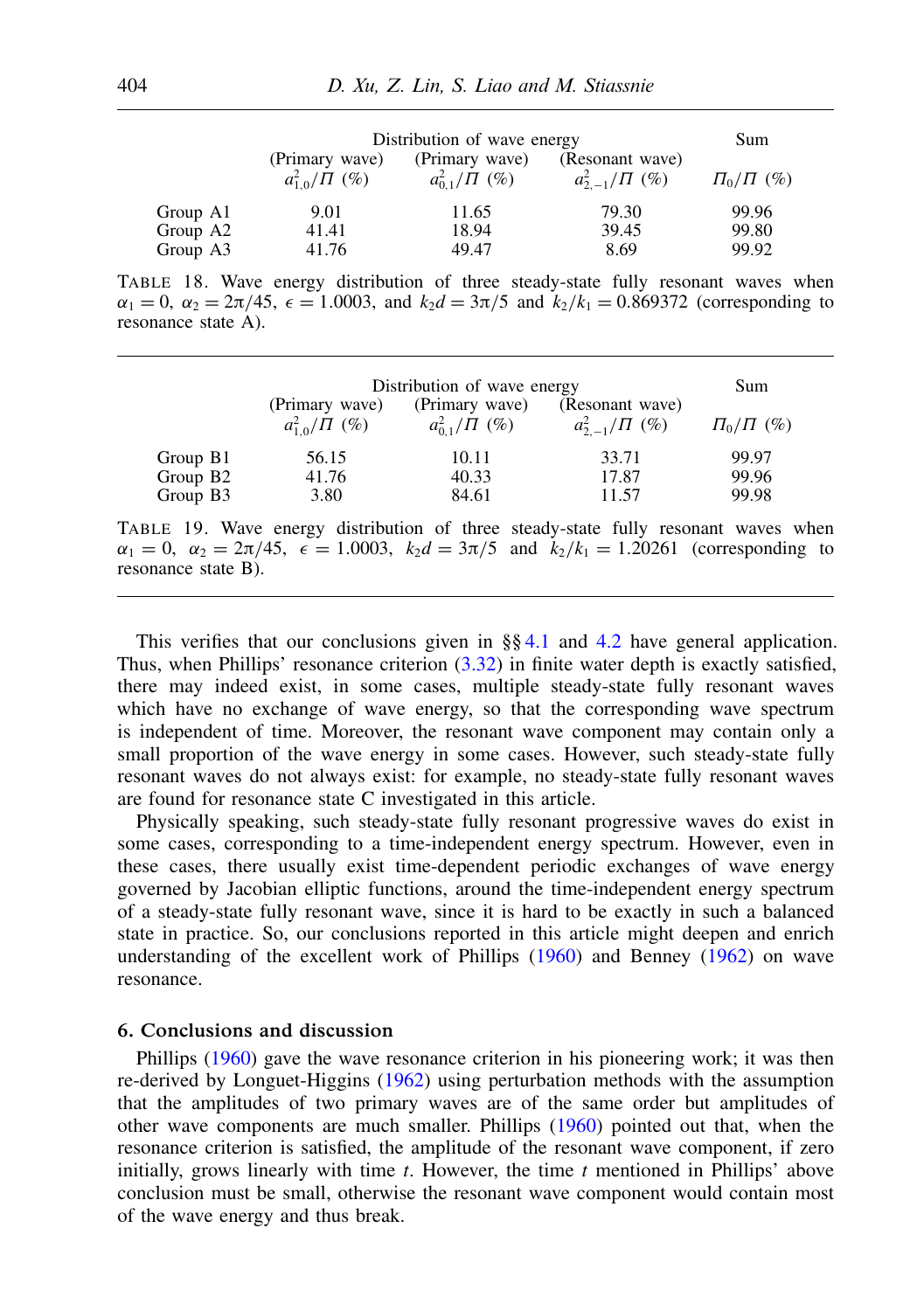Benney (1962) established the evolution equations of wave mode amplitudes, and demonstrated the well-known time-dependent periodic exchange of wave energy governed by Jacobian elliptic functions, when Phillips' resonance criterion is fully or nearly satisfied. Mathematically speaking, the evolution equations of Benney (1962) correspond to a nonlinear initial value problem. Physically speaking, the timedependent periodic exchange of wave energy leads to a time-dependent periodic energy spectrum.

Liao (2011) first investigated the existence of steady-state fully resonant wave systems in deep water when Phillips' resonance criterion is exactly satisfied. Here, the steady-state wave system consists of two progressive primary waves and all other wave components are due to nonlinear interaction and, further, each wave component has time-independent wavenumber, frequency and amplitude. Mathematically speaking, this is a nonlinear boundary-value problem. By means of the homotopy analysis method (HAM), Liao (2011) found, for the first time, that multiple steady-state fully resonant waves do indeed exist in deep water in some cases and, moreover, that the resonant wave component may contain only a small proportion of the wave energy.

To check the generalization of Liao's above-mentioned conclusions for steady-state fully resonant waves in deep water, we further investigate the existence of such steady-state fully resonant wave systems in water of finite depth, consisting of two progressive primary waves and all other components due to nonlinear interaction. Using the HAM as an analytic tool for the corresponding nonlinear boundary-value problem, it is found that such steady-state fully resonant waves in water of finite depth also exist in some cases, which have no exchange of wave energy between different wave components and thus a time-independent spectrum of energy, and further that the resonant component may contain only a small proportion of the wave energy. The same conclusions are obtained in various water depths by means of different angles between the two primary waves. It should be emphasized that qualitatively identical conclusions are obtained by using the famous Zakharov equation, as shown in appendix B. All of these verify the generalization of our conclusions concerning steady-state fully resonant waves. Further, it is worth mentioning that Madsen & Fuhrman (2012) numerically solved the harmonic resonance of irregular waves in water of finite depth, combined with a third-order perturbation approximation. Their numerical results, based on a high-order Boussinesq-type formulation, show a bound resonant wave field having constant amplitude in space, consistent with the steadystate fully resonant waves reported in this paper, although they did not find multiple steady-state resonance waves.

As reported in this article, in some cases (for example, all of resonance state C investigated in this article) steady-state fully resonant waves do not exist, so there only exist time-dependent periodic exchanges of wave energy as reported by Benney (1962). However, in some cases, such as resonance states A and B considered in this article, steady-state fully resonant waves do indeed exist with time-independent energy spectra. But even in these cases there usually exist time-dependent periodic exchanges of wave energy around a time-independent energy spectrum of a corresponding steady-state fully resonant wave, since it is hard to be exactly in such a balanced state in practice. This view might deepen our understanding of wave resonance and enrich the excellent work of Phillips (1960) and Benney (1962).

Note that Phillips' resonance criterion can be derived in the context of perturbation theory by assuming that only amplitudes of two primary waves are of the same order but others are at higher order of a small physical parameter. However, using the HAM in this article, we do not need any such assumption: this is an advantage of the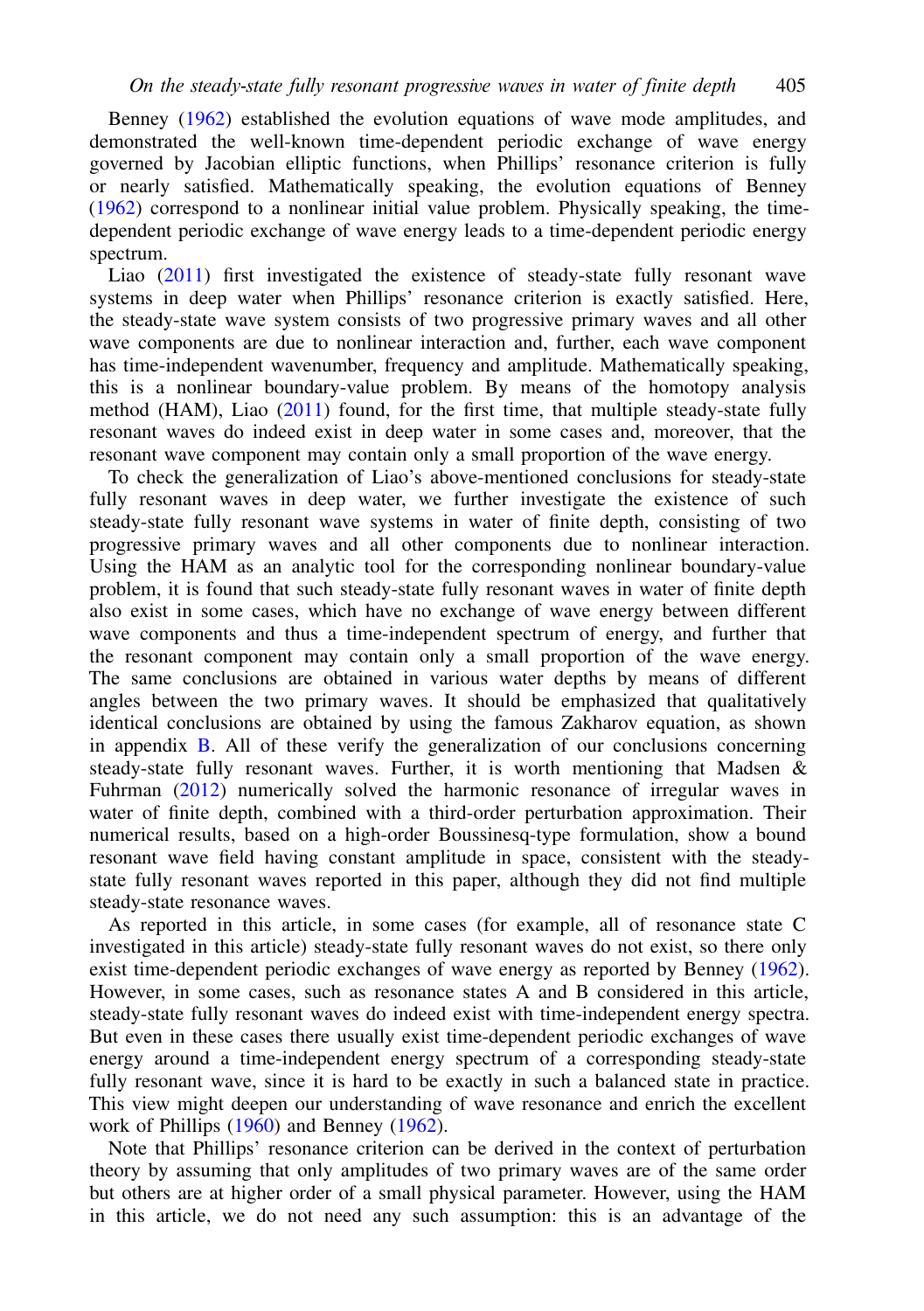HAM over the perturbation approach. Further, the HAM provides a convenient way to guarantee the convergence of approximations: this differentiates the HAM from all other analytic techniques. It should be emphasized that the linear governing equation and the bottom boundary conditions are automatically satisfied, and, moreover, the averaged residual squares of the two boundary conditions on the free surface generally decrease to the level of  $10^{-15}$  and  $10^{-17}$ , respectively. So, from a mathematical viewpoint, we are quite sure that the steady-state fully resonant waves obtained are solutions of the nonlinear boundary-value problem governed by  $(2.1)$ – $(2.4)$ . Note that all steady-state fully resonant waves are obtained by means of the same analytic approach with the same code. So, if a resonant wave component with maximum amplitude is acceptable, we have identical reasons to believe that the resonant wave component with the smallest amplitude is acceptable too.

Our computations confirm that the resonant wave component is indeed of the same order as the primary ones. This is consistent with experimental and numerical results. Note that, in the context of perturbation theory, only the two primary waves are assumed to be initially of the same order. This assumption of the perturbation approach is correct only in the case of non-resonance. Restricted by this assumption, perturbation results (usually at the third order of approximation) contain the so-called secular terms when Phillips' criterion is satisfied, so 'the perturbation theory breaks down due to singularities in the transfer functions', as recently pointed out by Madsen & Fuhrman  $(2012)$ . Unlike the perturbation approach, the HAM is entirely independent of any small/large physical parameters: it does not need to make any assumptions about the amplitudes of wave components. Note that our analytic HAMbased approach successfully avoids the so-called 'secular terms' or 'singularities in the transfer functions' of perturbation methods, and provides the multiple solutions of steady-state fully resonant waves for the first time. This illustrates the validity and great potential of the HAM for complicated nonlinear problems.

Note that two progressive primary waves with small amplitudes are considered in this paper, mainly because Phillips' resonance criterion is given for waves with small wave amplitude. Obviously, it would be very interesting to investigate steady-state fully resonant wave systems consisting of two or more primary waves with large wave amplitudes and all components due to nonlinear interaction. Further, it would be valuable to investigate steady-state fully resonant waves between two layer flows, or in periodically variable water depth, or with surface tension, and so on. In addition, the stability of steady-state fully resonant waves should also be investigated in detail.

# Acknowledgements

The authors are indebted to Professor C. C. Mei (MIT, USA) for his valuable suggestions and discussions. We thank the reviewers for their valuable comments and suggestions. We thank the National Natural Science Foundation (Approval No. 10572095) and State Key Lab of Ocean Engineering (Approval No. GKZD010053, GKZD010056) for financial support. This work is also partly supported by the Lloyd's Register Educational Trust through the joint centre involving Shanghai Jiao Tong University, University College London and Harbin Engineering University. The Lloyd's Register Educational Trust is an independent charity working to achieve advances in transportation, science, engineering and technology education, training and research worldwide for the benefit of all.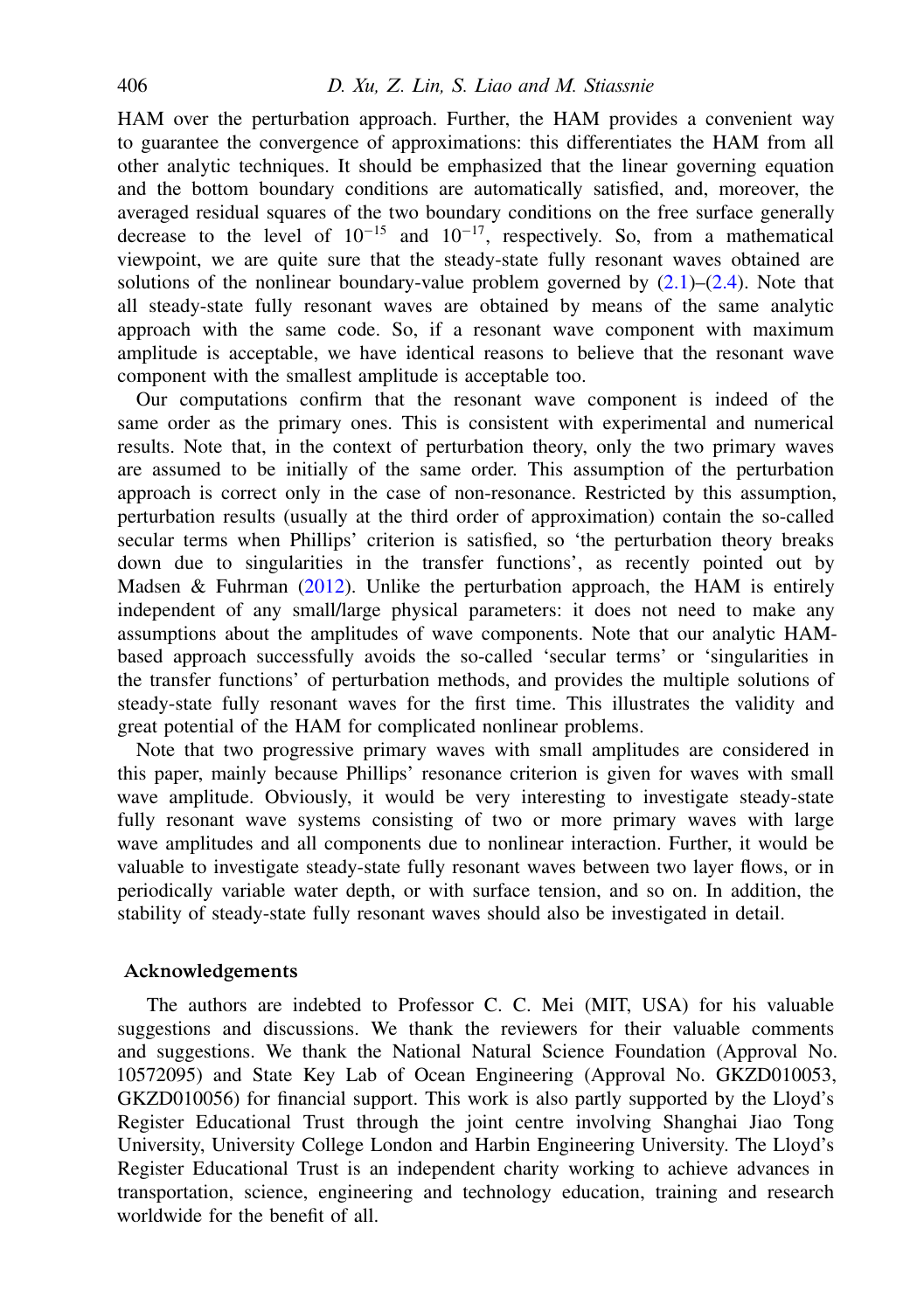# *On the steady-state fully resonant progressive waves in water of finite depth* 407 Appendix A. Definitions of  $\Delta_m^{\phi}$ ,  $\Delta_m^{\eta}$ ,  $S_m$ ,  $S_m$  and  $\chi_m$  in (3.25) and (3.26)

Definitions of  $\Delta_m^{\phi}$ ,  $\Delta_m^{\eta}$ ,  $S_m$ , and  $S_m$  in (3.25) and (3.26) are given by

$$
\Delta_{m-1}^{\phi} = \sigma_1^2 \bar{\phi}_{m-1}^{2,0} + 2\sigma_1 \sigma_2 \bar{\phi}_{m-1}^{1,1} + \sigma_2^2 \bar{\phi}_{m-1}^{0,2} + g \bar{\phi}_{z,m-1}^{0,0} \n- 2 \left( \sigma_1 \Gamma_{m-1,1} + \sigma_2 \Gamma_{m-1,2} \right) + \Lambda_{m-1},
$$
\n(A1)

$$
\Delta_{m-1}^{\eta} = \eta_{m-1} - \frac{1}{g} \left[ (\sigma_1 \bar{\phi}_{m-1}^{1,0} + \sigma_2 \bar{\phi}_{m-1}^{0,1}) - \Gamma_{m-1,0} \right],
$$
\n(A2)

$$
\bar{S}_n = \sum_{m=1}^{n-1} \left( \omega_1^2 \beta_{2,0}^{n-m,m} + 2\omega_1 \omega_2 \beta_{1,1}^{n-m,m} + \omega_2^2 \beta_{0,2}^{n-m,m} + g \gamma_{0,0}^{n-m,m} \right), \tag{A3}
$$

$$
S_n = \sum_{m=0}^{n-1} \left( \omega_1^2 \beta_{2,0}^{n-m,m} + 2\omega_1 \omega_2 \beta_{1,1}^{n-m,m} + \omega_2^2 \beta_{0,2}^{n-m,m} + g \gamma_{0,0}^{n-m,m} \right), \tag{A4}
$$

where

$$
\Gamma_{m,0} = \frac{k_1^2}{2} \sum_{n=0}^m \bar{\phi}_n^{1,0} \bar{\phi}_{m-n}^{1,0} + \mathbf{k}_1 \cdot \mathbf{k}_2 \sum_{n=0}^m \bar{\phi}_n^{1,0} \bar{\phi}_{m-n}^{0,1} \n+ \frac{k_2^2}{2} \sum_{n=0}^m \bar{\phi}_n^{0,1} \bar{\phi}_{m-n}^{0,1} + \frac{1}{2} \sum_{n=0}^m \bar{\phi}_{z,n}^{0,0} \bar{\phi}_{z,m-n}^{0,0},
$$
\n(A 5*a*)

$$
F_{m,1} = \sum_{n=0} \left( k_1^2 \bar{\phi}_n^{1,0} \bar{\phi}_{m-n}^{2,0} + k_2^2 \bar{\phi}_n^{0,1} \bar{\phi}_{m-n}^{1,1} + \bar{\phi}_{z,n}^{0,0} \bar{\phi}_{z,m-n}^{1,0} \right) + \mathbf{k}_1 \cdot \mathbf{k}_2 \sum_{n=0}^m \left( \bar{\phi}_n^{1,0} \bar{\phi}_{m-n}^{1,1} + \bar{\phi}_n^{2,0} \bar{\phi}_{m-n}^{0,1} \right), \tag{A 5b}
$$

$$
F_{m,2} = \sum_{n=0}^{m} \left( k_1^2 \bar{\phi}_n^{1,0} \bar{\phi}_{m-n}^{1,1} + k_2^2 \bar{\phi}_n^{0,1} \bar{\phi}_{m-n}^{0,2} + \bar{\phi}_{z,n}^{0,0} \bar{\phi}_{z,m-n}^{0,1} \right)
$$

$$
+ \mathbf{k}_1 \cdot \mathbf{k}_2 \sum_{n=0}^{m} \left( \bar{\phi}_n^{1,0} \bar{\phi}_{m-n}^{0,2} + \bar{\phi}_n^{0,1} \bar{\phi}_{m-n}^{1,1} \right), \qquad (A 5c)
$$

$$
F_{m,3} = \sum_{n=0}^{m} \left( k_1^2 \bar{\phi}_n^{1,0} \bar{\phi}_{z,m-n}^{1,0} + k_2^2 \bar{\phi}_n^{0,1} \bar{\phi}_{z,m-n}^{0,1} + \bar{\phi}_{z,n}^{0,0} \bar{\phi}_{z,m-n}^{0,0} \right)
$$

$$
+ k_1 \cdot k_2 \sum_{n=0}^{m} \left( \bar{\phi}_n^{1,0} \bar{\phi}_{z,m-n}^{0,1} + \bar{\phi}_n^{0,1} \bar{\phi}_{z,m-n}^{1,0} \right), \qquad (A5d)
$$

$$
A_m = \sum_{n=0}^{m} \left( k_1^2 \bar{\phi}_n^{1,0} \Gamma_{m-n,1} + k_2^2 \bar{\phi}_n^{0,1} \Gamma_{m-n,2} + \bar{\phi}_{z,n}^{0,0} \Gamma_{m-n,3} \right)
$$
  
+  $k_1 \cdot k_2 \sum_{n=0}^{m} \left( \bar{\phi}_n^{1,0} \Gamma_{m-n,2} + \bar{\phi}_n^{0,1} \Gamma_{m-n,1} \right),$  (A 5*e*)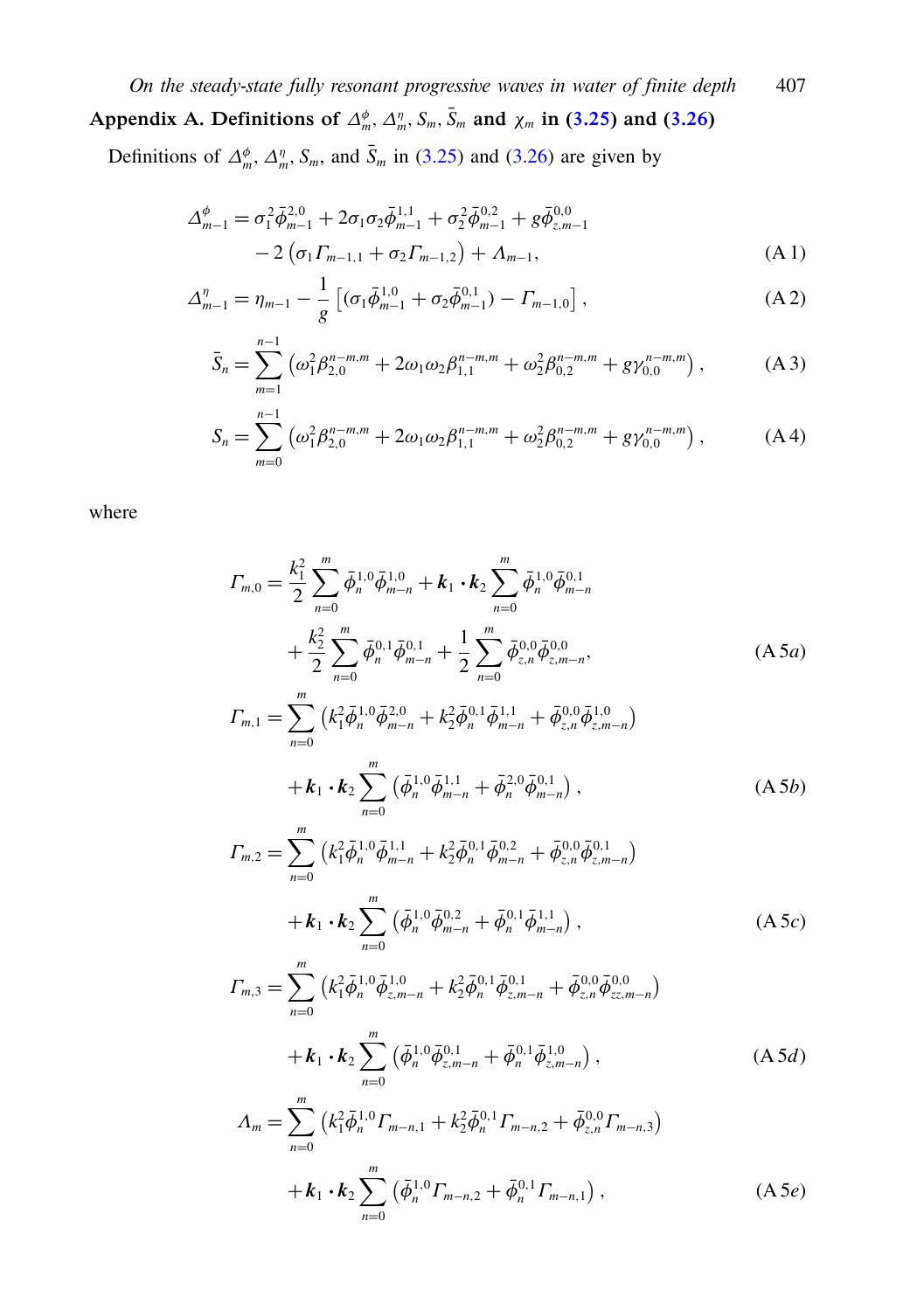with the definitions

$$
\mu_{1,n} = \eta_n, \quad n \geqslant 1,\tag{A6}
$$

$$
\mu_{m,n} = \sum_{i=m-1}^{n-1} \mu_{m-1,i} \eta_{n-i}, \quad m \geqslant 2, n \geqslant m,
$$
\n(A7)

$$
\psi_{i,j}^{n,m} = \frac{\partial^{i+j}}{\partial \xi_1^i \partial \xi_2^j} \left( \frac{1}{m!} \frac{\partial^m \phi_n}{\partial z^m} \bigg|_{z=0} \right),\tag{A 8}
$$

$$
\beta_{i,j}^{n,0} = \psi_{i,j}^{n,0},\tag{A9}
$$

$$
\beta_{i,j}^{n,m} = \sum_{s=1}^{m} \psi_{i,j}^{n,s} \mu_{s,m} \quad m \geqslant 1,
$$
\n(A10)

$$
\gamma_{i,j}^{n,0} = \psi_{i,j}^{n,1},\tag{A.11}
$$

$$
\gamma_{i,j}^{n,m} = \sum_{s=1}^{m} (s+1) \psi_{i,j}^{n,s+1} \mu_{s,m} \quad m \ge 1,
$$
\n(A12)

$$
\delta_{i,j}^{n,0} = 2\psi_{i,j}^{n,2},\tag{A.13}
$$

$$
\delta_{i,j}^{n,m} = \sum_{s=1}^{m} (s+1)(s+2)\psi_{i,j}^{n,s+2}\mu_{s,m} \quad m \ge 1,
$$
 (A 14)

$$
\bar{\phi}_n^{i,j} = \sum_{m=0}^n \beta_{i,j}^{n-m,m},\tag{A.15}
$$

$$
\bar{\phi}_{z,n}^{i,j} = \sum_{m=0}^{n} \gamma_{i,j}^{n-m,m},\tag{A.16}
$$

$$
\bar{\phi}_{zz,n}^{i,j} = \sum_{m=0}^{n} \delta_{i,j}^{n-m,m}.
$$
\n(A 17)

For details, refer to Liao (2011, 2012).

# Appendix B. Steady-state fully resonating quartet given by Zakharov's equation

A linearly resonating quartet, with wavenumbers  $k_j$  and frequencies  $\omega_j$ , where  $k_j$ and  $\omega_j$ ,  $j = 1, 2, 3, 4$ , are related by the linear dispersion relation  $\omega_j^2 = g k_j \tanh(k_j d)$ , satisfies the equations

$$
k_1 + k_2 = k_3 + k_4
$$
,  $\omega_1 + \omega_2 = \omega_3 + \omega_4$ . (B1)

Due to weak nonlinear effects, the actual frequencies of the waves,  $\sigma_j$ , are slightly different from  $\omega_j$ , and also depend on the wave amplitudes. These changes are sometimes called Stokes' corrections. A fully resonating quartet is defined here as one that satisfies  $(B 1)$ , as well as

$$
\sigma_1 + \sigma_2 = \sigma_3 + \sigma_4. \tag{B.2}
$$

Here we use Zakharov's equation to show that the amplitudes of fully resonating quartets can indeed be time-independent in some cases.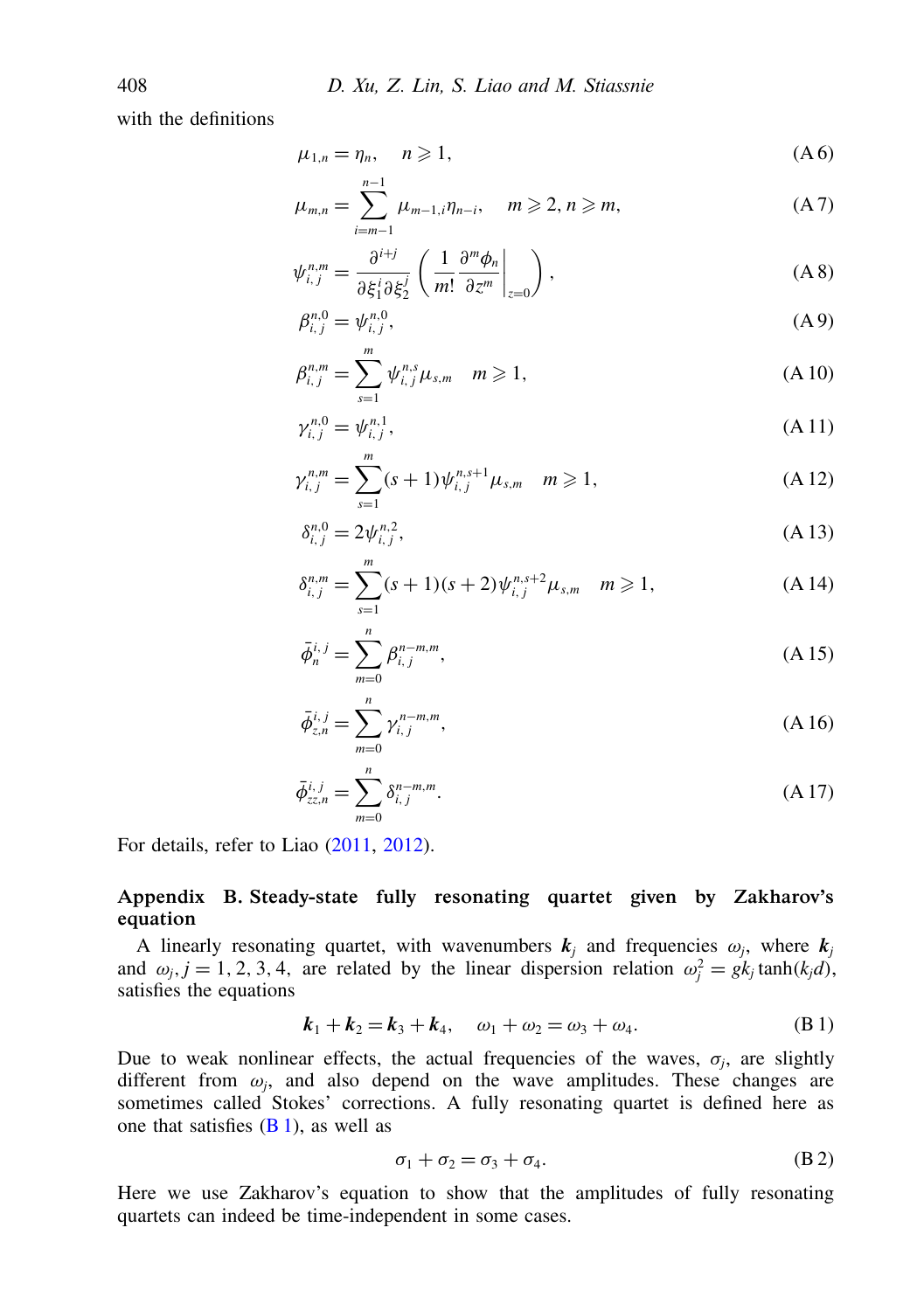*On the steady-state fully resonant progressive waves in water of finite depth* 409

Zakharov (1968) assumed that the wave field can be divided into free and bound components. For the special resonant quartet

$$
2k_1 - k_2 = k_3, \tag{B 3}
$$

$$
2\omega_1 - \omega_2 = \omega_3, \tag{B 4}
$$

the free components

$$
B(k, t) = B_1(t)\delta(k - k_1) + B_2(t)\delta(k - k_2) + B_3(t)\delta(k - k_3)
$$
 (B 5)

are governed by a discrete form of the Zakharov equation,

$$
i\frac{dB_1}{dt} = (T_{1,1,1,1} |B_1|^2 + 2T_{1,2,1,2} |B_2|^2 + 2T_{1,3,1,3} |B_3|^2)B_1 + 2T_{1,1,2,3}B_1^*B_2B_3e^{i\Delta\omega t}, \quad (B \ 6)
$$

$$
i\frac{dB_2}{dt} = (2T_{2,1,2,1}|B_1|^2 + T_{2,2,2,2}|B_2|^2 + 2T_{2,3,2,3}|B_3|^2)B_2 + T_{2,3,1,1}B_3^*B_1^2e^{-i\Delta\omega t}, \quad (B.7)
$$

$$
i\frac{dB_3}{dt} = (2T_{3,1,3,1} |B_1|^2 + 2T_{3,2,3,2} |B_2|^2 + T_{3,3,3,3} |B_3|^2)B_3 + T_{3,2,1,1}B_2^*B_1^2e^{-i\Delta\omega t}, \quad (B\ 8)
$$

derived by Stiassnie & Shemer (1984), where

$$
\Delta \omega = 2\omega_1 - \omega_2 - \omega_3, \tag{B 9}
$$

 $i = \sqrt{-1}$  is the imaginary unit and  $T_{a,b,c,d}$  is the kernel given in chapter 14 in Mei, Stiassnie & Yue (2005). Here, we use the formulas of  $T_{a,a,a,a}$  and  $T_{a,b,a,b}$ derived by Stiassnie & Gramstad (2009). The authors would like to thank Dr Odin Gramstad for his correction of the misprint in (4.10) given by Stiassnie & Gramstad (2009) during the private discussion. The expression of  $T_{a,a,a,a}^{(S)}$  which we actually use in this paper is  $T_{a,a,a,a}^{(S)} = -g/(16\pi^2(gd - Cg_a^2))(4k_a^2[1 + (Cg_a/k_a\omega_a)(k_a^2 - (\omega_a^4/g^2))]$  +  $(k_a^2 - (\omega_a^4/g^2))^2 (gd/\omega_a^2)$ .

Assume that steady-state fully resonant waves exist. We search for the corresponding solution of  $B_i(t)$  in the form

$$
B_j(t) = b_j e^{-i\Omega_j t}, \quad j = 1, 2, 3,
$$
 (B 10)

where  $\Omega_j = \sigma_j - \omega_j$  is a real constant, and

$$
b_j = |b_j|e^{i\arg b_j}, \quad j = 1, 2, 3,
$$
 (B 11)

where  $\arg b_j$  denotes the argument of  $b_j$ .

Substituting  $(B 5)$  and  $(B 10)$  into the wave elevation

$$
\eta = \frac{1}{2\pi} \int_{-\infty}^{\infty} \left(\frac{\omega(k)}{2g}\right)^{1/2} {\{\tilde{B}(k,t)e^{i[k\cdot x - \omega(k)t]}} + *} dk
$$
 (B.12)

gives the steady-state resonant wave elevation

$$
\eta = \sum_{j=1}^{3} a_j \cos(k_j \cdot x - \sigma_j t + \arg b_j), \qquad (B\ 13)
$$

where

$$
a_j = \left(\frac{\omega_j}{2g}\right)^{1/2} \frac{|b_j|}{\pi}, \quad j = 1, 2, 3,
$$
 (B 14)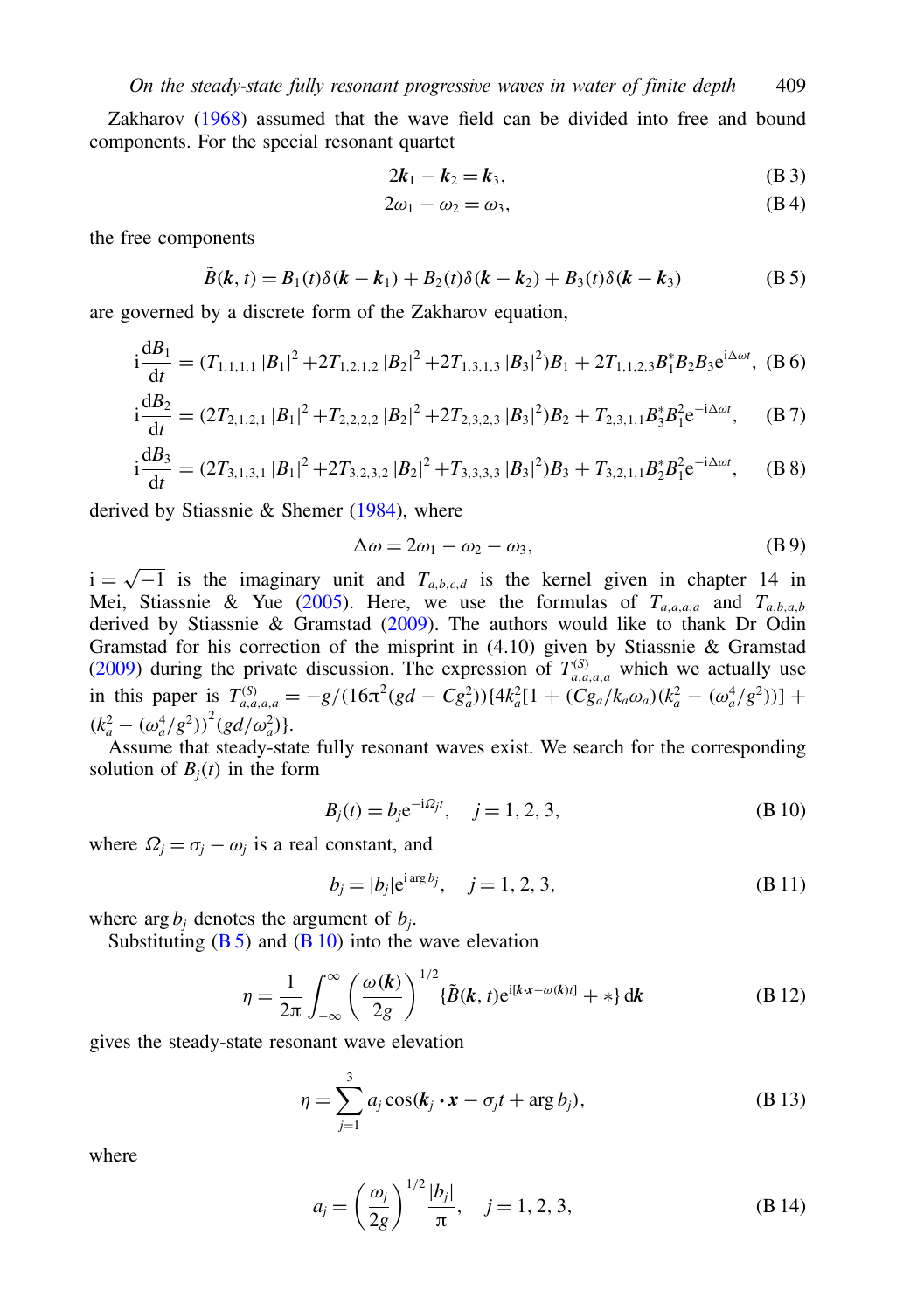are constants independent of time. Note that, for the fully resonating special quartet  $(B 4)$ , we have

$$
2\Omega_1 - \Omega_2 = \Omega_3,\tag{B.15}
$$

and thus

$$
\Omega_j = (\epsilon - 1)\omega_j, \quad j = 1, 2, 3; \text{ see (4.1).}
$$
 (B 16)

Substituting  $(B 10)$  and  $(B 15)$  into  $(B 6)$ – $(B 8)$ , we have the set of nonlinear algebraic equations

$$
\Omega_1 = T_{1,1,1,1} |b_1|^2 + 2T_{1,2,1,2} |b_2|^2 + 2T_{1,3,1,3} |b_3|^2 + 2T_{1,1,2,3} |b_2||b_3|e^{-i\beta}, \quad \text{(B 17)}
$$

$$
\Omega_2 = 2T_{2,1,2,1} |b_1|^2 + T_{2,2,2,2} |b_2|^2 + 2T_{2,3,2,3} |b_3|^2 + T_{2,3,1,1} \frac{|b_3| |b_1|^2}{|b_2|} e^{i\beta},
$$
 (B 18)

$$
\Omega_3 = 2T_{3,1,3,1} |b_1|^2 + 2T_{3,2,3,2} |b_2|^2 + T_{3,3,3,3} |b_3|^2 + T_{3,2,1,1} \frac{|b_2| |b_1|^2}{|b_3|} e^{i\beta}, \quad (B.19)
$$

where  $\beta = 2 \arg b_1 - \arg b_2 - \arg b_3$ . We must have  $e^{i\beta} = \pm 1$  so that the value of  $|b_j|$ can be real. Instead of solving the algebraic equations  $(B\ 17)$ – $(B\ 19)$ , we can solve

$$
\Omega_1 = T_{1,1,1,1}x^2 + 2T_{1,2,1,2}y^2 + 2T_{1,3,1,3}z^2 + 2T_{1,1,2,3}yz,
$$
 (B 20)

$$
\Omega_2 = 2T_{2,1,2,1}x^2 + T_{2,2,2,2}y^2 + 2T_{2,3,2,3}z^2 + T_{2,3,1,1}\frac{zx^2}{y},
$$
\n(B.21)

$$
\Omega_3 = 2T_{3,1,3,1}x^2 + 2T_{3,2,3,2}y^2 + T_{3,3,3,3}z^2 + T_{3,2,1,1}\frac{yx^2}{z},
$$
 (B.22)

where  $x = \pm |b_1|$ ,  $y = \pm |b_2|$ ,  $z = \pm |b_3|$  must be real constants, with the restriction  $yz < 0$  corresponding to the case of  $e^{i\beta} = -1$  and  $yz > 0$  to  $e^{i\beta} = 1$ , respectively. For (4.1) with  $\epsilon = 1.0003$ ,  $k_2/k_1 = 0.913835$  and  $k_2d = 3\pi/5$ , corresponding to resonance state A in figure 1, the above nonlinear algebraic equations  $(B\ 20)$ – $(B\ 22)$ have 12 real solutions of  $x, y, z$ . They can be divided into three groups, called groups ZA1, ZA2 and ZA3 as listed in table 20, and each group has the same values of  $|x|$ ,  $|y|$ ,  $|z|$ , corresponding to  $|b_1|$ ,  $|b_2|$ ,  $|b_3|$  in (B 17)–(B 19). Thus, the corresponding wave elevation  $(B13)$  is steady-state, i.e. each corresponding amplitude  $a_j$  is independent of time. This confirms that the steady-state solution expression  $(2.19)$ for the HAM-based approach does indeed hold in some cases. Note that any  $B_i(t)$  in each group has a time-independent norm  $|B_i(t)|$  and, moreover,  $|B_3(t)|$  related to the resonant wave component  $\overline{b_3}$  may be the largest, the smallest and in the middle, as shown in figure 6. These results qualitatively agree well with those obtained by the HAM-based approach for the same case.

For (4.1) with  $\epsilon = 1.0003$ ,  $k_2d = 3\pi/5$  and  $k_2/k_1 = 1.11165$ , corresponding to resonance state B in figure 1, the nonlinear algebraic equations  $(B\ 20)$ – $(B\ 22)$  also have 12 real solutions. They can be divided into three groups, called groups ZB1, ZB2 and ZB3 as listed in table 21, respectively. Therefore, the corresponding fully resonant waves are also steady-state, i.e.  $a_j$  in  $(B13)$  is independent of time so the solution expression (2.19) for the HAM-based approach holds in this case too. Similarly, any  $B_i(t)$  in each group has the same time-independent norm  $|B_i(t)|$ . It is found that  $|B_3(t)|$ in group ZB1 is the largest, but  $|B_3(t)|$  in groups ZB2 and ZB3 are the smallest, as shown in figure 7. These results qualitatively agree well with those given by the HAM-based approach.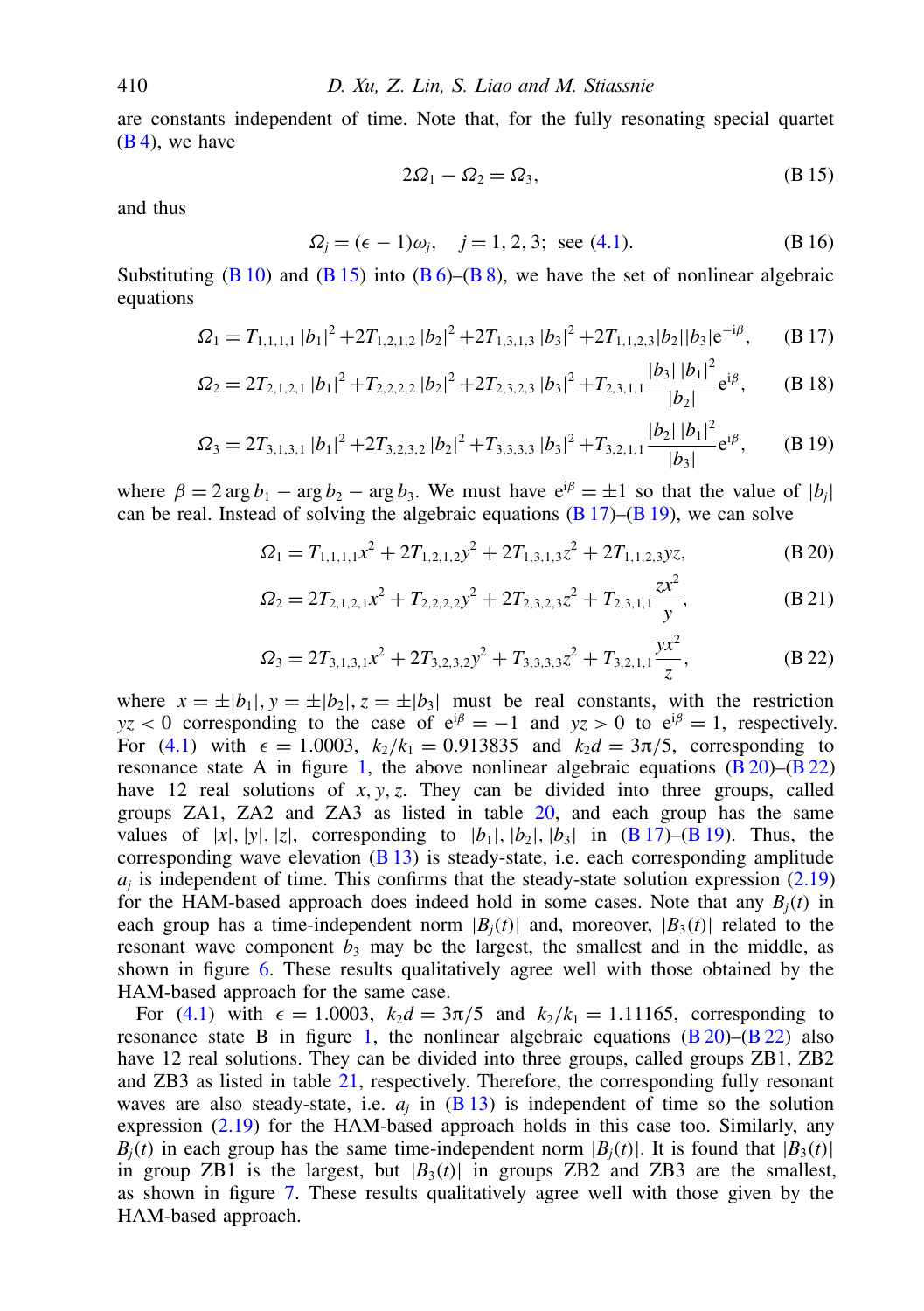

FIGURE 6. (Colour online) Time-independent norm  $|B_j(t)|$  of  $(B \t6)$ – $(B \t8)$  for  $(4.1)$  with  $\epsilon =$ 1.0003,  $k_2d = 3\pi/5$  and  $k_2/k_1 = 0.913835$ . (*a*) Group ZA1, (*b*) group ZA2, (*c*) group ZA3. Dash-dotted line,  $B_1(t)$ ; dashed line,  $B_2(t)$ ; solid line,  $\dot{B}_3(t)$ .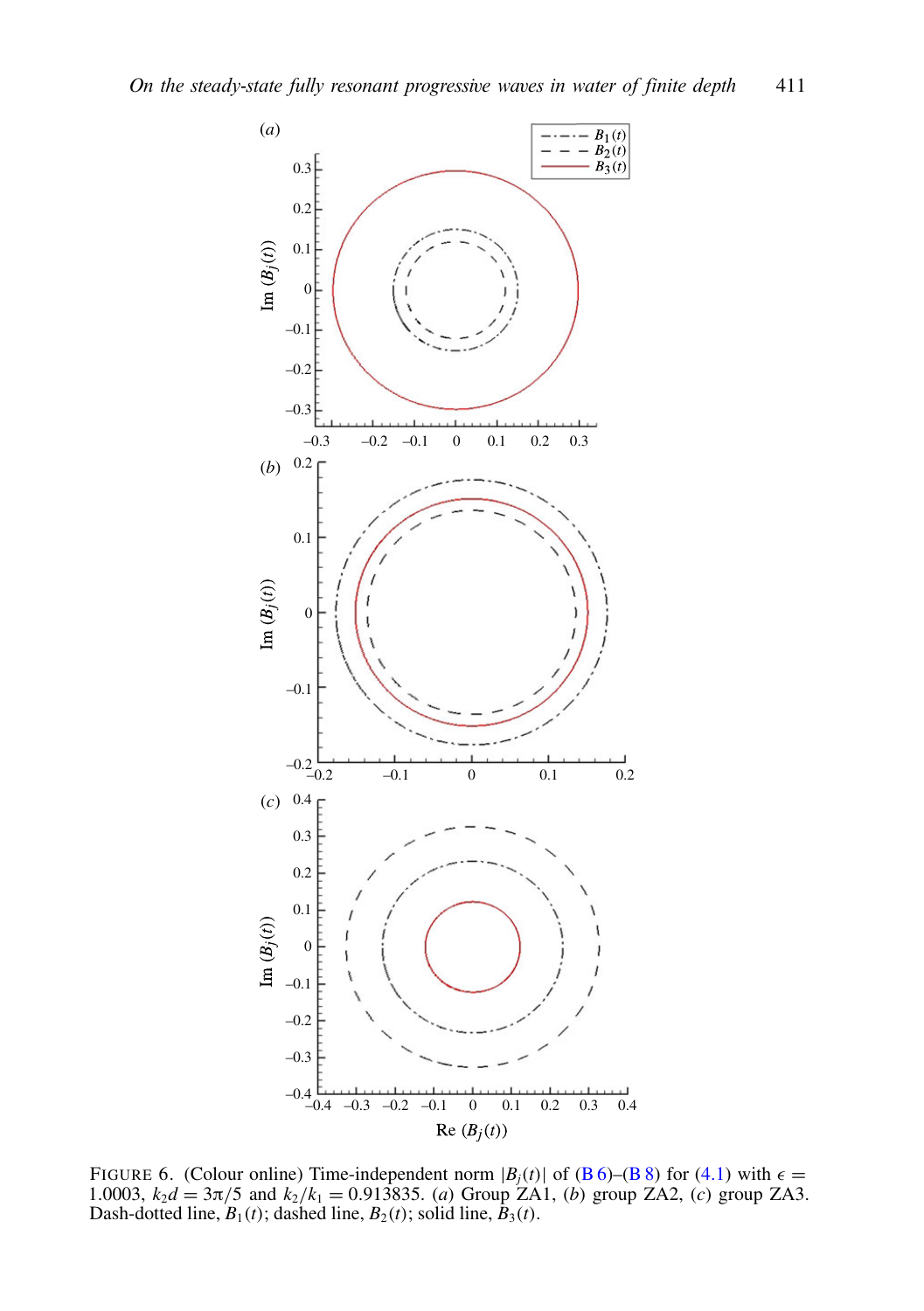

FIGURE 7. (Colour online) Time-independent norm  $|B_j(t)|$  of  $(B \t6)$ – $(B \t8)$  for (4.1) with  $\epsilon = 1.0003, k_2d = 3\pi/5$  and  $k_2/k_1 = 1.11165$ . (*a*) Group ZB1, (*b*) group ZB2, (*c*) group ZB3. Dash-dotted line,  $B_1(t)$ ; dashed line,  $B_2(t)$ ; solid line,  $B_3(t)$ .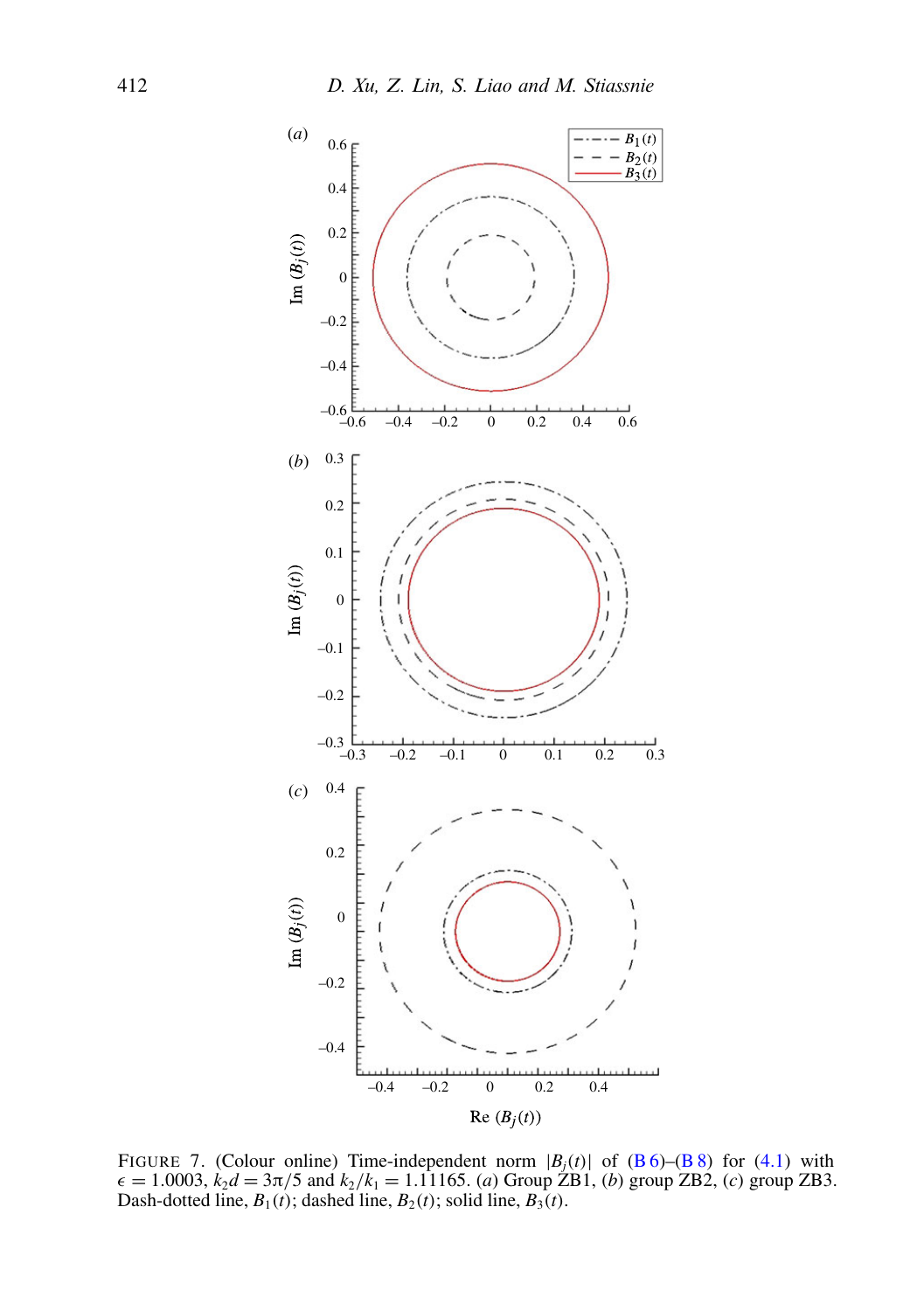| $\boldsymbol{x}$ | y           | Z.          |
|------------------|-------------|-------------|
|                  | Group ZA1   |             |
| $-0.150906$      | $-0.120227$ | 0.29696     |
| $-0.150906$      | 0.120227    | $-0.29696$  |
| 0.150906         | $-0.120227$ | 0.29696     |
| 0.150906         | 0.120227    | $-0.29696$  |
|                  | Group ZA2   |             |
| $-0.176617$      | $-0.135887$ | $-0.151338$ |
| $-0.176617$      | 0.135887    | 0.151338    |
| 0.176617         | $-0.135887$ | $-0.151338$ |
| 0.176617         | 0.135887    | 0.151338    |
|                  | Group ZA3   |             |
| $-0.232949$      | $-0.326529$ | 0.122324    |
| $-0.232949$      | 0.326529    | $-0.122324$ |
| 0.232949         | $-0.326529$ | 0.122324    |
| 0.232949         | 0.326529    | -0.122324   |
|                  |             |             |

TABLE 20. Real solutions of  $(B\ 20)$ – $(B\ 22)$  for  $(4.1)$  with  $\epsilon = 1.0003$ ,  $k_2d = 3\pi/5$  and  $k_2/k_1 = 0.913835$ , corresponding to resonance state A in figure 1. The values of *x*, *y* and *z* are obtained by means of  $k_2 = \pi/5 \text{ (m}^{-1})$  and  $d = 3 \text{ (m)}$ .

| Solution<br>number                                      | $\boldsymbol{x}$                                   | у                                                  | Z.                                                 |
|---------------------------------------------------------|----------------------------------------------------|----------------------------------------------------|----------------------------------------------------|
|                                                         |                                                    | Group ZB1                                          |                                                    |
| 1<br>$\overline{c}$<br>$\overline{3}$<br>$\overline{4}$ | $-0.361835$<br>$-0.361835$<br>0.361835<br>0.361835 | $-0.190167$<br>0.190167<br>$-0.190167$<br>0.190167 | 0.509642<br>$-0.509642$<br>0.509642<br>$-0.509642$ |
|                                                         |                                                    | Group ZB2                                          |                                                    |
| 5<br>6<br>7<br>8                                        | $-0.244212$<br>$-0.244212$<br>0.244212<br>0.244212 | $-0.208006$<br>0.208006<br>$-0.208006$<br>0.208006 | $-0.189132$<br>0.189132<br>$-0.189132$<br>0.189132 |
|                                                         |                                                    | Group ZB3                                          |                                                    |
| 9<br>10<br>11<br>12                                     | $-0.212218$<br>$-0.212218$<br>0.212218<br>0.212218 | $-0.424395$<br>0.424395<br>$-0.424395$<br>0.424395 | 0.172923<br>$-0.172923$<br>0.172923<br>$-0.172923$ |

TABLE 21. Real solutions of (B 20)–(B 22) for (4.1) with  $\epsilon = 1.0003$ ,  $k_2d = 3\pi/5$  and  $k_2/k_1 = 1.11165$ , corresponding to resonance state B in figure 1. The values of *x*, *y* and *z* are obtained by means of  $k_2 = \pi/5$  (m<sup>-1</sup>) and  $d = 3$  (m).

For (4.1) with  $\epsilon = 1.0003$  and  $k_2d = 3\pi/5$ , there exist three steady-state fully resonant waves for both resonance states A and B. Further, the resonant wave component may contain only a small proportion of the wave energy, as shown in tables 22 and 23, where  $\Pi_0 = \sum_{i=1}^3 a_i^2$ . All these results qualitatively agree well with those given by the HAM-based approach described in §§ 4.1 and 4.2.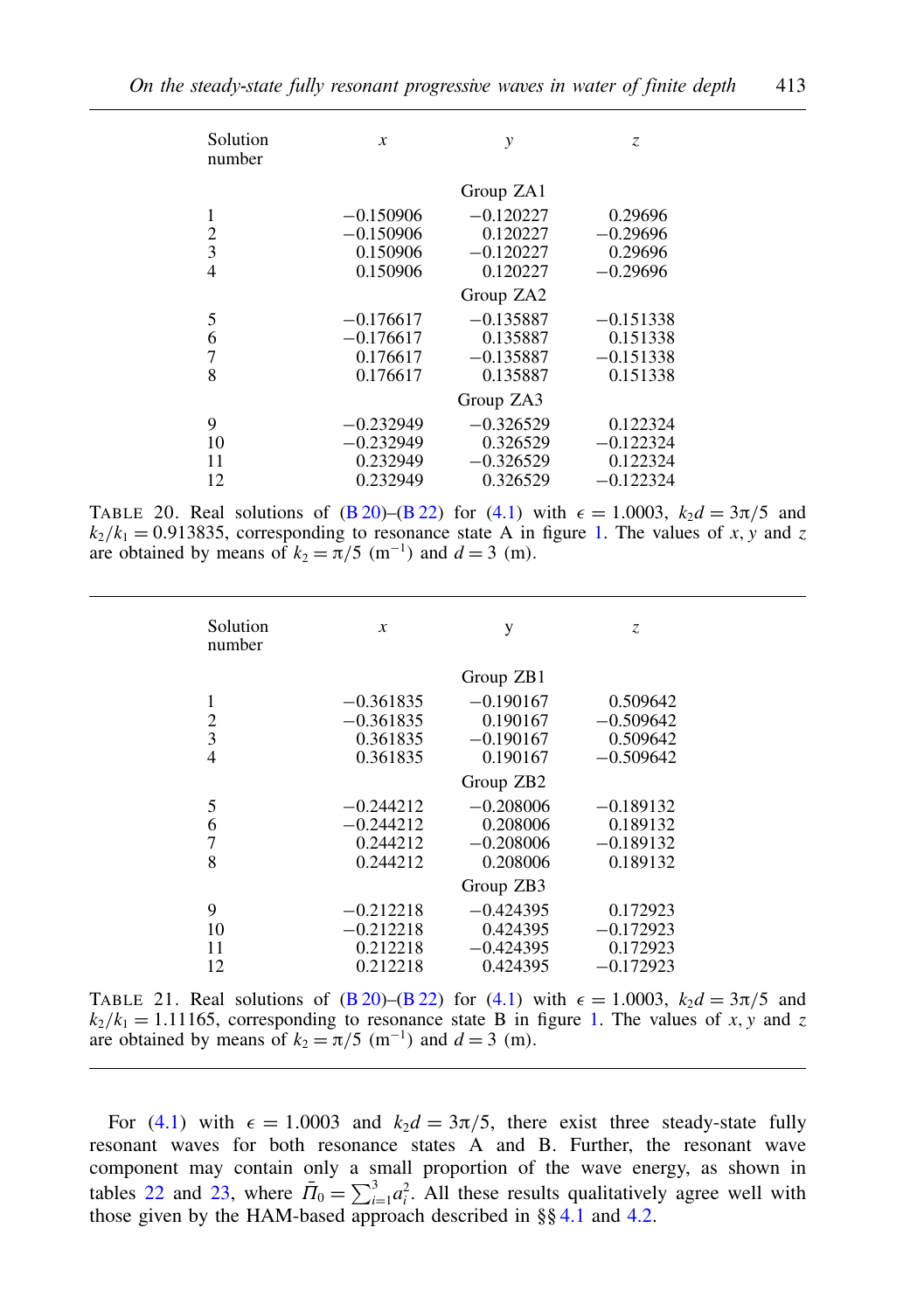|           | Distribution of wave energy  |                         |                         |  |
|-----------|------------------------------|-------------------------|-------------------------|--|
|           | Primary wave<br>Primary wave |                         | Resonant wave           |  |
|           | $a_1^2/\bar{\Pi}_0$ (%)      | $a_2^2/\bar{\Pi}_0$ (%) | $a_3^2/\bar{\Pi}_0$ (%) |  |
| Group ZA1 | 18.16                        | 11.52                   | 70.32                   |  |
| Group ZA2 | 42.99                        | 25.45                   | 31.56                   |  |
| Group ZA3 | 30.86                        | 60.63                   | 8.51                    |  |

TABLE 22. Wave energy distribution of steady-state fully resonant waves for (4.1) with  $\epsilon = 1.0003$ ,  $k_2d = 3\pi/5$  and  $k_2/k_1 = 0.913835$  (corresponding to resonance state A in figure 1), obtained by Zakharov's equation.

|           | Distribution of wave energy |                         |                         |  |
|-----------|-----------------------------|-------------------------|-------------------------|--|
|           | Primary wave                | Primary wave            | Resonant wave           |  |
|           | $a_1^2/\bar{\Pi}_0$ (%)     | $a_2^2/\bar{\Pi}_0$ (%) | $a_3^2/\bar{\Pi}_0$ (%) |  |
| Group ZB1 | 30.68                       | 8.47                    | 60.85                   |  |
| Group ZB2 | 43.01                       | 31.20                   | 25.79                   |  |
| Group ZB3 | 17.66                       | 70.62                   | 11.72                   |  |

TABLE 23. Wave energy distribution of steady-state fully resonant waves for  $(4.1)$  with  $\epsilon = 1.0003$ ,  $k_2d = 3\pi/5$  and  $k_2/k_1 = 1.11165$  (corresponding to resonance state B in figure 1), obtained by Zakharov's equation.

However, as listed in table 24, there exist no real solutions of  $(B\ 20)$ – $(B\ 22)$  for (4.1) with  $\epsilon = 1.0003$ ,  $k_2d = 3\pi/5$  and  $k_2/k_1 = 2.173797$ , corresponding to resonance state C in figure 1. So, in this case, real values of  $\pm |b_j|$  do not exist. In other words, all wave amplitudes are dependent on time, so a steady-state solution formula is impossible. Note that the steady-state solution expression (2.19) for the HAM-based approach does not hold in this case either. Therefore, using Zakharov's equation, we obtain qualitatively identical conclusions to those given by the HAM-based approach described in § 4.3.

Similarly, for (5.1) with  $\alpha_2 = \pi/60$ , Zakharov's equation admits three steady-state fully resonant waves when  $k_2/k_1 = 0.946172$  and 1.06268, respectively, and the resonant wave component can contain only a small proportion of the wave energy, as shown in tables 25 and 26. However, no steady-state fully resonant waves are found when  $k_2/k_1 = 2.205672$ .

Similarly, for (5.1) with  $\alpha_2 = 2\pi/45$ , Zakharov's equation admits three steadystate fully resonant waves when  $k_2/k_1 = 0.869372$  and 1.20261, respectively, and the resonant wave component can contain only a small proportion of the wave energy, as shown in tables 27 and 28. However, no steady-state fully resonant waves are found when  $k_2/k_1 = 2.090427$ .

In summary, using Zakharov's equation, it is found that multiple steady-state fully resonant waves exist in some cases and, moreover, the triad resonant wave component may indeed contain only a small proportion of the wave energy. All these results given by Zakharov's equation qualitatively agree well with those given by the HAM-based approach. This supports the validity and correctness of our conclusions based on the fully nonlinear wave equations and the HAM.

Finally, it should be mentioned that, quantitatively speaking, there are differences in the energy distribution between the results given by the fully nonlinear wave equation and Zakharov's equation. Such differences are probably due to the non-uniqueness of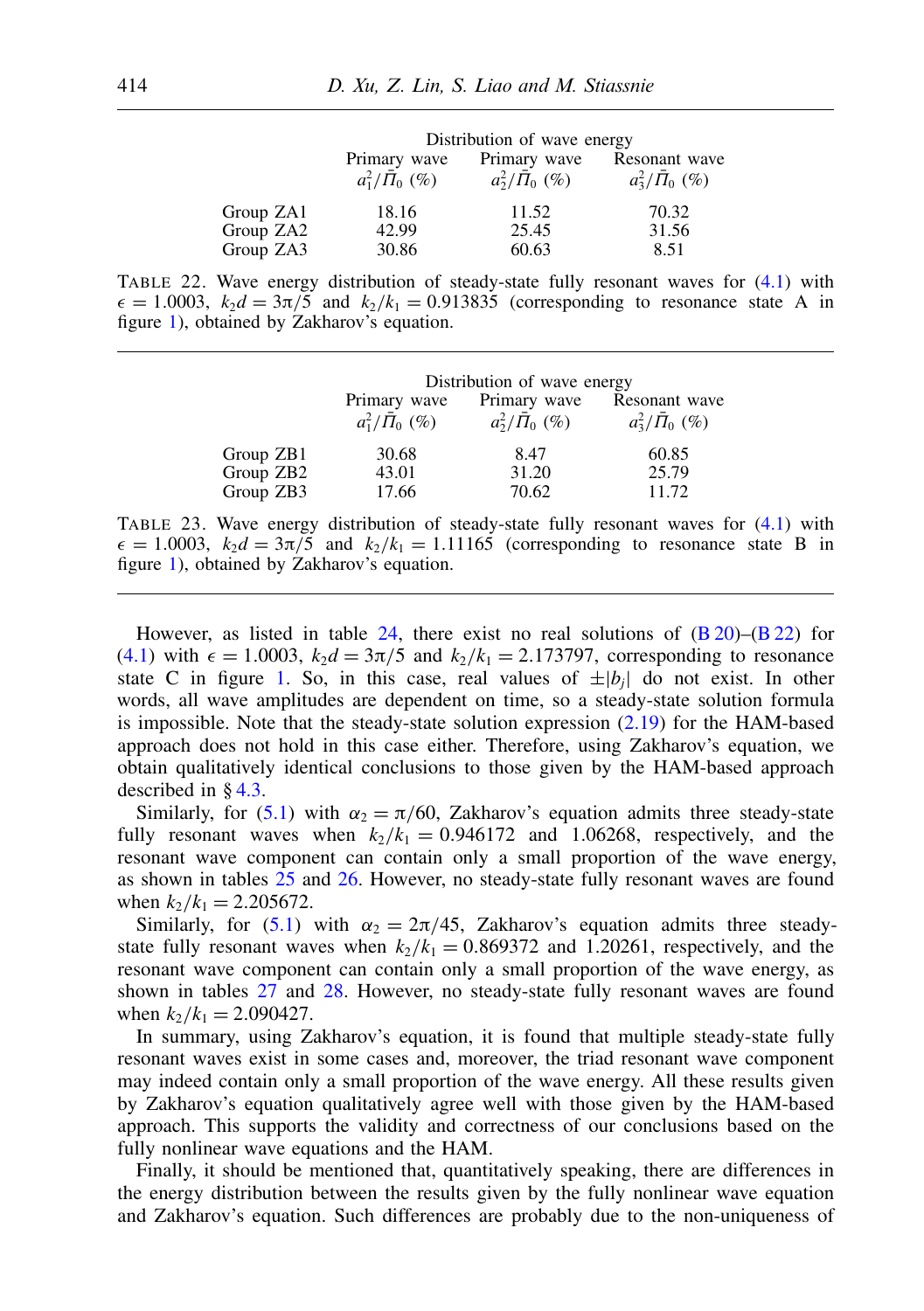| N                  | $-0.0940362 - 0.236329i$<br>$-0.0940362 + 0.236329i$<br>$0.0940362 + 0.236329i$<br>$-0.236329i$<br>$0.0940362 - 0.236329i$<br>$+0.236329i$<br>$-0.236329i$<br>$0.0940362 + 0.236329i$<br>0.329231i<br>$0.23813 + 0.329231i$<br>$0.23813 + 0.329231$<br>$-0.23813 - 0.329231$<br>$-0.23813 + 0.329231$<br>0.329231<br>$-0.23813 + 0.329231$<br>0.329231<br>$0.23813 -$<br>$0.23813 -$<br>$-0.23813 -$<br>$-0.0940362$<br>$-0.0940362$<br>0.0940362                                                    | of (B 20)–(B 22) for (4.1) with $\epsilon = 1.0003$ , $k_2 d = 3\pi/5$ and $k_2/k_1 = 2.173797$ , corresponding to resonance |
|--------------------|------------------------------------------------------------------------------------------------------------------------------------------------------------------------------------------------------------------------------------------------------------------------------------------------------------------------------------------------------------------------------------------------------------------------------------------------------------------------------------------------------|------------------------------------------------------------------------------------------------------------------------------|
|                    | $0.0483005 - 0.175302i$<br>$-0.0483005 + 0.175302i$<br>$0.0483005 + 0.175302i$<br>$0.0483005 + 0.175302i$<br>$-0.0483005 + 0.175302i$<br>$0.0483005 - 0.1753025$<br>$-0.175302i$<br>$-0.175302i$<br>$0.457127 - 0.232844i$<br>$-0.457127 + 0.232844i$<br>$-0.457127 + 0.232844$<br>0.232844<br>$+ 0.232844i$<br>0.232844<br>$0.457127 + 0.232844i$<br>$0.457127 - 0.232844i$<br>Group ZC2<br>Group ZC1<br>$\overline{a}$<br>$-0.457127 -$<br>$-0.0483005$<br>$-0.0483005$<br>$-0.457127$<br>0.457127 |                                                                                                                              |
| ×                  | $0.0634453 + 0.756862i$<br>0.756862i<br>0.756862i<br>$0.0634453 + 0.756862i$<br>$-0.0634453 - 0.756862i$<br>$-0.0634453 + 0.756862i$<br>$-0.756862i$<br>$-0.756862$<br>$-0.248103 - 0.723583i$<br>$+0.723583i$<br>$-0.723583i$<br>$0.248103 + 0.723583i$<br>$-0.248103 - 0.723583i$<br>$-0.248103 + 0.723583i$<br>$-0.723583i$<br>$+0.723583i$<br>$-0.0634453 +$<br>$\overline{1}$<br>0.0634453<br>0.248103<br>$-0.248103$<br>0.0634453<br>$-0.0634453$<br>0.248103<br>0.248103                      | state C in figure 1. The values of x, y and z are obtained by means of $k_2 = \pi/5$ (m <sup>-1</sup> ) and $d = 3$ (m)      |
| Solution<br>number | 21221<br>$\frac{5}{16}$                                                                                                                                                                                                                                                                                                                                                                                                                                                                              | LABLE 24. Complex solutions                                                                                                  |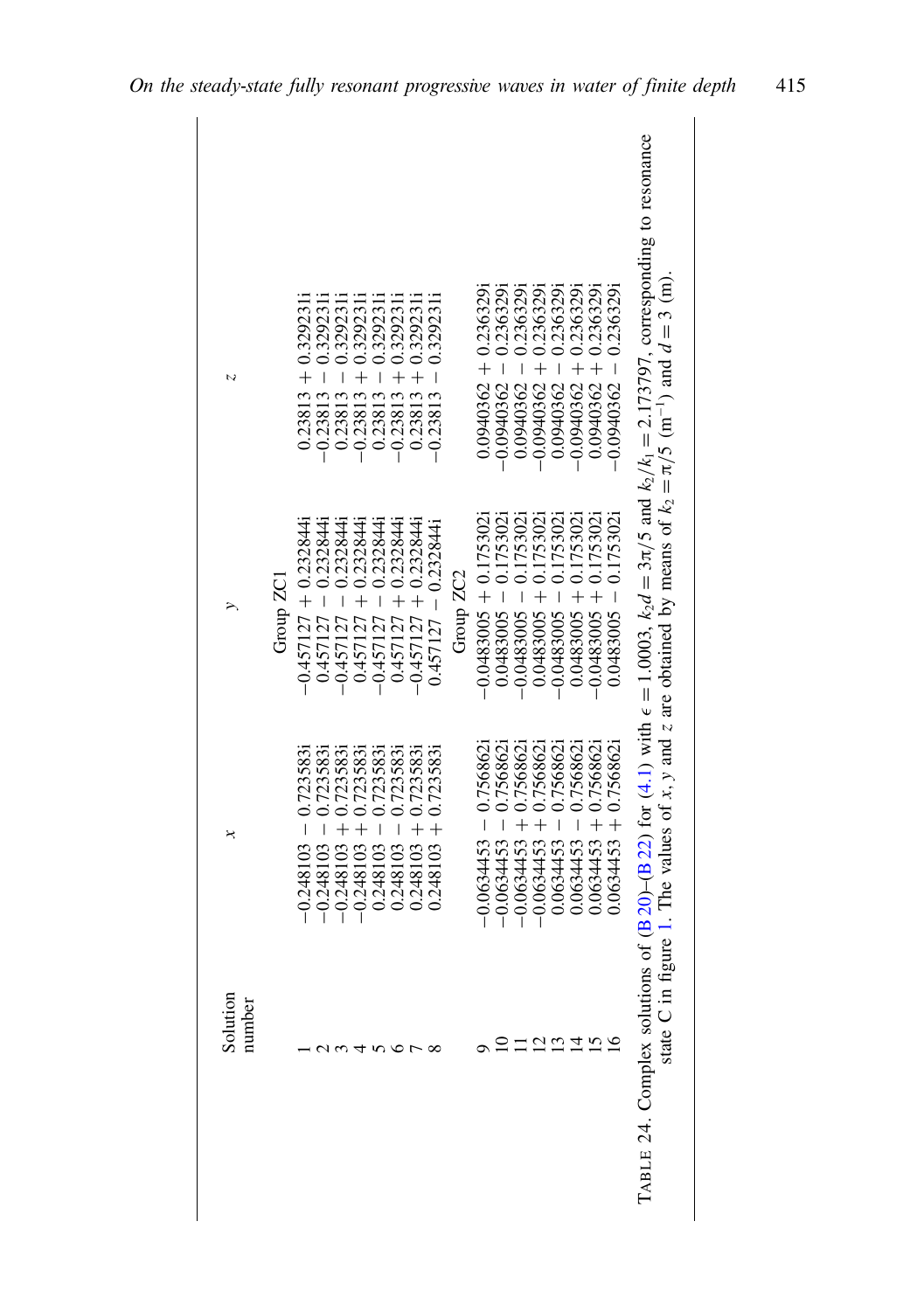|           | Distribution of wave energy |                         |                         |
|-----------|-----------------------------|-------------------------|-------------------------|
|           | Primary wave                | Primary wave            | Resonant wave           |
|           | $a_1^2/\bar{\Pi}_0$ (%)     | $a_2^2/\bar{\Pi}_0$ (%) | $a_3^2/\bar{\Pi}_0$ (%) |
| Group ZA1 | 21.13                       | 10.58                   | 68.29                   |
| Group ZA2 | 42.91                       | 26.80                   | 30.29                   |
| Group ZA3 | 28.49                       | 62.66                   | 8.85                    |

TABLE 25. Wave energy distribution of steady-state fully resonant waves for (5.1) with  $\alpha_2 = \pi/60$  and  $k_2/k_1 = 0.946172$  (corresponding to resonance state A), obtained by Zakharov's equation.

|           | Distribution of wave energy |                         |                         |
|-----------|-----------------------------|-------------------------|-------------------------|
|           | Primary wave                | Resonant wave           |                         |
|           | $a_1^2/\bar{\Pi}_0$ (%)     | $a_2^2/\bar{\Pi}_0$ (%) | $a_3^2/\bar{\Pi}_0$ (%) |
| Group ZB1 | 28.45                       | 8.83                    | 62.72                   |
| Group ZB2 | 42.91                       | 30.15                   | 26.94                   |
| Group ZB3 | 21.03                       | 68.34                   | 10.63                   |

TABLE 26. Wave energy distribution of steady-state fully resonant waves for (5.1) with  $\alpha_2 = \pi/60$  and  $k_2/k_1 = 1.06268$  (corresponding to resonance state B), obtained by Zakharov's equation.

|           | Distribution of wave energy                   |                         |                         |
|-----------|-----------------------------------------------|-------------------------|-------------------------|
|           | Primary wave<br>Primary wave<br>Resonant wave |                         |                         |
|           | $a_1^2/\bar{\Pi}_0$ (%)                       | $a_2^2/\bar{\Pi}_0$ (%) | $a_3^2/\bar{\Pi}_0$ (%) |
| Group ZA1 | 12.84                                         | 13.50                   | 73.66                   |
| Group ZA2 | 43.12                                         | 23.09                   | 33.79                   |
| Group ZA3 | 35.01                                         | 56.88                   | 8.11                    |

TABLE 27. Wave energy distribution of steady-state fully resonant waves for (5.1) with  $\alpha_2 = 2\pi/45$  and  $k_2/k_1 = 0.869372$  (corresponding to resonance state A), obtained by Zakharov's equation.

|           | Distribution of wave energy                   |                         |                         |
|-----------|-----------------------------------------------|-------------------------|-------------------------|
|           | Primary wave<br>Resonant wave<br>Primary wave |                         |                         |
|           | $a_1^2/\bar{\Pi}_0$ (%)                       | $a_2^2/\bar{\Pi}_0$ (%) | $a_3^2/\bar{\Pi}_0$ (%) |
| Group ZB1 | 34.17                                         | 7.99                    | 57.84                   |
| Group ZB2 | 43.15                                         | 33.17                   | 23.68                   |
| Group ZB3 | 9.92                                          | 75.40                   | 14.68                   |

TABLE 28. Wave energy distribution of steady-state fully resonant waves for (5.1) with  $\alpha_2 = 2\pi/45$  and  $k_2/k_1 = 1.20261$  (corresponding to resonance state B), obtained by Zakharov's equation.

the finite-depth water-wave problem: see Whitham  $(1962)$  and Davey & Stewartson (1974). This non-uniqueness does not exist in infinitely deep water, for which the wave amplitudes calculated by the HAM-based approach (Liao 2011) are nearly the same as those calculated from Zakharov's equation, as shown in table 29.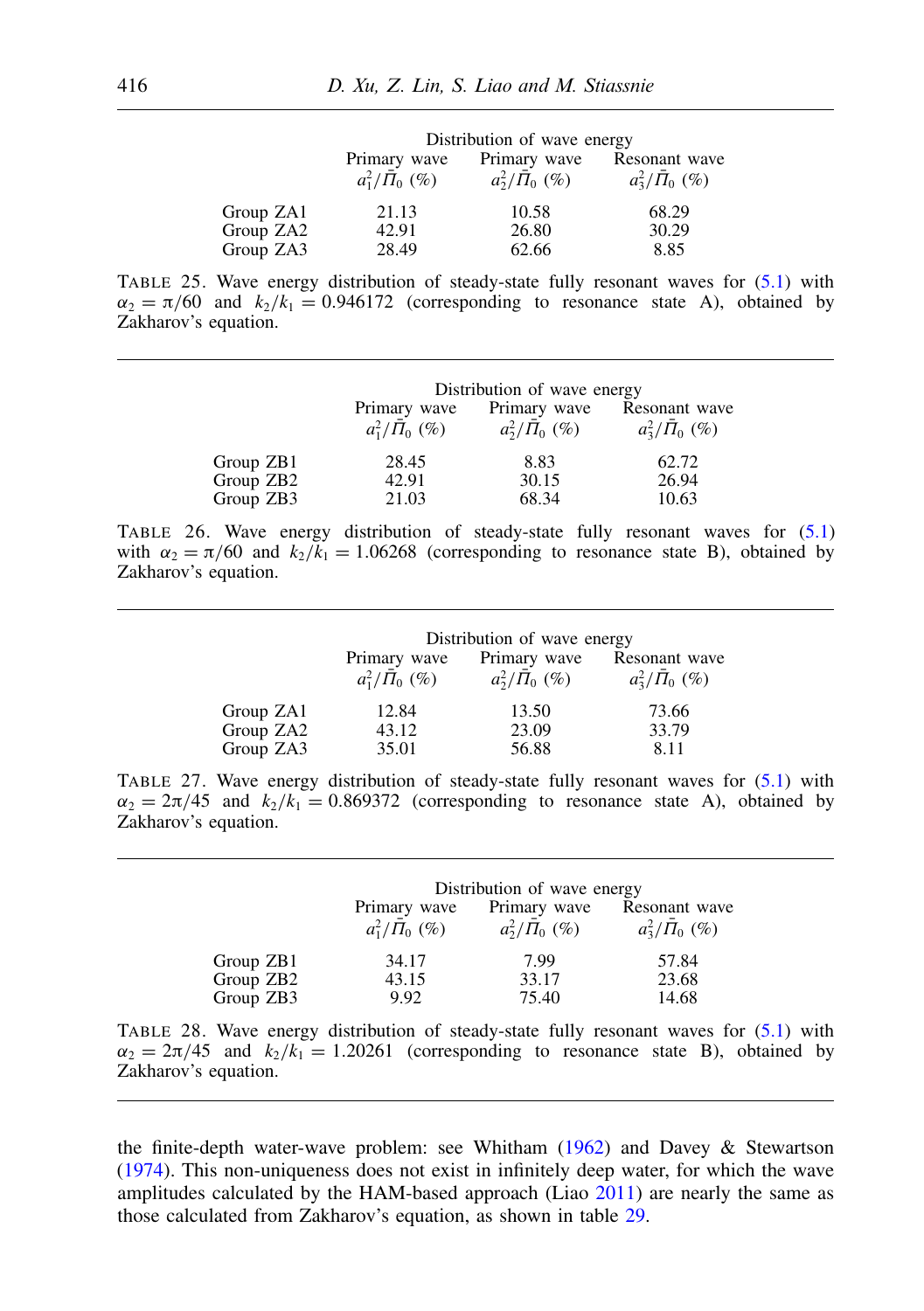|                     | Amplitudes of wave elevation |              |               |
|---------------------|------------------------------|--------------|---------------|
|                     | Primary wave                 | Primary wave | Resonant wave |
|                     | $ a_1 $                      | $ a_2 $      | $ a_3 $       |
| Case Z1             | 0.0200286                    | 0.0248057    | 0.0102774     |
| Group I             | 0.0205119                    | 0.0232118    | 0.0089752     |
| Case Z <sub>2</sub> | 0.0160173                    | 0.0112368    | 0.0144903     |
| Group II            | 0.0147561                    | 0.0100249    | 0.0146433     |
| Case Z3             | 0.0105689                    | 0.0105201    | 0.0256609     |
| Group III           | 0.0097124                    | 0.0103225    | 0.0257646     |

TABLE 29. Amplitudes of steady-state fully resonant waves in deep water with  $\alpha_2 = \pi/36$ and  $k_2/k_1 = 0.8925$ . Cases Z1, Z2 and Z3 are obtained by Zakharov's equation. Groups I, II and III are given by table 9 in Liao (2011).

#### **REFERENCES**

BENNEY, D. J. 1962 Non-linear gravity wave interactions. *J. Fluid Mech.* 14 (4), 577–584.

- BRETHERTON, F. P. 1964 Resonant interactions between waves: the case of discrete oscillations. *J. Fluid Mech.* 20 (3), 457–479.
- CHEN, Y. Y. 1990 Nonlinear interaction between two gravity wave trains in water of uniform depth. *J. Harbour Technol.* 5, 1–46.
- CRAIK, A. D. D. 1988 *Wave Interactions and Fluid Flows*. Cambridge University Press.
- DAVEY, A. & STEWARTSON, K. 1974 On three-dimensional packets of surface waves. *Proc. R. Soc. Lond.* A 338 (1613), 101–110.
- KATSARDI, V. & SWAN, C. 2011 The evolution of large non-breaking waves in intermediate and shallow water. Part 1. Numerical calculations of uni-directional seas. *Proc. R. Soc.* A 467 (2127), 778–805.
- LIAO, S. J. 1992 Proposed homotopy analysis techniques for the solution of nonlinear problems. PhD thesis, Shanghai Jiao Tong University.
- LIAO, S. J. 1999 A uniformly valid analytic solution of two-dimensional viscous flow over a semi-infinite flat plate. *J. Fluid Mech.* 385, 101–128.
- LIAO, S. J. 2003 *Beyond Perturbation: Introduction to the Homotopy Analysis Method*. CRC.
- LIAO, S. J. 2010 An optimal homotopy-analysis approach for strongly nonlinear differential equations. *Commun. Nonlinear Sci. Numer. Simul.* 15 (8), 2003–2016.
- LIAO, S. J. 2011 On the homotopy multiple-variable method and its applications in the interactions of nonlinear gravity waves. *Commun. Nonlinear Sci. Numer. Simul.* 16 (3), 1274–1303.
- LIAO, S. J. 2012 *Homotopy Analysis Method in Nonlinear Differential Equations*. Springer & Higher Education Press.
- LONGUET-HIGGINS, M. S. 1962 Resonant interactions between two trains of gravity waves. *J. Fluid Mech.* 12 (3), 321–332.
- LONGUET-HIGGINS, M. S & SMITH, N. D. 1966 An experiment on third-order resonant wave interactions. *J. Fluid Mech.* 25 (3), 417–435.
- MADSEN, P. A. & FUHRMAN, D. R. 2012 Third-order theory for multi-directional irregular waves. *J. Fluid Mech.* 698, 304–334.
- MCGOLDRICK, L. F., PHILLIPS, O. M., HUANG, N. E. & HODGSON, T. H. 1966 Measurements of third-order resonant wave interactions. *J. Fluid Mech.* 25 (3), 437–456.
- MEI, C. C., STIASSNIE, M. & YUE, D. K. P. 2005 *Theory and Applications of Ocean Surface Waves: Nonlinear Aspects*, vol. 2. World Scientific.
- ONORATO, M., OSBORNE, A. R., JANSSEN, P. A. E. M. & RESIO, D. 2009 Four-wave resonant interactions in the classical quadratic Boussinesq equations. *J. Fluid Mech.* 618, 263–277.
- PHILLIPS, O. M. 1960 On the dynamics of unsteady gravity waves of finite amplitude. Part 1. The elementary interactions. *J. Fluid Mech.* 9 (2), 193–217.
- PHILLIPS, O. M. 1981 Wave interactions: the evolution of an idea. *J. Fluid Mech.* 106, 215–227.